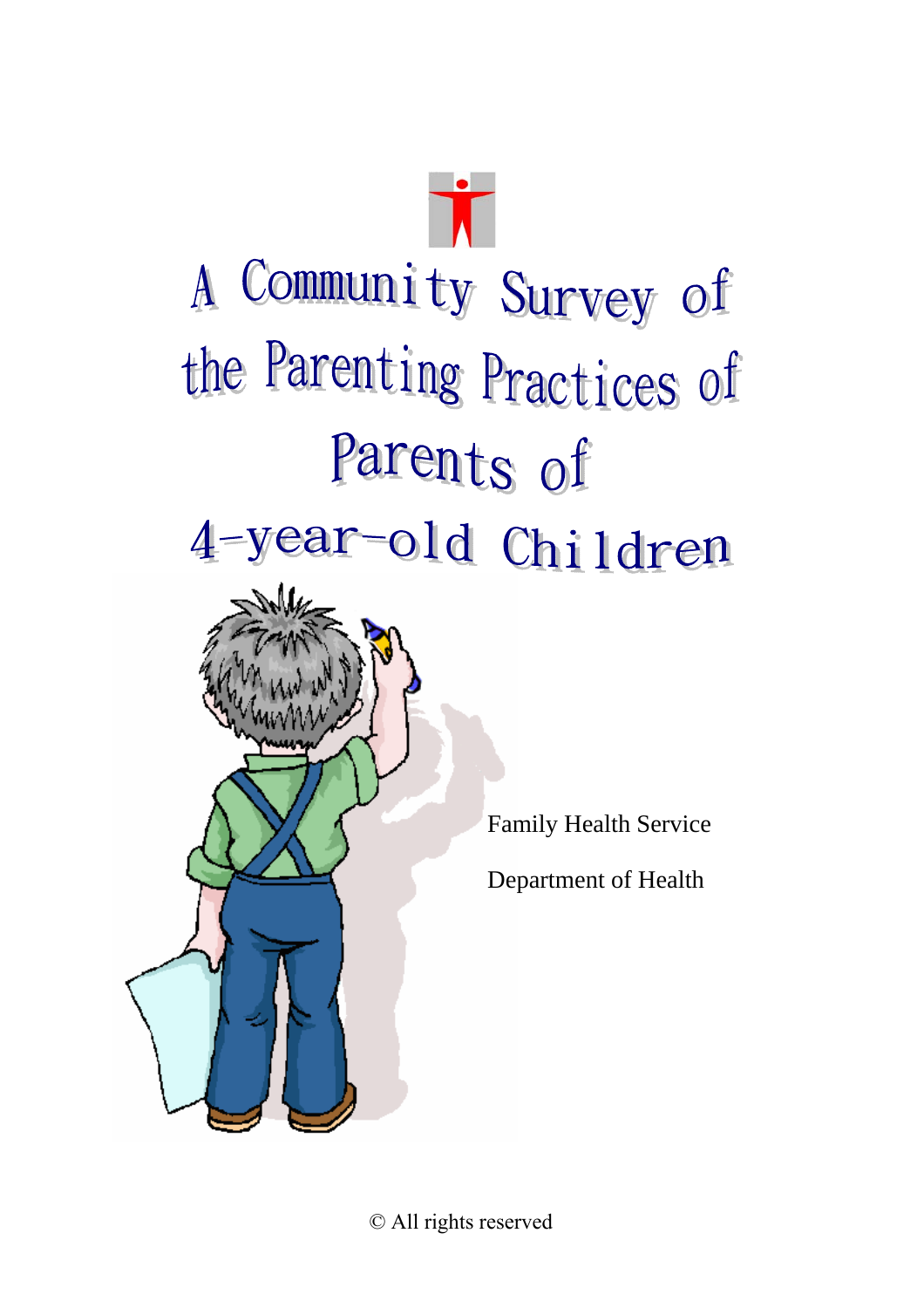## **The Research Team**

Dr Shirley SL Leung, Principal Medical Officer, Family Health Service, Department of Health Dr Cynthia M Leung, Senior Research Officer, Family Health Service, Department of Health Dr Ruth SM Chan, Research Officer, Family Health Service, Department of Health Dr Karen Tso, Senior Medical Officer, Family Health Service, Department of Health Mrs Francis Au, Chief Programme Officer (Parenting Programme), Family Health Service, Department of Health

Year of Publication 2004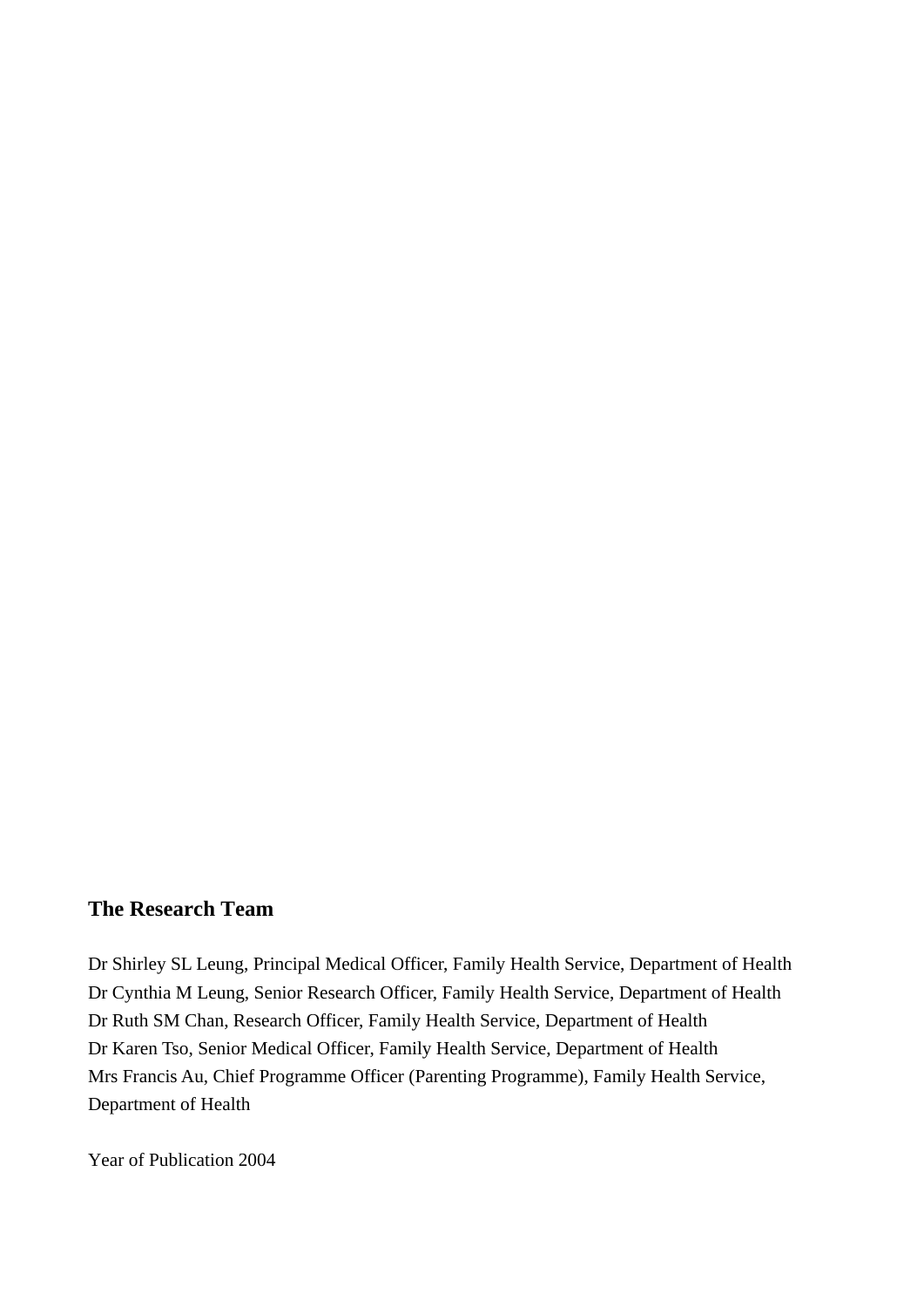# **Table of Contents**

|                   |     |                            |                                                                         | Page           |
|-------------------|-----|----------------------------|-------------------------------------------------------------------------|----------------|
| Executive summary |     |                            |                                                                         |                |
| Chapter 1:        |     | Introduction               |                                                                         |                |
|                   | 1.1 |                            | Childhood behaviour problems                                            | 1              |
|                   |     |                            | 1.2 Parenting programmes in Department of Health                        | $\overline{2}$ |
|                   | 1.3 |                            | The present study                                                       | 3              |
|                   |     |                            | 1.4 Aims of the present study                                           | 3              |
| Chapter 2:        |     | Method                     |                                                                         | $4 - 7$        |
|                   | 2.1 | Participants               |                                                                         | $\overline{4}$ |
|                   |     | 2.2 Measures               |                                                                         | 5              |
|                   |     | 2.2.1                      | Child behaviour problems                                                | 5              |
|                   |     | 2.2.2                      | Parenting variables                                                     | 6              |
|                   |     | 2.2.3                      | Family support variables                                                | 6              |
|                   |     | 2.2.4                      | Parenting education                                                     | 6              |
|                   |     | 2.2.5                      | Other information                                                       | 7              |
|                   |     | 2.3 Procedures             |                                                                         | 7              |
|                   |     | 2.4 Data analysis          |                                                                         | 7              |
| Chapter 3:        |     | Results                    |                                                                         | $8 - 25$       |
|                   | 3.1 | The sample                 |                                                                         | 8              |
|                   |     | 3.1.1                      | General characteristics                                                 | 8              |
|                   |     | 3.1.2                      | Comparison between the participants and those excluded                  |                |
|                   |     |                            | because of incomplete data                                              | 9              |
|                   |     | 3.1.3                      | Comparison between the participants and the refusal cases               | 10             |
|                   | 3.2 |                            | <b>Statistical issues</b>                                               | 10             |
|                   | 3.3 |                            | Child behaviour profile                                                 | 10             |
|                   |     | 3.4 Family support profile |                                                                         | 12             |
|                   |     | 3.4.1                      | Social support                                                          | 12             |
|                   |     | 3.4.2                      | Marital relationship                                                    | 13             |
|                   |     |                            | 3.5 Parenting profile                                                   | 14             |
|                   |     | 3.5.1                      | Parenting stress                                                        | 14             |
|                   |     | 3.5.2                      | Dysfunctional discipline style                                          | 18             |
|                   |     | 3.5.3                      | Parenting efficacy                                                      | 21             |
|                   |     |                            | 3.6 Relationship between child behaviour variables, parenting variables |                |
|                   |     |                            | and family support variables                                            | 21             |
|                   | 3.7 |                            | Parenting education experience                                          | 24             |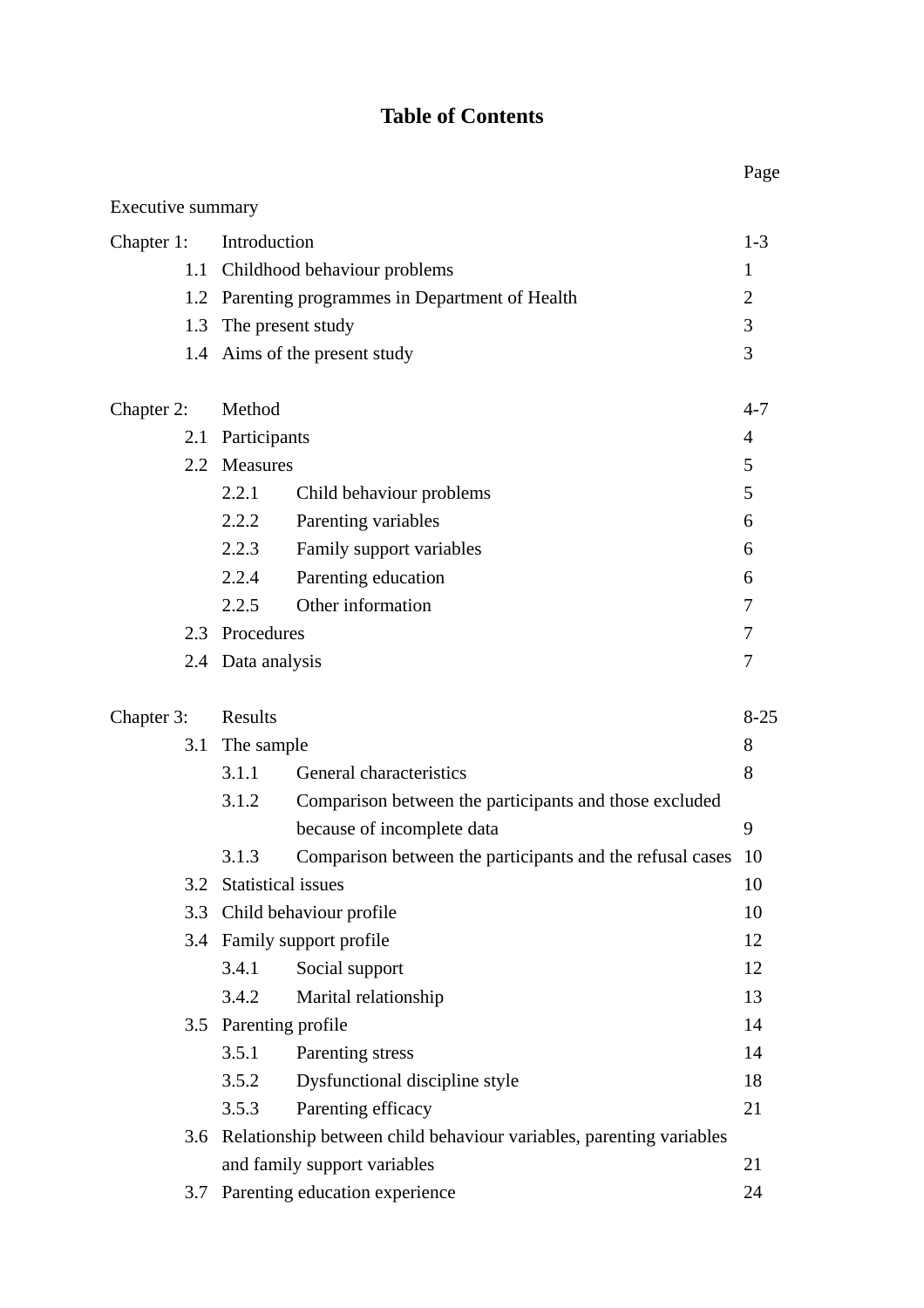| Chapter 4: | Discussion                                                                    | $26 - 31$ |
|------------|-------------------------------------------------------------------------------|-----------|
|            | 4.1 Child behaviour variables, parenting variables and family support         |           |
|            | variables                                                                     | 26        |
|            | 4.2 Access to parenting education                                             | 27        |
|            | 4.3 Cut off scores for child behaviour problems and parenting difficulties 27 |           |
|            | 4.4 Limitations                                                               | 29        |
|            | 4.5 Implications for service provision                                        | 30        |
| References |                                                                               | $31 - 34$ |
|            | Appendix 1: Statistical details                                               |           |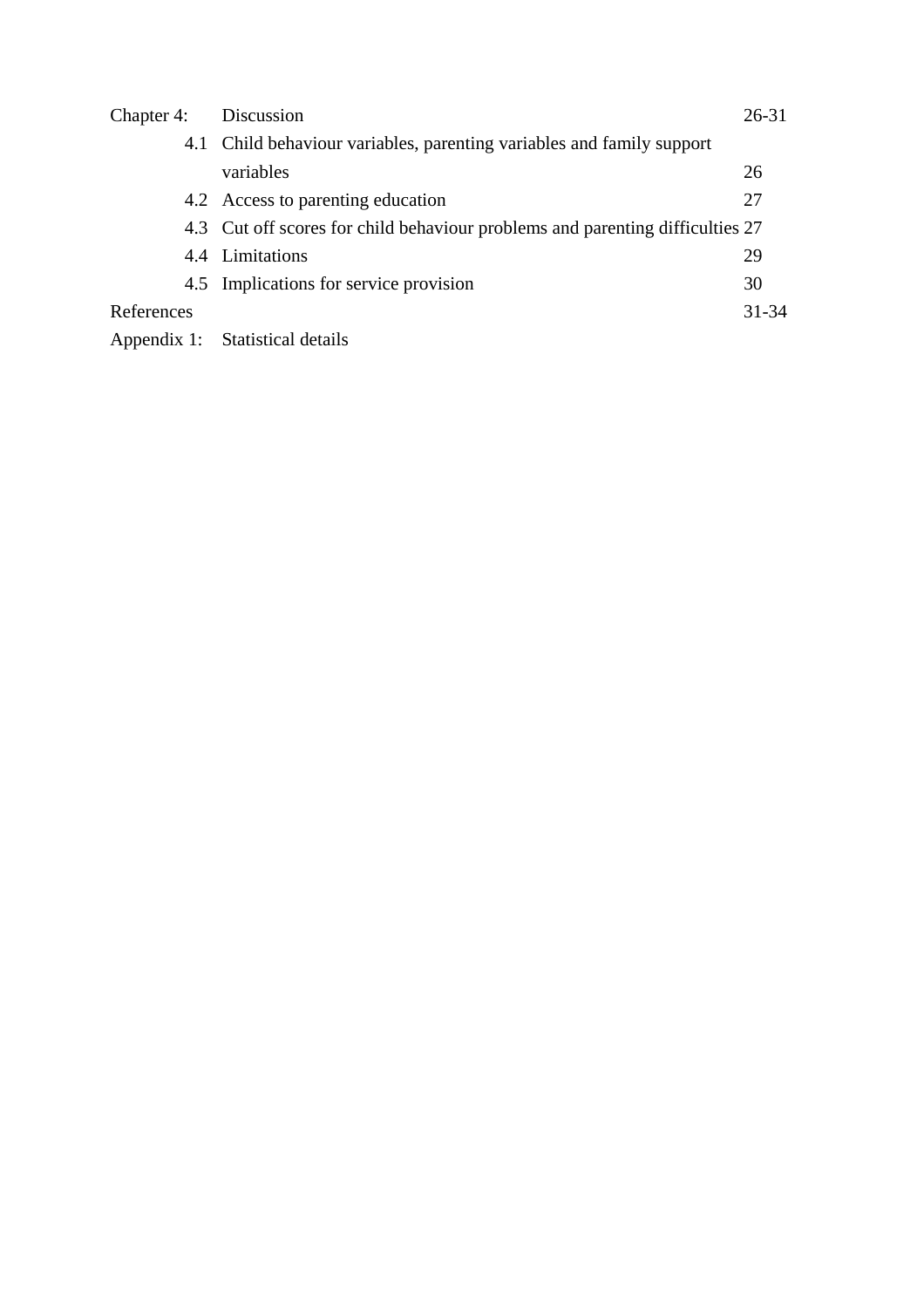#### **Executive summary**

#### **Background**

 In recent years, there is increasing concern about psycho-social problems in young people such as substance abuse, delinquency, suicide, and teenage pregnancy. Many of these adolescent problems can be traced back to the early childhood years. Children who exhibit behaviour problems at an early age are at a higher risk of adolescent behaviour problems. Child behaviour problems are associated with a number of parenting and family support variables. It is clear that if these parenting and child behaviour problems are not addressed, and early onset behaviour problems are not treated or prevented, aggressive children are likely to go on to develop various delinquent problems. One of the effective interventions is parenting programmes to equip parents with positive, non-violent discipline methods and supportive parenting approaches that promote child psychosocial development. Recognizing the importance of early intervention, the Family Health Service, Department of Health, Hong Kong, launched its parenting programme for parents of children from birth to five in 2002 through its Maternal and Child Health Centres (MCHCs).

 The present study is a survey of the profile of child behaviour problems, parenting and family support, in terms of parental perception of child behaviour problems, parenting stress and parenting sense of competence, marital relationship, and social support, conducted prior to the introduction of the aforesaid parenting programme. The survey may be repeated regularly to track changes in the above parameters, to examine co-occurrence of the various child behaviour, parenting and family support variables, and to provide data for comparisons between subpopulations of families. The information can also shed light on the effectiveness of the territory-wide parenting programme and the needs of parents and children for services.

#### **Survey design and findings**

The participants were Chinese parents with children aged 4 years  $(+/- 6$  months) who had registered with MCHCs and were living in Hong Kong during the study period. A multi-stage cluster sampling method was used. A total of 942 useable questionnaires were returned, with a response rate of 83.29%. The participants were requested to complete a set of questionnaires on child behaviour problems, parenting and family support variables, and access to parenting education.

 The results indicated that approximately 10% of children may have clinically significant behaviour problems, which warrants further evaluation. Parenting and family support variables were associated with socioeconomic factors such as parents' educational level, parents' occupational status and family income, together with type of childcare assistance. Families with parents of lower educational level, lower occupational status, and lower family income were reporting higher problem levels. The results also indicated that parenting and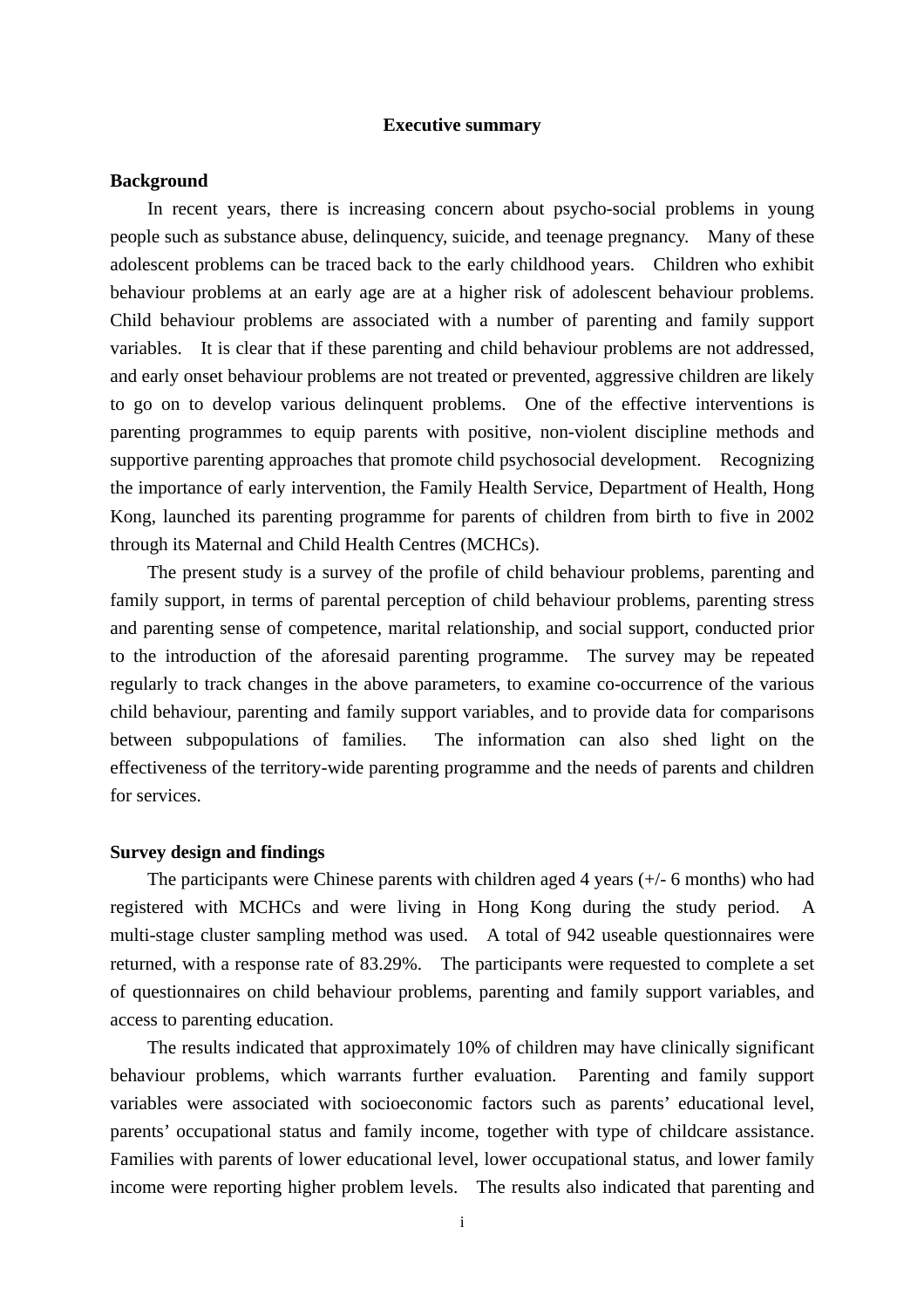family support variables and child behaviour problems were associated with one another. In particular, one of the more important factors was the availability of social support, in the sense of having someone to share in times of stress. Families with social support were more likely to report lower child behaviour problems, lower parenting stress, less frequent use of dysfunctional discipline styles, higher parenting efficacy and higher marital satisfaction. Parents with children with more behaviour problems were more likely to report higher parenting stress, lower parenting efficacy and lower marital satisfaction.

 As far as parenting education is concerned, the study results showed that fathers and younger parents were less likely to participate in parenting education. Parents were most likely to access parenting education through direct services to children such as schools and MCHCs.

### **Implications for services**

 In terms of service provision, the results indicate that more attention should be paid to several categories of parents.

- Approximately 10% of children may have clinically significant behaviour problems, which warrants further evaluation. Services should be provided to these children and their families to help them deal with the problem.
- It is apparent that parents of low socioeconomic status (low educational level, low occupational status and low income level) are experiencing considerable difficulties in parenting. Services should be targeted towards this group of parents to give them support to deal with their parenting difficulties.
- As fathers and younger parents are less likely to access parenting education, strategies should be devised to encourage more fathers and younger parents to participate in parenting education.

 The results suggest that schools and MCHCs are popular access points for parenting education as they are very accessible and there is no stigma associated with attending these premises.

 It is evident that social support for parents is related to child behaviour problems and parenting difficulties. Services to enhance social support among parents, such as parent support groups, parent self-help groups etc will help to build up social support network among parents.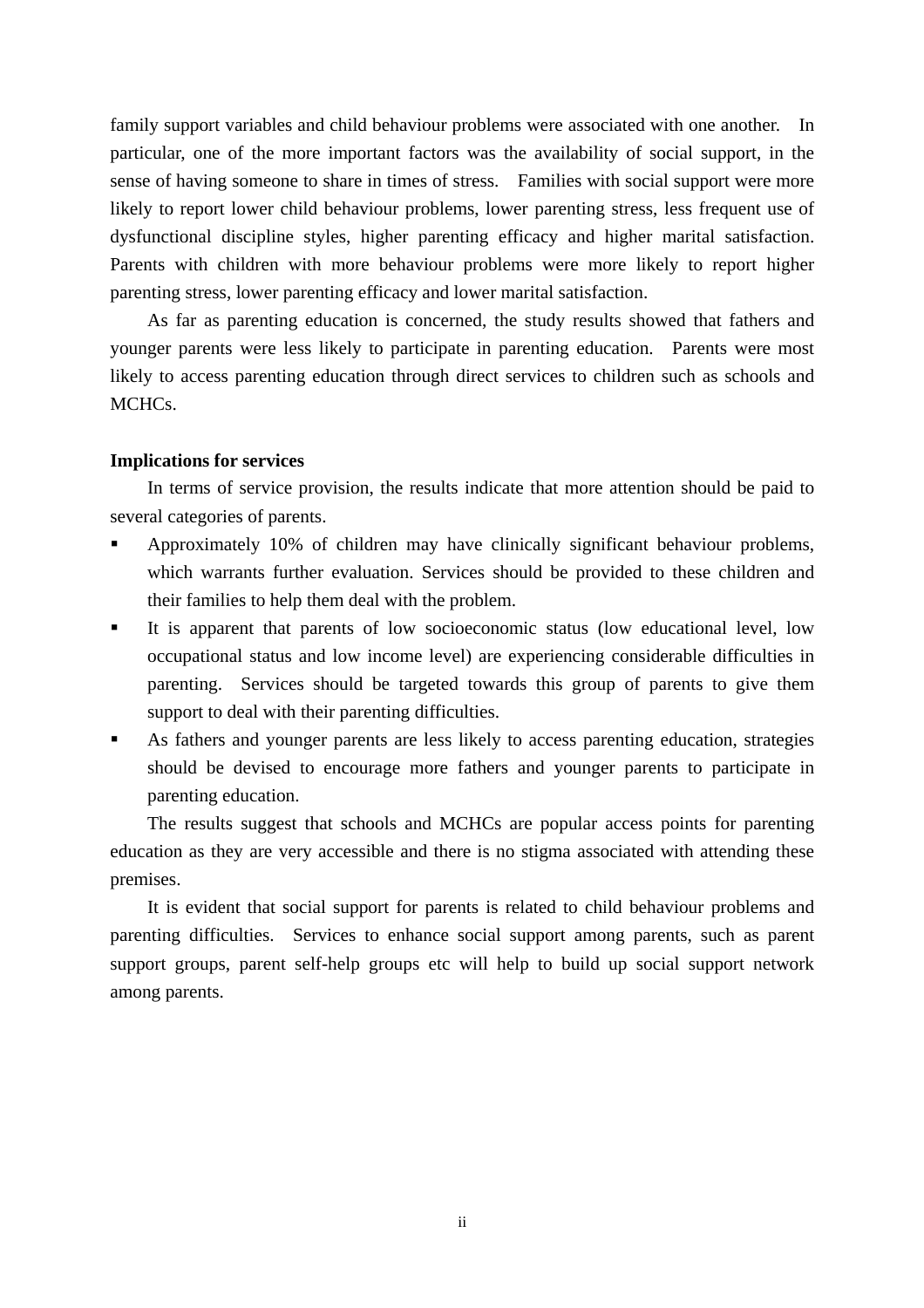## **Chapter 1 Introduction**

#### **1.1 Childhood behaviour problems**

 In recent years, there is increasing concern about psycho-social problems in young people including self perception of unsatisfactory health (Department of Community and Family Medicine, 1999), drug abuse (Narcotics Division, 2001), teenage pregnancy (Hong Kong College of Obstetricians and Gynaecologists, 2000), delinquency and crime (Census and Statistics Department, 2000; Hong Kong Police, 1999), youth suicide (Samaritan Befrienders, 2001; Stewart, Lam, Beston & Chung, 1999), and mental disorders (Lau, Cheung & Leung, 2000; Lee & Lee, 2000; Leung, Luk & Ho, 1996; Wong & Lau, 1992). If these adolescent psycho-social problems are not addressed, there might be considerable resulting human, social and economic costs to the community.

 Many of these adolescent problems can be traced back to the early childhood years. Children who exhibit **behaviour** problems at an early age are at a higher risk of adolescent **behaviour** problems, delinquency and substance abuse (Barkley, Fischer, Edelbrock & Smallish, 1991; Earls, 1994; Loeber & Hay, 1994; Campbell, 1995; Patterson, Forgatch, Yoerger & Stoolmiller, 1998; Webster-Stratton & Hancock, 1998). The risk for adolescent problems is further increased if the following factors are present: harsh and inconsistent parental discipline, parent difficulty in monitoring child activity, academic failure, and association with deviant peers (Webster-Stratton & Taylor, 2001). Webster-Stratton and Taylor (2001) also point out that other risk factors such as poverty impact on child behaviour outcome through one of the above four factors.

 Children who are impulsive or hyperactive can sometimes be overwhelming for parents and many parents may respond with harsh and inconsistent discipline. These disciplinary techniques are likely to lead to more behaviour problems in children. According to Webster-Stratton and Taylor (2001), "harsh discipline provides a negative model of behaviour, fails to promote prosocial child behaviour, and impedes development of adaptive social cognitive skills. Inconsistent parenting, or failure to set limits, results in early conduct problems becoming more stable habits or patterns of behaviour" (p. 166). This leads to a vicious cycle where ineffective parenting leads to child behaviour problems which lead to increased difficulties in parenting. Children with behaviour problems face a greater chance of being rejected by teachers and peers in school. Rejected children often make friends with other rejected children and reinforce each other's antisocial behaviour. Webster-Stratton and Taylor (2001) maintain that early childhood behaviour problems "may result in a synergistic cycle of cumulative events that increasingly compromise children's functioning over time" (p. 166).

 It is necessary to point out that family relationship and parenting issues are also influenced by the social world beyond the family. High levels of family stress can interfere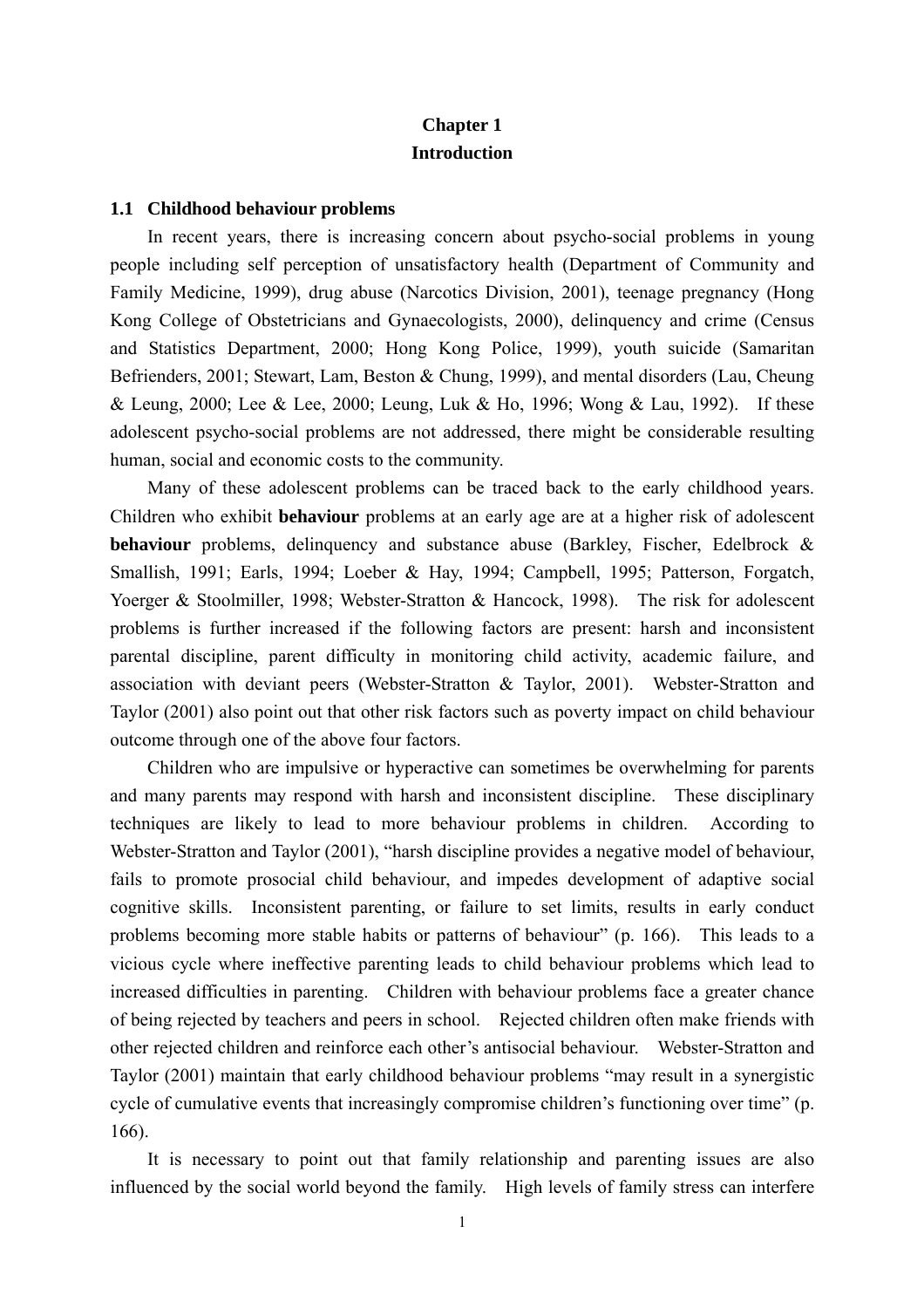with effective care giving and exacerbate disrupted and ineffective parenting (Webster-Stratton & Taylor, 2001; Olds, 1988). It is well documented that parent-child interaction and the quality of parenting are affected by parents' life events and availability of social support. Parents who are isolated from supportive networks have been found to have higher rates of care giving dysfunction (Olds, 1988). Changes in parent-child relationship and family tension can arise if there are changes in parents' work situations (e.g. redundancy) (Dunn, 1994). Parents' marital relationships have also been found to affect child behaviour (Benzies, Harrison & Magill-Evans, 1998; Frosch & Mangelsdorf, 2001).

 It is clear that if the above early parenting difficulties and child behaviour problems are not addressed, and early onset behaviour problems are not treated or prevented, aggressive children are likely to go on to develop various delinquent problems (Webster-Stratton & Taylor, 2001). It is now widely recognized that one of the effective interventions is parenting education programmes which equip parents with positive, non-violent discipline methods and supportive parenting approaches that promote child psychosocial development (Webster-Stratton & Hancock, 1998). There are different types of parenting education programmes. Some are universal programmes for all children and their parents, while selective programmes are for children and families who are at risk because of social and environmental factors. Indicated programmes are for children diagnosed as having behaviour problems (Webster-Stratton & Taylor, 2001).

#### **1.2 Parenting programmes in Department of Health**

 Recognizing the importance of early intervention, in Hong Kong, the Family Health Service, Department of Health, launched a new parenting programme for parents of children from birth to five in 2002 through its Maternal and Child Health Centres (MCHCs). The universal programme is provided to all parents while the Positive Parenting Programme (Triple P), an intensive programme, targets parents of children with early signs of behaviour problems, and those who encounter difficulties in parenting. The Triple P, originally developed in Australia, was translated into Chinese. The Chinese version has been found to be effective with Chinese parents in Hong Kong in reducing child behaviour problems, dysfunctional discipline style, and increasing parenting sense of competence (Leung, Sanders & Leung, 2002).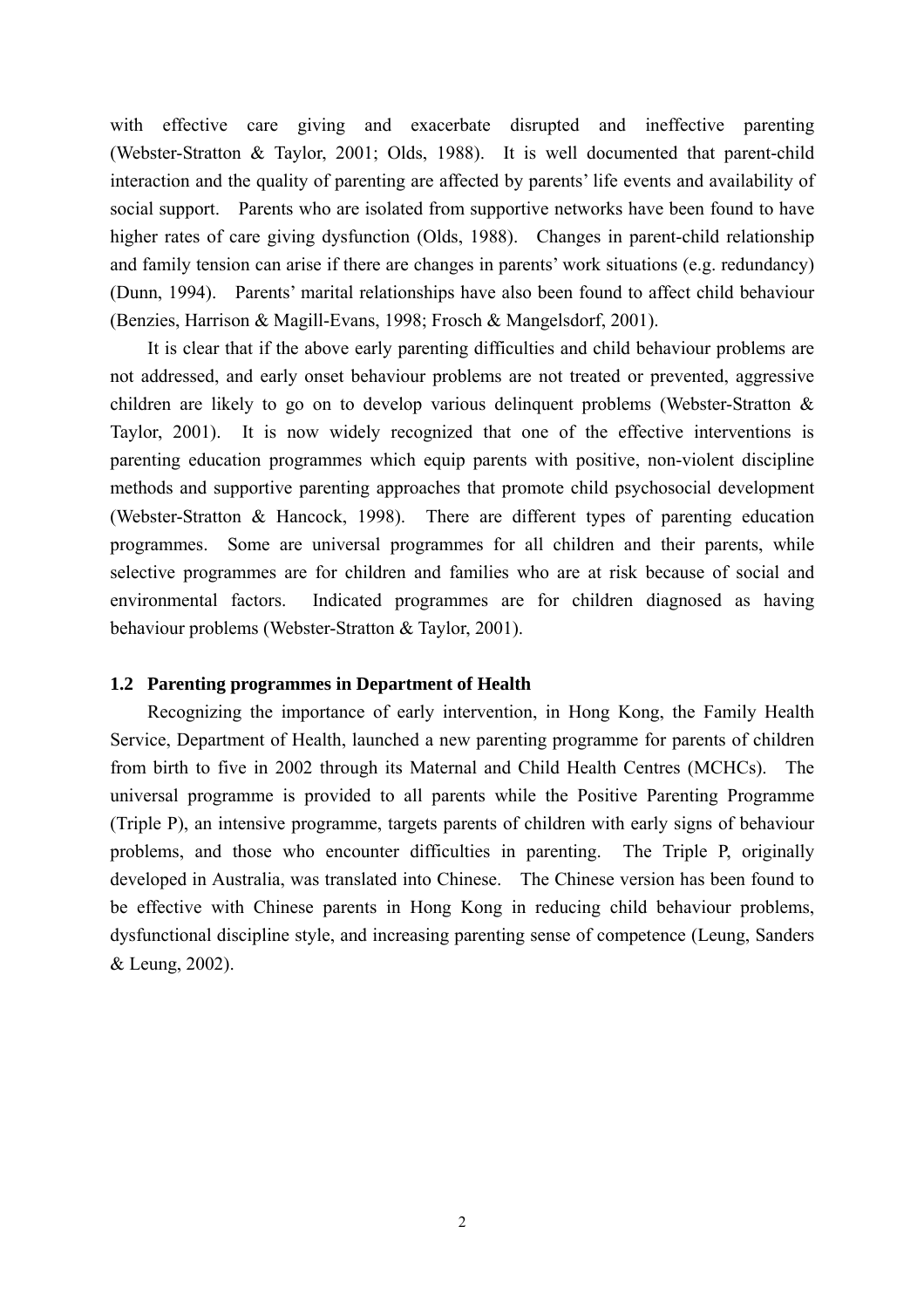### **1.3 The present study**

 To determine whether the above-mentioned universal parenting programme can lead to improvement in child functioning and parental well-being, at both the individual and population level, outcome measures are required. The present study is a baseline survey of the profile of parenting practices, family support and child behaviour, in terms of parental perception of child behaviour problems, parenting stress, dysfunctional discipline styles, parenting sense of competence, marital relationship and social support, conducted prior to the introduction of the aforesaid universal parenting programme. It is anticipated that the survey may be repeated regularly and the information can potentially be used to:

- Determine the prevalence of child behaviour problems and parenting problems
- Assess whether child behaviour problems, parenting problems and family support increase, decrease, or stay the same over time
- Examine the co-occurrence of child behaviour problems, parenting problems and family support
- Provide comparable data among subpopulations of families and children
- Monitor the effectiveness of the universal parenting programme
- Provide periodical information about the parenting needs of parents with preschool children.

### **1.4 Aims of the present study**

Specifically, the present survey aims to determine:

- The magnitude of child behaviour problems
- $\bullet$  The magnitude of parenting problems (parenting stress, dysfunctional discipline style, parenting efficacy)
- $\bullet$  The level of family support (marital relationship and social support)
- The extent to which parents participate in parenting education programmes
- The association between child behaviour problems, parenting problems and family support.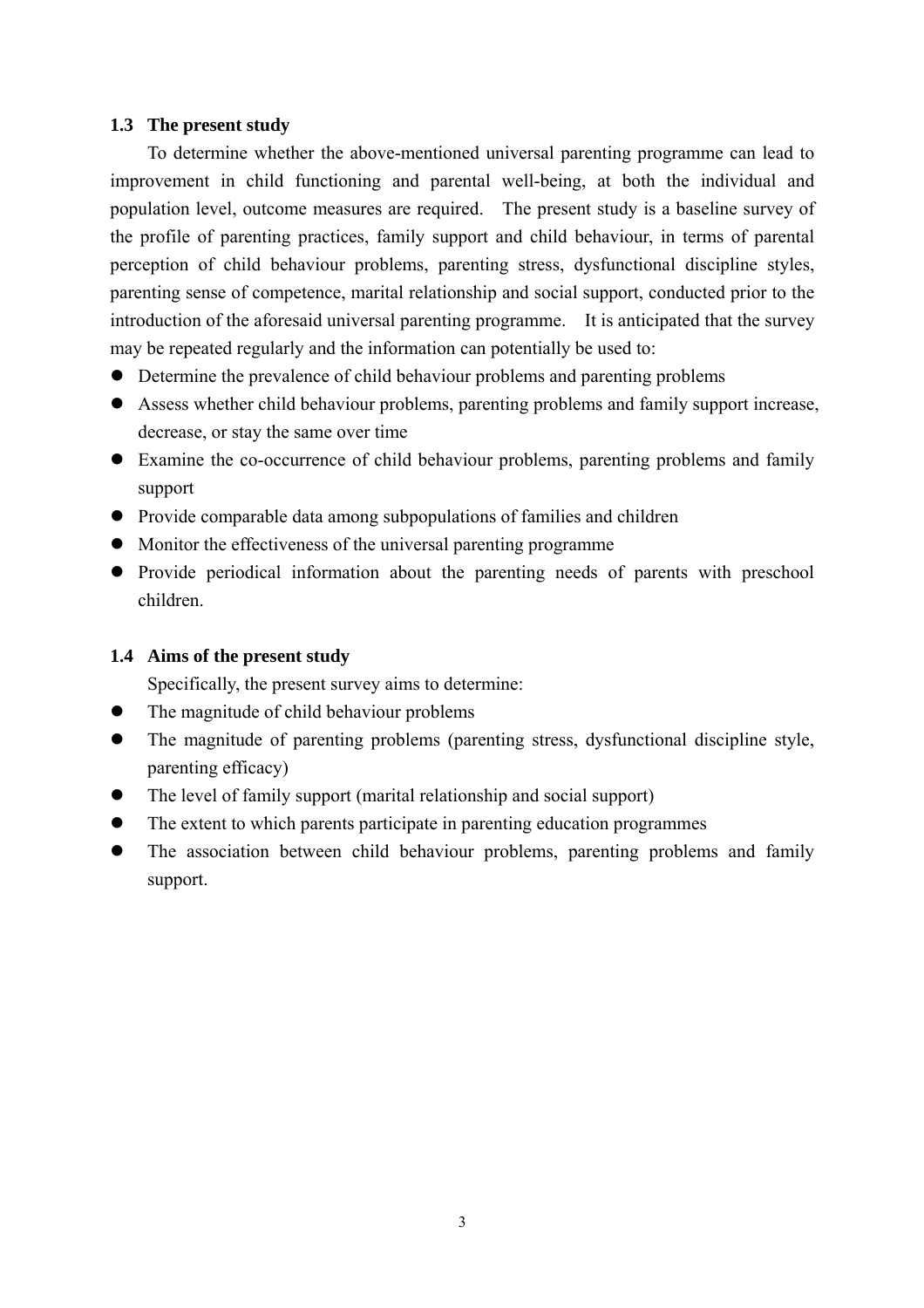# **Chapter 2 Method**

### **2.1 Participants**

 $\overline{a}$ 

 The participants were Chinese parents with children aged 4 years (+/- 6 months) who had registered with MCHCs and were living in Hong Kong during the study period (September 2002 to February 2003). MCHCs have a coverage rate of over 90% for all newborns in Hong Kong. A multi-stage cluster sampling method was used. The whole Hong Kong area was divided into four regions and a certain number of MCHCs were randomly selected from each region. The number of MCHCs selected and the total number of selected clients in each region was proportional to the population in that region. The MCHC client register was used as the sampling frame. Each of the selected centres provided a case number list of all children born between the aforesaid period and target participants were randomly selected from the lists. In each selected centre, the number of clients selected was proportional to the number of newborns born between 1 March 1998 to 28 February 1999 registered at that centre. The number of centres and participants selected are shown in Table 1.

 A total of 1 505 questionnaires were sent out and among them, 374 target participants were not contactable<sup>1</sup>. Among the remaining 1 131 target participants, 122 indicated that they did not wish to participate in the study. Some of them returned the consent form and chose the option of non-participation while others made it clear that they did not wish to participate when they were contacted by research assistants by phone. A total of 1009 questionnaires were returned giving a participation rate of 67.04% (1009/1505) and a response rate of 89.21% (1009/1131). Among the 1009 returned questionnaires, there were 55 questionnaires with incomplete data on the family support, parenting and child behaviour scales and 12 questionnaires from participants who were not normally residing in Hong Kong. These 67 questionnaires were excluded from further analysis and a total of 942 participants were included in the actual analysis (adjusted response rate: 83.29%).

 $<sup>1</sup>$  These included the following categories: (i) letters returned by the post office, (ii) follow up phone contact not</sup> possible as phone line was cut, (iii) follow up phone contact indicated that target participant was no longer at that number and address unknown, (iv) nobody answering the phone despite repeated attempts.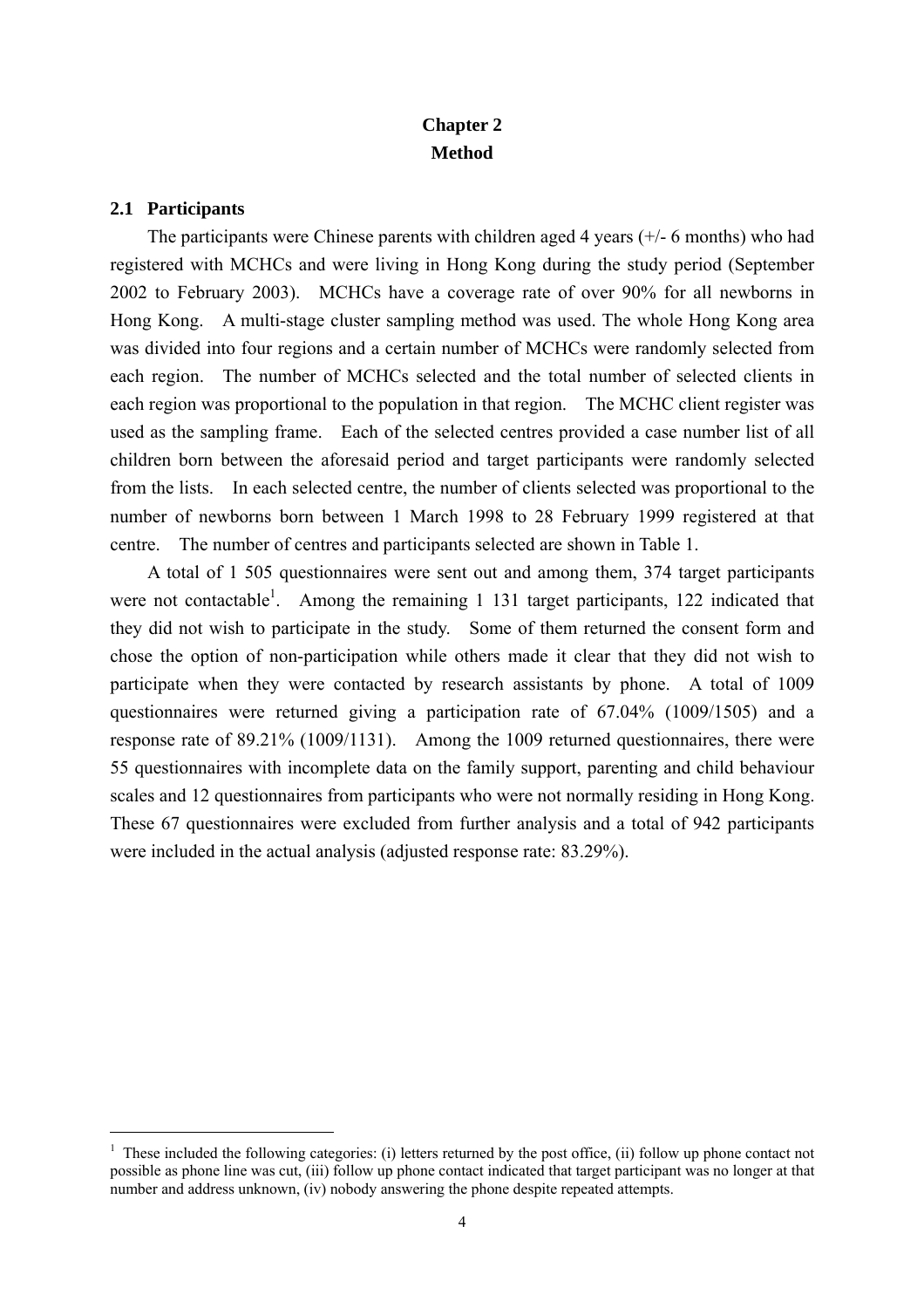| Region     | <b>MCHC</b>          | Total no. of new    | No. of subjects  |
|------------|----------------------|---------------------|------------------|
|            |                      | cases from Mar 1998 | selected for the |
|            |                      | to Feb 1999         | survey           |
| HK         | Aberdeen             | 1106                | 107              |
|            | Kennedy Town         | 919                 | 89               |
|            | Shau Kei Wan         | 862                 | 84               |
| <b>KLN</b> | East Kowloon         | 921                 | 75               |
|            | Hung Hom             | 1780                | 144              |
|            | Li Po Chun           | 1609                | 130              |
|            | Yung Fung Shee       | 909                 | 74               |
| <b>NTW</b> | Madam Yung Fung Shee | 2905                | 172              |
|            | Tsing Yi             | 1266                | 75               |
|            | Yan Oi               | 2720                | 161              |
| <b>NTE</b> | Cheung Chau          | 255                 | 15               |
|            | Fanling              | 2772                | 157              |
|            | Lek Yuen             | 2896                | 164              |
|            | Po Ning Road         | 1021                | 58               |
|            | Total                | 21941               | 1505             |

Table 1 Number of Centres and Participants Selected in Each Region

#### **2.2 Measures**

The measures consisted of a set of questionnaires to be completed by the participants.

### **2.2.1 Child behaviour problems**

Eyberg Child Behaviour Inventory (ECBI) (Eyberg & Ross,  $1978$ ) - this is a 36-item multi-dimensional measure of parental perception of disruptive behaviour in children and incorporates two scores, the intensity score and the problem score. The former is an indication of the frequency of problem behaviours and the latter is an indication of the number of behaviours considered as a problem by parents. High scores indicate high frequency and high number of problem behaviours. The Chinese version of the ECBI has been validated by the Education and Manpower Bureau (2002) and ECBI scores were found to correlate with Parenting Stress Index (PSI) scores (Abidin, 1990; Lam, 1999) and the Child Behaviour Checklist scores (Achenbach & Edelbrock, 1983). There were also significant differences in ECBI scores between a group of children referred for psychological services because of behaviour problems and a group of students randomly sampled from schools. The reliability estimates of the intensity scale and the problem scale were .94 and .93 respectively (Education and Manpower Bureau, 2002).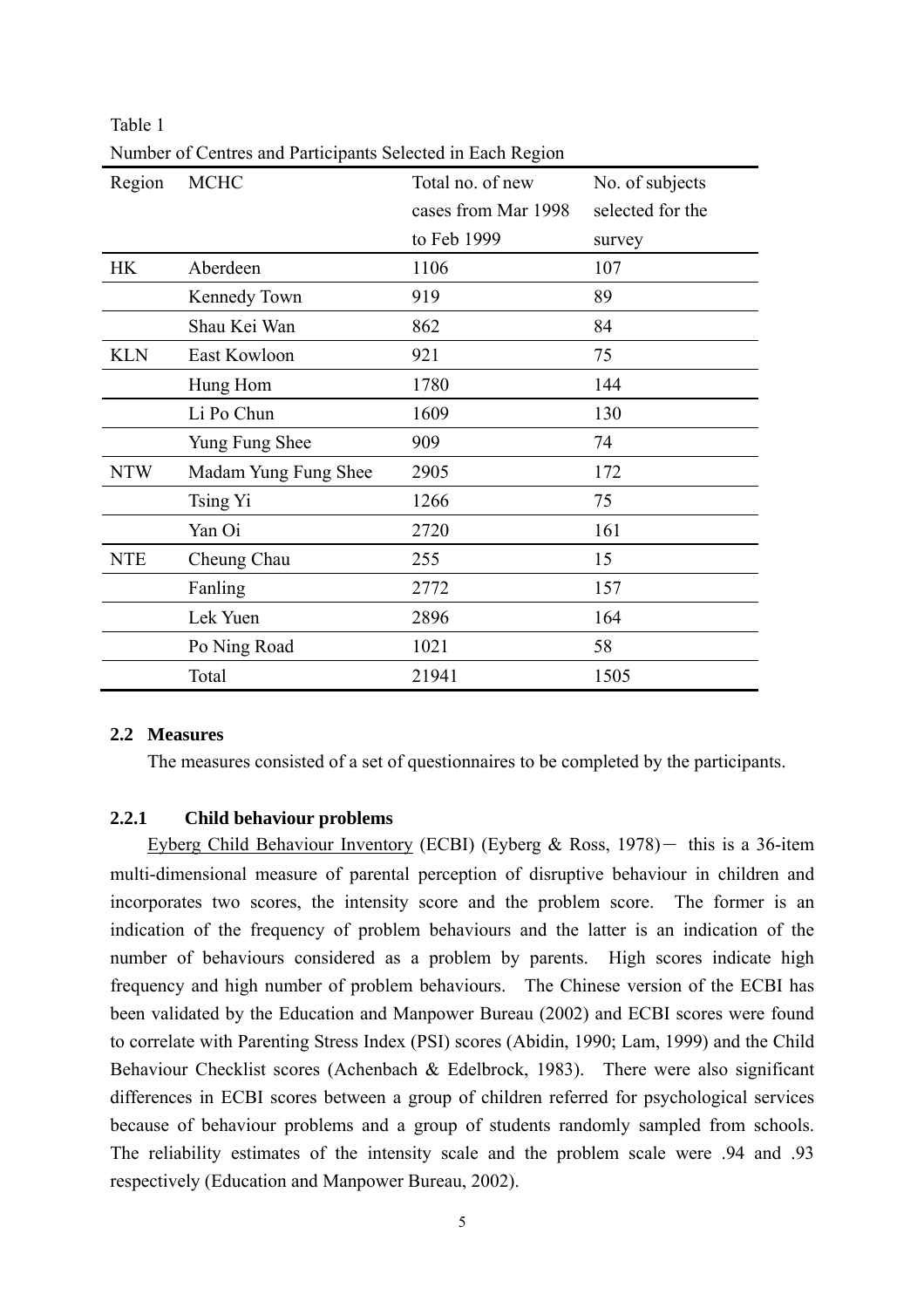### **2.2.2 Parenting variables**

Parenting Scale (PS) (Arnold, O'Leary, Wolff & Acker, 1993) - this 30-item questionnaire measures dysfunctional discipline styles in parents. It consists of three factors, laxness (LX) (permissive discipline), over-reactivity (OR) (authoritarian discipline), and verbosity (VR) (long reprimands). High scores indicate more frequent use of the discipline styles. Only the former two factors (21 items) were measured in this study as the reliability of the VR factor was less satisfactory ( $\alpha$  = .63) (Turner, Markie-Dadds & Sanders, 2002).

Parenting Stress Index – short form (PSI) (Abidin, 1990; Lam, 1999) – this is a 36-item questionnaire consisting of three factors: Parental Distress (PD) measuring an impaired sense of parental competence and depression, Parent-Child Dysfunctional Interaction (PCDI) measuring unsatisfactory parent-child interaction, and Difficult Child (DC) measuring behavioural characteristics of the child. High scores indicate higher difficulties. Only the former two factors (12 items in each factor) were measured in the present study as there is an overlap between the DC subscale and the ECBI because both are measuring child problem behaviour. The Chinese version of the PSI was validated by Lam (1999) and the factor structure of the Chinese version was found to be similar to the original factor structure suggested by Abidin (1990). The overall reliability was .89 (Lam, 1999).

 Parenting Sense of Competence Scale (PSOC) (Gibaud-Wallston & Wandersman, 1978)  $-$  this is a 16-item questionnaire (6-point scale) which could be sub-divided into two subscales. The first one is the satisfaction subscale which measures absence of parental frustration and anxiety. The second is the efficacy subscale which measures parents' feeling of efficacy as a parent. High scores indicate higher sense of parenting efficacy. Only the efficacy subscale (7 items) was used in the present study because there is an overlap in content between the satisfaction subscale and the PSI as both are measuring parental distress and anxiety.

### **2.2.3 Family support variables**

Relationship Quality Index (RQI) (Norton,  $1983$ ) - this is a 6-item index of marital or relationship quality and satisfaction. High scores indicate high satisfaction.

Social support $-$  this consists of three questions requesting participants to indicate the availability of support in three areas: (a) emergency childcare; (b) sharing in times of stress and (c) financial assistance.

### **2.2.4 Parenting education**

Access to parenting education  $-$  this consists of a series of questions asking participants' experience of parenting education such as how they accessed parenting information, source of parenting information, format of information received, etc.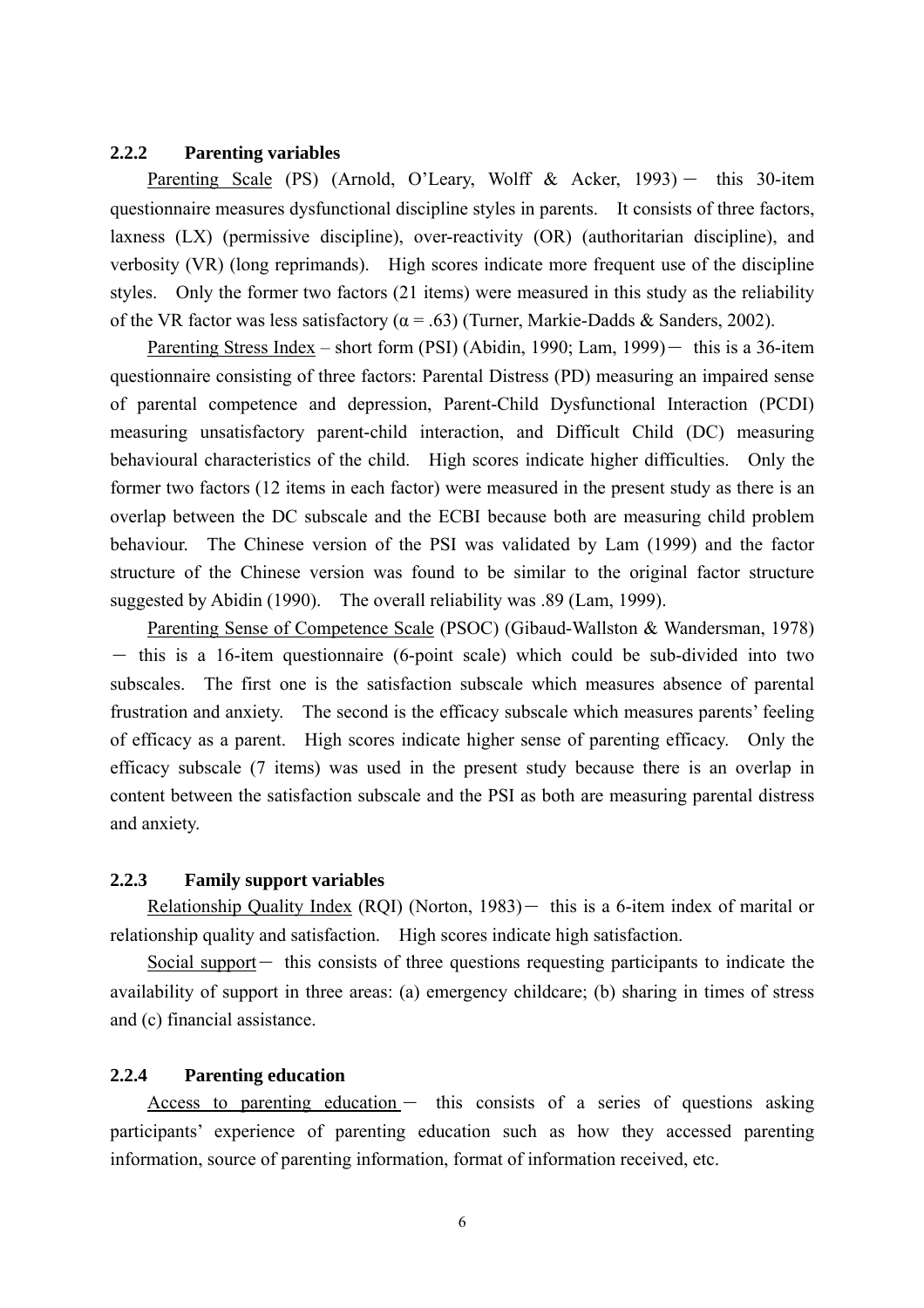### **2.2.5 Other information**

Socioeconomic and demographic information- participants were requested to supply information on issues including sex, age, length of residence in Hong Kong and educational level of target child, age, length of residence in Hong Kong, educational level and occupation of both parents as well as family type, marital status, relationship of participant to target child and public assistance status. Besides, participants were asked about their family information including whether the target child was living with parents, and presence of caregiver(s) other than parents.

Use of MCHC service - participants were requested to indicate the frequency of their use of MCHC service.

Health issues of the child and parents- information on the target child's medical and developmental history, medical and psychiatric problems of parents were obtained from MCHC records

#### **2.3 Procedures**

 An invitation letter explaining the purpose of the survey and a consent form were sent to the selected families together with the whole set of questionnaires. The participant, who was the main caregiver, was requested to complete the questionnaire at a time most convenient to him/her. Trained research assistants called the participants one week later to check for the completion of the questionnaires and to answer any query that participants might encounter in answering the questions. Participants were then asked to return the consent form and the completed questionnaires using the stamped envelopes provided.

### **2.4 Data analysis**

 Independent t test, analysis of variance (ANOVA) and multivariate analysis of variance (MANOVA) were the main statistical techniques used for analysis. The dependent variables were child behaviour problems, parenting and family support variables, and access to parenting education, and the independent variables were the socioeconomic and demographic factors. In view of the large number of analyses performed and the issue of inflated alpha, a stringent alpha level of < .001 is adopted. In some cases, categories with small cell sizes were combined (Tabachnick & Fidell, 1989).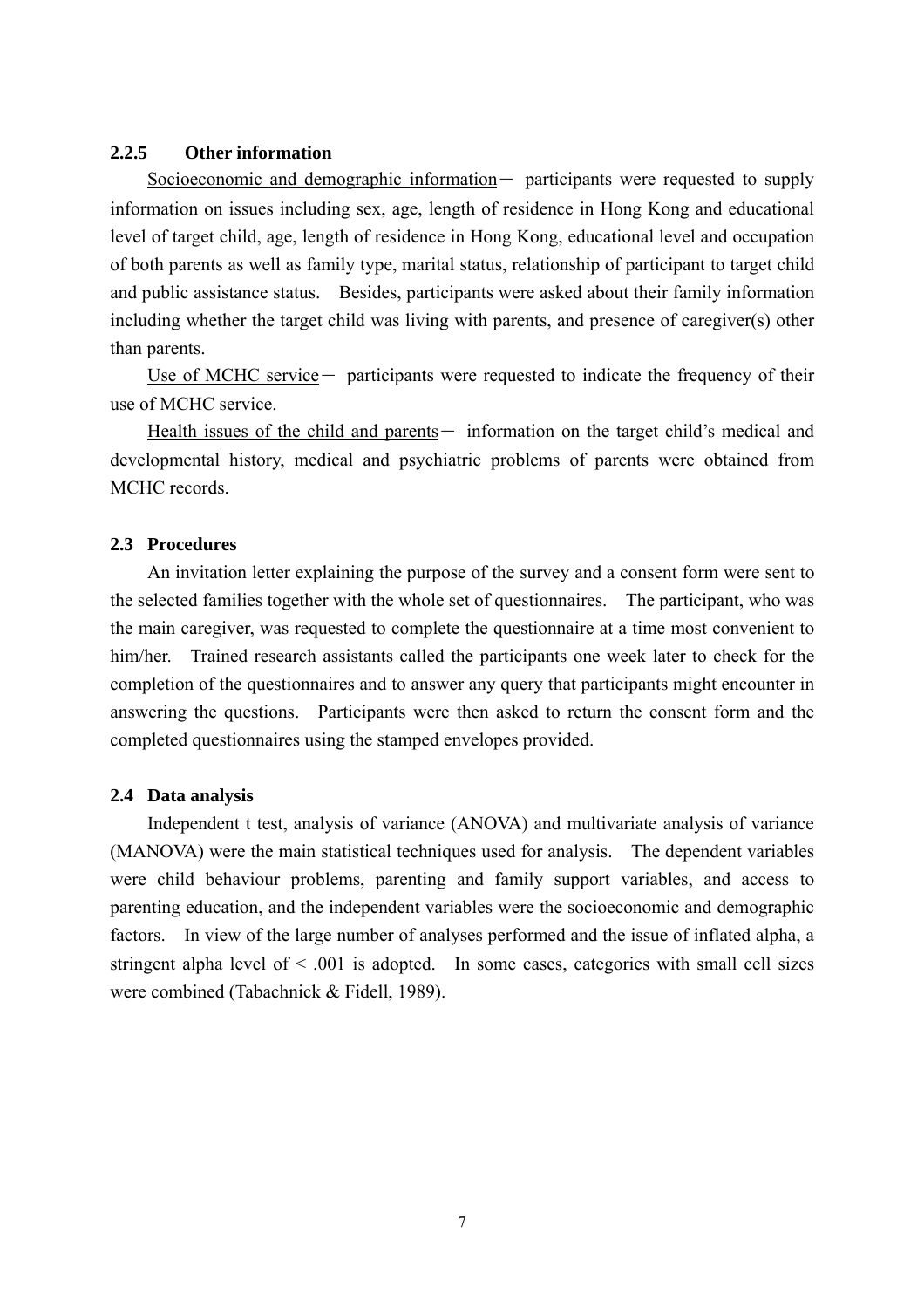## **Chapter 3 Results**

#### **3.1 The sample**

### **3.1.1 General characteristics**

In terms of the target children, there were 506  $(54.0\%)$  boys and 436  $(46.0\%)$  girls respectively. The sex ratio was similar to the 2001 census figures (Census and Statistics Department, 2002), where among children aged 1 to 4 years, 52% were boys and 48% were girls. The mean age of the target children was  $4.17$  years  $(SD = 0.30)$  and their mean length of residence in Hong Kong was  $4.06$  years  $(SD = 0.61)$ . Among them, 938 (99.6%) were attending either kindergartens or preschools. There were three children who were not receiving any preschool education and there was one child who attended a playgroup. According to the 2001 census (Census and Statistics Department, 2002), among children aged 3 to 5 years old, the school attendance rate was 94.7%.

 For the participants, there were 808 biological mothers and 127 biological fathers, as well as one foster mother and six others. The mean ages of mothers and fathers were 34.51 years ( $SD = 4.86$ ) and 38.80 years ( $SD = 6.10$ ) whereas the mean length of residence in Hong Kong for mothers and fathers were 25.23 years  $(SD = 14.16)$  and 33.90 years  $(SD = 9.98)$ . According to the 2001 census, among households with at least one child aged 3 to 4 years old, the largest percentage of fathers (54.2%) and mothers (70.8%) were in the 30 to 39 age group.

 With regard to the financial situation of the participants, there were 37 (3.9%) participants who reported that they were receiving Comprehensive Social Security Assistance (CSSA). Further information on household income, parents' educational level and occupation, together with the corresponding 2001 census figures based on households with at least one child aged 3 to 4 years old, are shown in Table 2. Compared with the census data, there were fewer families with income at or above \$20,000 - \$29,999 range. There were also fewer parents with matriculation and tertiary degree qualifications in the present sample. There was a higher concentration of parents in the clerical and sales/service group than the corresponding census figures. In terms of working status of mothers, 53.3% of the mothers in the present sample were not working and the corresponding census figure was 50.2%. For fathers, there were 5.8% in the present sample who were not working, compared with 8.3% in the 2001 census.

 For family structure, 910 (96.6%) of the participants were married. There were 670 (71.1%) nuclear families, 248 (26.3%) extended families, 19 (2.0%) single parent families and 5 (0.5%) re-constituted families. According to the 2001 census, among households with at least one child between 3 to 4 years old, 72.1% of the households were nuclear families and 13.2% were extended families. There was an over-representation of extended families in the present sample but the percentage of nuclear families was very similar to the census figures.

Among the participants, 900 (95.5%) lived with their children all the time while 29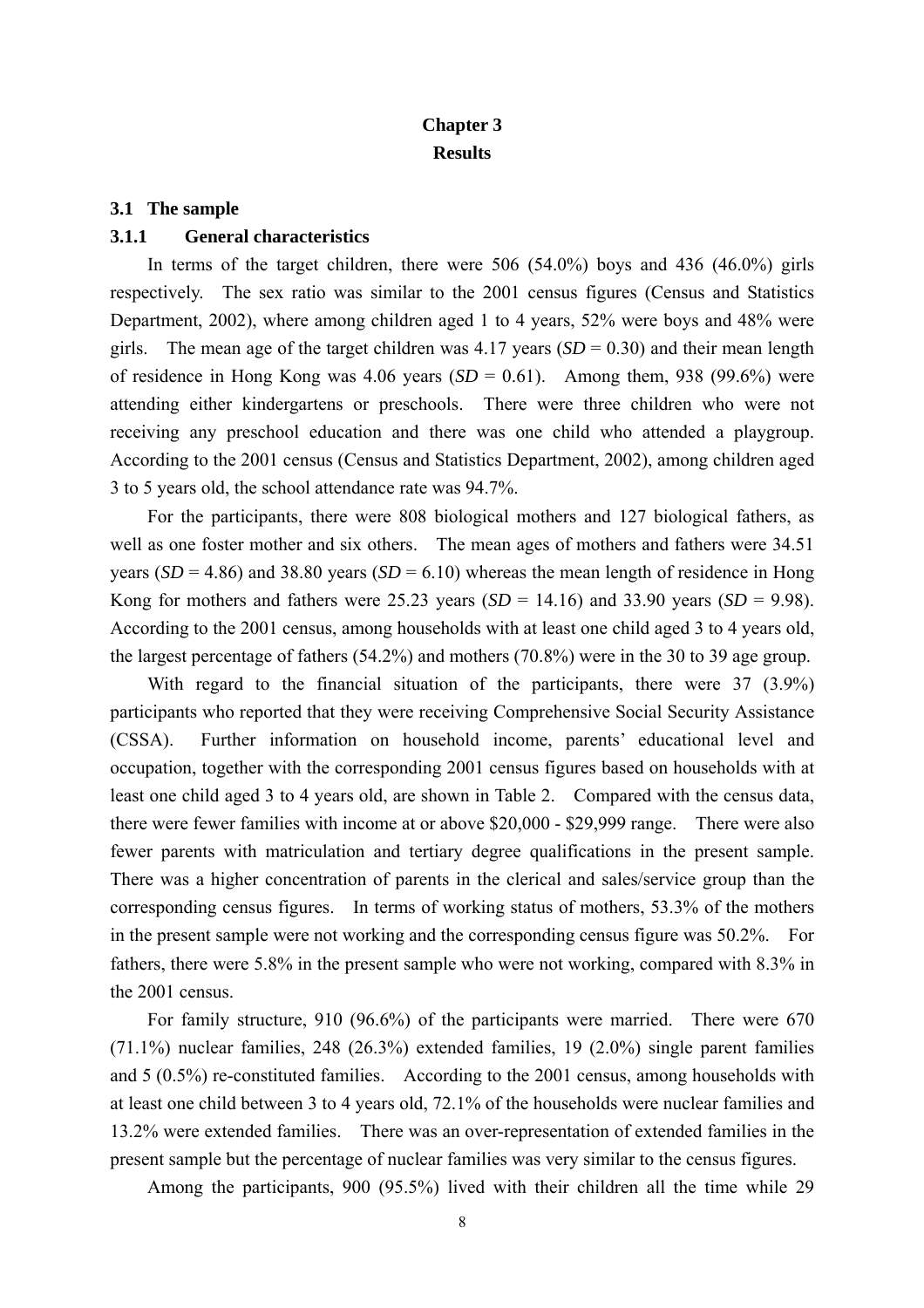(3.1%) lived with their children only during weekends, and 13 (1.4%) did not live with their children. In terms of types of childcare assistance, there were 287 (30.5%) participants who reported that they had no other caregivers for their children, except themselves. There were 315 (33.4%) participants who reported having grandparents as caregivers, in addition to themselves, and there were 230 (24.4%) participants who reported using domestic helpers to help look after their children. The others included relatives  $(n = 78, 8.3\%)$  and hired childcare  $(n = 32, 3.4\%)$ .

Table 2

|  |  |  | Comparison of sample Characteristics with Census Data |  |  |  |
|--|--|--|-------------------------------------------------------|--|--|--|
|--|--|--|-------------------------------------------------------|--|--|--|

| Characteristics                | Present Sample |        | Census Data |        |
|--------------------------------|----------------|--------|-------------|--------|
| <b>Educational level</b>       | Father         | Mother | Male        | Female |
| No schooling/kindergarten      | 0.6%           | 1.1%   | 1.1%        | 1.5%   |
| Primary                        | 10.2%          | 8.7%   | 14.2%       | 11.6%  |
| Lower secondary                | 28.8%          | 24.3%  | 26.8%       | 23.0%  |
| <b>Upper secondary</b>         | 34.9%          | 47.3%  | 27.7%       | 38.1%  |
| Matriculation                  | 3.6%           | 4.0%   | 8.1%        | 9.2%   |
| non-degree course<br>Tertiary: | 4.5%           | 4.6%   | 4.6%        | 4.2%   |
| Tertiary:<br>degree course     | 16.7%          | 9.7%   | 17.6%       | 12.4%  |
| Occupation                     | Father         | Mother | Male        | Female |
| Managerial/administrative      | 17.8%          | 13.3%  | 19.8%       | 11.0%  |
| Professional                   | 15.7%          | 13.5%  | 20.8%       | 28.8%  |
| Clerical                       | 9.2%           | 49.3%  | 5.4%        | 35.7%  |
| Sales/service                  | 14.9%          | 20.0%  | 14.4%       | 15.9%  |
| Skilled/manual                 | 42.4%          | 3.9%   | 39.7%       | 8.6%   |
| <b>Family income</b>           |                |        |             |        |
| Under \$4,000                  | 2.5%           |        | 1.5%        |        |
| \$4,000 - \$9,999              | 18.4%          |        | 11.9%       |        |
| $$10,000 - $19,999$            | 34.5%          |        | 30.2%       |        |
| \$20,000 - \$29,999            | 16.3%          |        | 18.4%       |        |
| \$30,000 - \$39,999            | 11.5%          |        | 11.7%       |        |
| \$40,000 or above              | 16.3%          |        | 26.2%       |        |

# **3.1.2 Comparison between the participants and those excluded because of incomplete data**

 A series of chi square tests and independent t tests were computed to examine possible differences between the 942 participants included in the analysis and the 55 participants with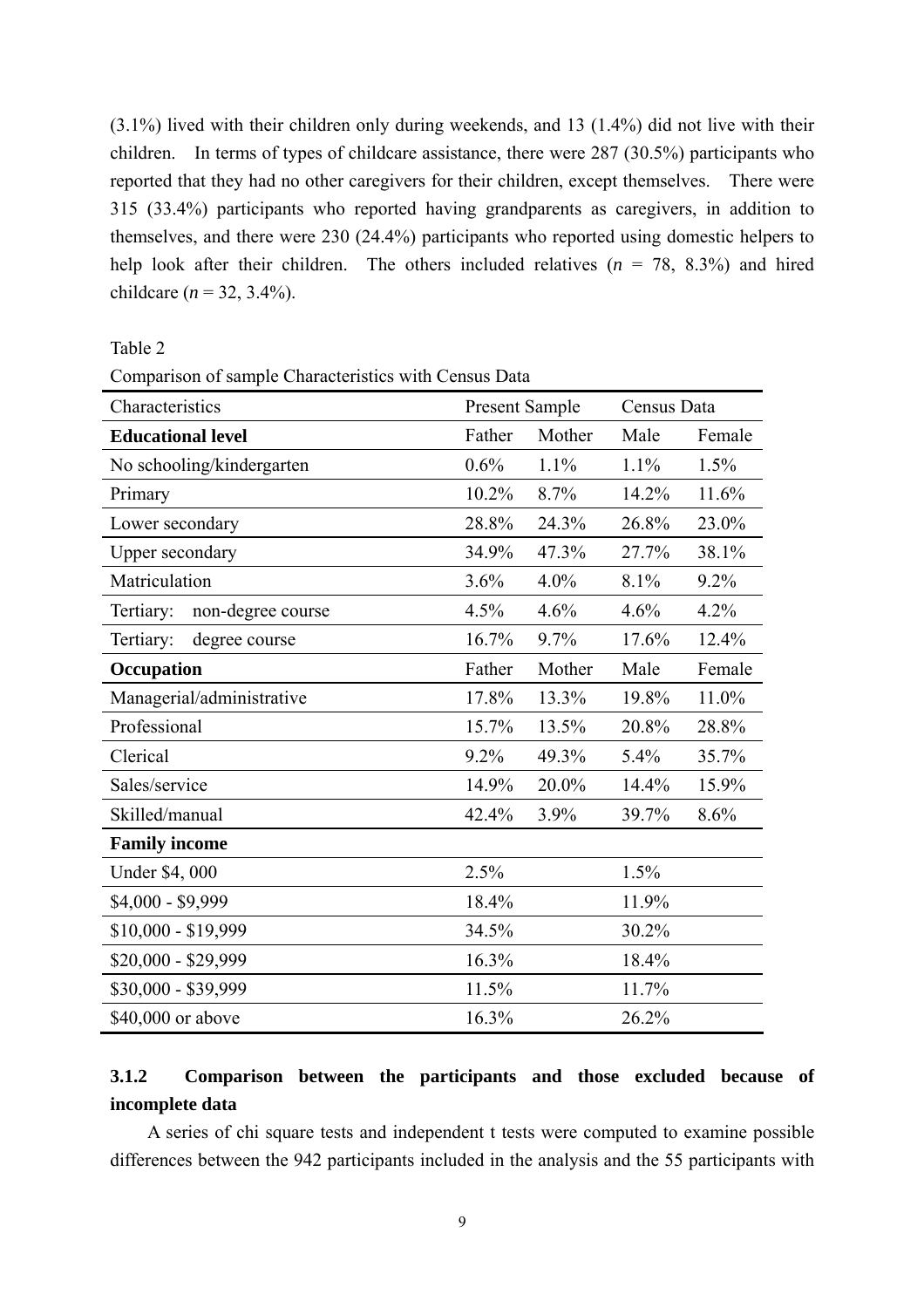incomplete data. There were no significant differences in the various socioeconomic and demographic variables except relationship with target child, mother's occupation and living status. Among those with incomplete data, there were more fathers, more working mothers and more of them lived with their children only during weekends.

### **3.1.3 Comparison between the participants and the refusal cases**

 For the 122 refusal cases, information on their socioeconomic and demographic information four years ago were obtained from their MCHC files and they were compared with the socioeconomic and demographic information (4 years ago) of 120 participants who were selected randomly from the 942 participants included in the analysis. Chi square tests and independent t tests indicated that there were no significant differences in most socioeconomic and demographic variables except father's age. The mean father's age of the refusal cases ( $M = 36.93$ ,  $SD = 8.11$ ) was older than that of participating participants ( $M =$  $34.15, SD = 6.11$ .

#### **3.2 Statistical issues**

 In the following sections, detailed description of the child behaviour problems, parenting and family support variables, in relation to socioeconomic and demographic factors are presented.

 Though the main objective of this survey was to provide a baseline picture of the current profile of child behaviour problems, parenting and family support variables in Hong Kong, analyses on the relationship between the various socioeconomic and demographic factors and the parenting, family support variables and child behaviour problems were also performed to examine the possible patterns. Due to the large number of analyses and the possibility of inflated alpha, an alpha level of < .001 was adopted. It must be pointed out that many of the socioeconomic variables were associated with one another. For example, family income and parents' educational level and parents' occupation were associated with one another. The reader should take this into consideration in the interpretation of the results. Results in descriptive terms are presented below. The statistical details are presented in Appendix 1.

#### **3.3 Child behaviour profile**

 Child behaviour profile (behaviour problems) was measured through the ECBI intensity and problem scales. First, descriptive statistics would be presented, followed by analyses in relation to socioeconomic and demographic factors. Finally, information in relation to cut off scores would be presented.

 Scores for children on the ECBI-intensity scale were normally distributed (skewness  $= .08$ ) (Figure 1). For ECBI-problem scale, the distribution was skewed (skewness  $= 1.13$ ), with scores ranging between 0 to 34 (Figure 2). The reliability (Cronbach Alpha) for ECBI-intensity scale and ECBI-problem scale were .92 and .91 respectively. The mean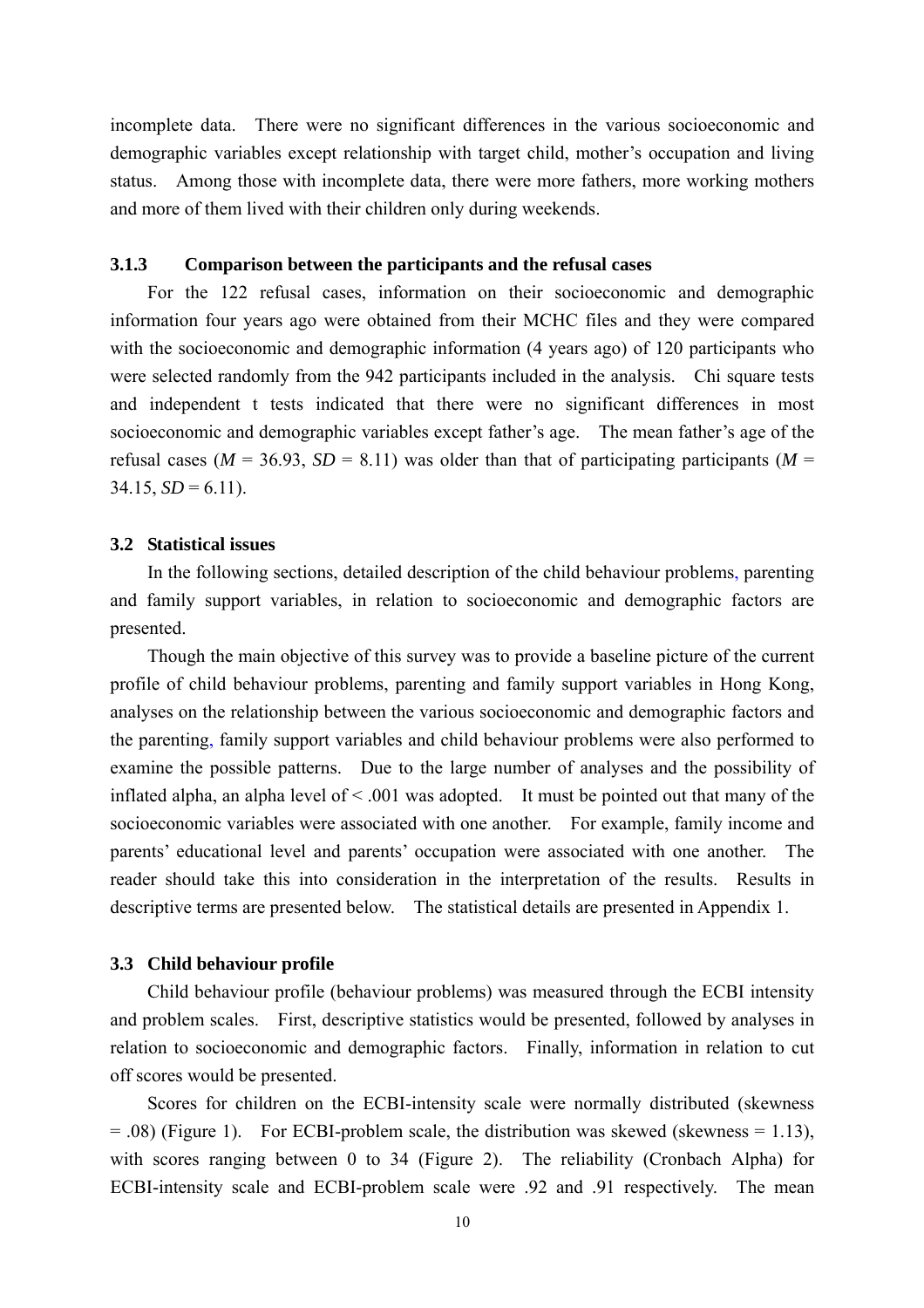scores of the ECBI-intensity scale and ECBI-problem scale were 117.13 (95%CI = 115.67 to 118.59) and 7.18 (95%CI = 6.73 to 7.63) respectively. In the Hong Kong validation of the ECBI, the mean ECBI-intensity score and ECBI-problem score of a sample of 516 target children aged 4 to 16 were 107.25 and 7.30 respectively (Education and Manpower Bureau, 2002).

 There was a significant difference in ECBI-intensity scores due to sex of target children. Boys scored higher ( $M = 119.87$ ,  $95\%CI = 117.92$  to 121.82) than girls ( $M = 113.95$ ,  $95\%CI =$ 111.78 to 116.13) on ECBI-intensity scores.

 There was also a significant difference in ECBI-intensity scores due to mother's educational level. The lowest scores were observed among families with mothers with tertiary education (degree course). Father's age was negatively related to ECBI-intensity scores  $(r = -14 \text{ [95%CI} = -0.20 \text{ to } -0.08], p < .001, n = 927)$ . No other associations with socioeconomic or demographic variables were observed.



Figure 1. Distribution of ECBI-Intensity Scores



Figure 2. Distribution of ECBI-Problem Scores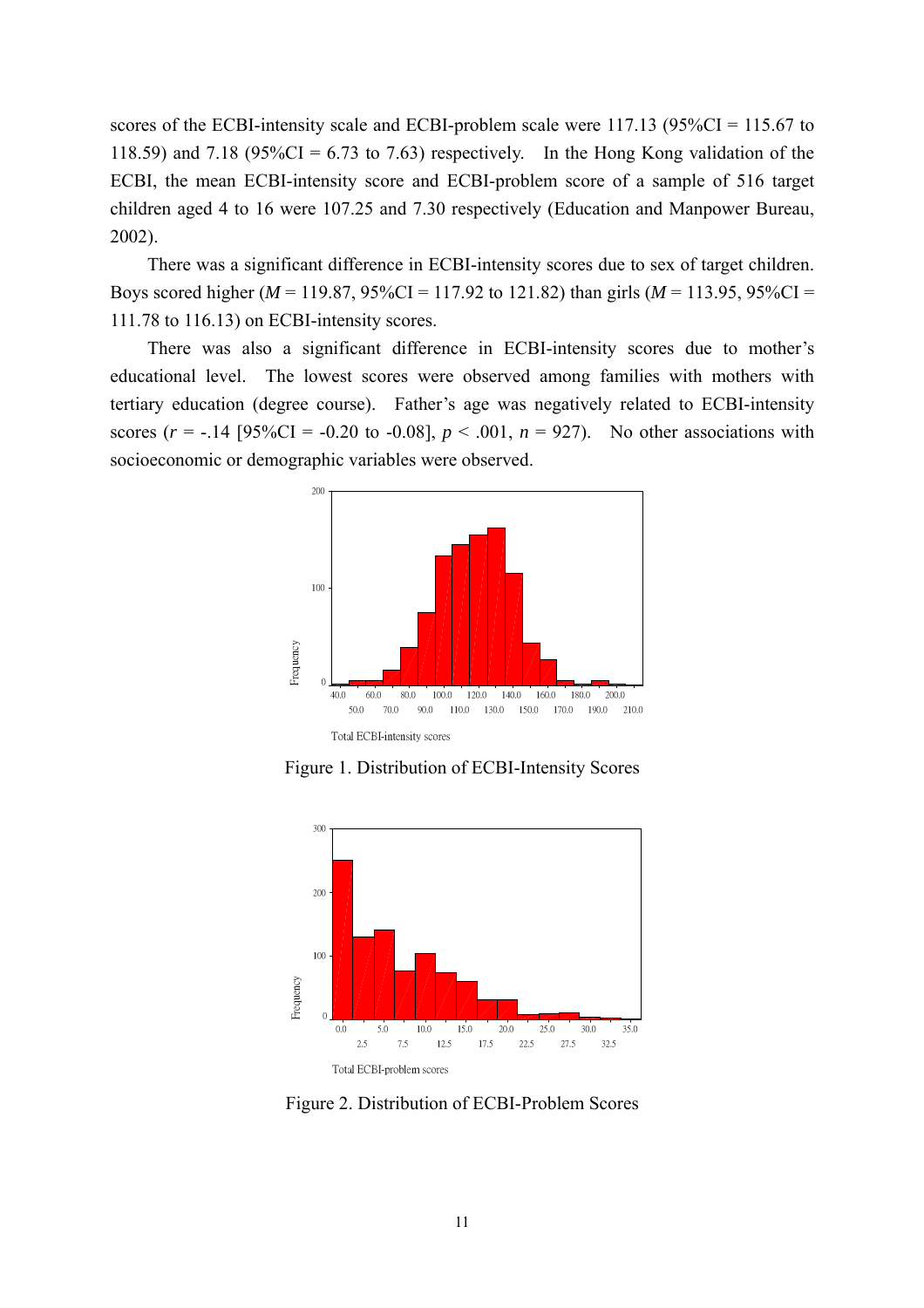To screen for behaviour problems, Eyberg and Pincus (1999) recommended using a cut-off point of 131 on the ECBI-intensity scale and a cut-off point of 15 on the ECBI-problem scale. Using the Eyberg and Pincus (1999) standard, 99 children (10.5%) were above the cut-off points.

#### **3.4 Family support profile**

 There were two variables examined under the heading of family support, namely, social support and marital relationship. In each case, the descriptive statistics would be presented first, to be followed by analyses of these variables in relation to various socioeconomic and demographic factors.

### **3.4.1 Social support**

 Participants were asked about availability of social support and their responses are shown in Table 3. The majority of participants indicated that they had some forms of support in times of need.

#### Table 3

Availability of social support  $(n = 941)$ 

| Type of support                               | Available   | Not Available |
|-----------------------------------------------|-------------|---------------|
| Carer for child in case of emergency          | 836 (88.8%) | $105(11.2\%)$ |
| Someone to share in times of stress           | 778 (82.7%) | 163(17.3%)    |
| Assistance in times of financial difficulties | 740 (78.6%) | $201(21.4\%)$ |

 A series of chi square tests were conducted to examine the association between availability of social support and socioeconomic and demographic factors.

#### Childcare in emergency

 Childcare in emergency was associated with types of childcare assistance. Participants who claimed that they had no childcare assistance were more likely to report that they had no childcare in emergency than the other groups. Childcare in emergency was also associated with family income and mother's working status. Participants from low income groups and families with non-working mothers were more likely to report that they had no childcare in emergency.

#### Someone to share in times of stress

 Having someone to share in times of stress was associated with CSSA status. Participants on CSSA were less likely to have someone to share in times of stress. Having someone to share in times of stress was also associated with father's educational level.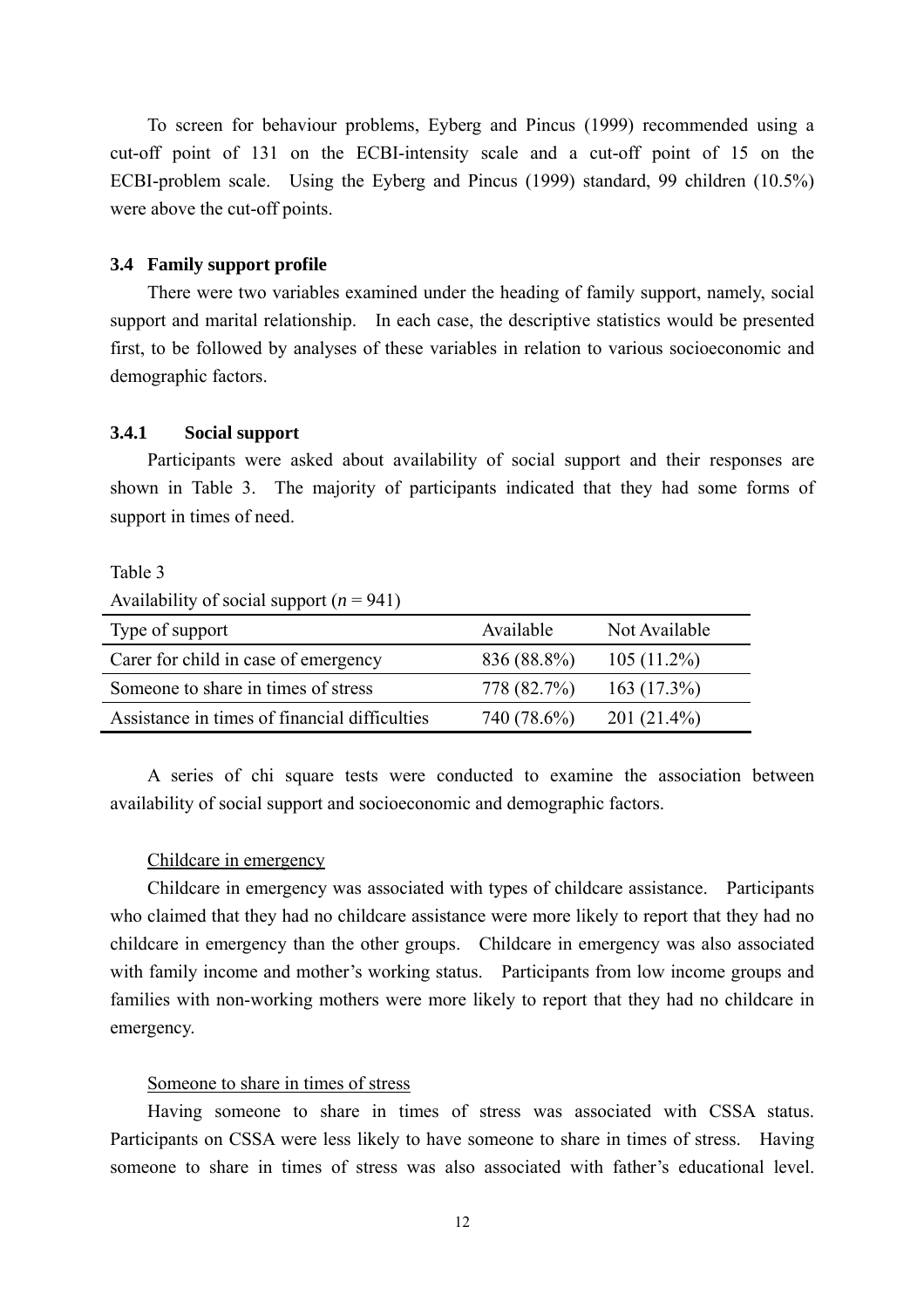Families with fathers having higher educational qualifications were more likely to report having support.

#### Assistance in times of financial difficulty

 Assistance in times of financial difficulty was associated with family income, and CSSA status. Families with lower income and families on CSSA were less likely to report availability of assistance in times of financial difficulty. Assistance in times of financial difficulty was also associated with father's occupation, father's educational level, mother's educational level, and mother's working status. In all cases, families where fathers were holding higher status jobs, where parents were better educated and where mothers were working were more likely to report availability of assistance in times of financial difficulty.

### **3.4.2 Marital relationship**

 $\overline{a}$ 

 Marital relationship was measured by the RQI. Scores on the RQI were slightly skewed (skewness  $= -0.91$ ) (Figure 3). The reliability (Cronbach Alpha) was 0.95 and the mean score was  $33.57 (95\%CI = 32.99$  to  $34.14$ ). Scores of 29 or below are indicative of relationship distress (Turner, Markie-Dadds & Sanders, 2002). There were 255 (27.1%) participants with scores of 29 or below.



Figure 3. Distribution of RQI Scores

There was a significant difference in RQI scores due to father's educational level<sup>2</sup>. Families with fathers with higher educational levels reported higher scores. The mean and

<sup>&</sup>lt;sup>2</sup> There was a significant difference in RQI scores due to family structure. Single parent families (mean  $=$ 11.82, 95%CI = 8.35 to15.30) reported lower scores than nuclear families (*M* = 34.01, 95%CI = 33.38 to 34.63) and extended families ( $M = 33.80$ ,  $95\%CI = 32.62$  to 34.97). Similarly, there was a significant difference in RQI scores due to marital status. Participants in a married relationship  $(M = 34.01, 95\% \text{CI} = 33.46$  to 34.56) reported higher RQI scores than those not in a married relationship  $(M = 19.21, 95\% \text{CI} = 14.30$  to 24.12). These results, however, should be interpreted with caution as the identity of the "partner" in single parent families is not clear.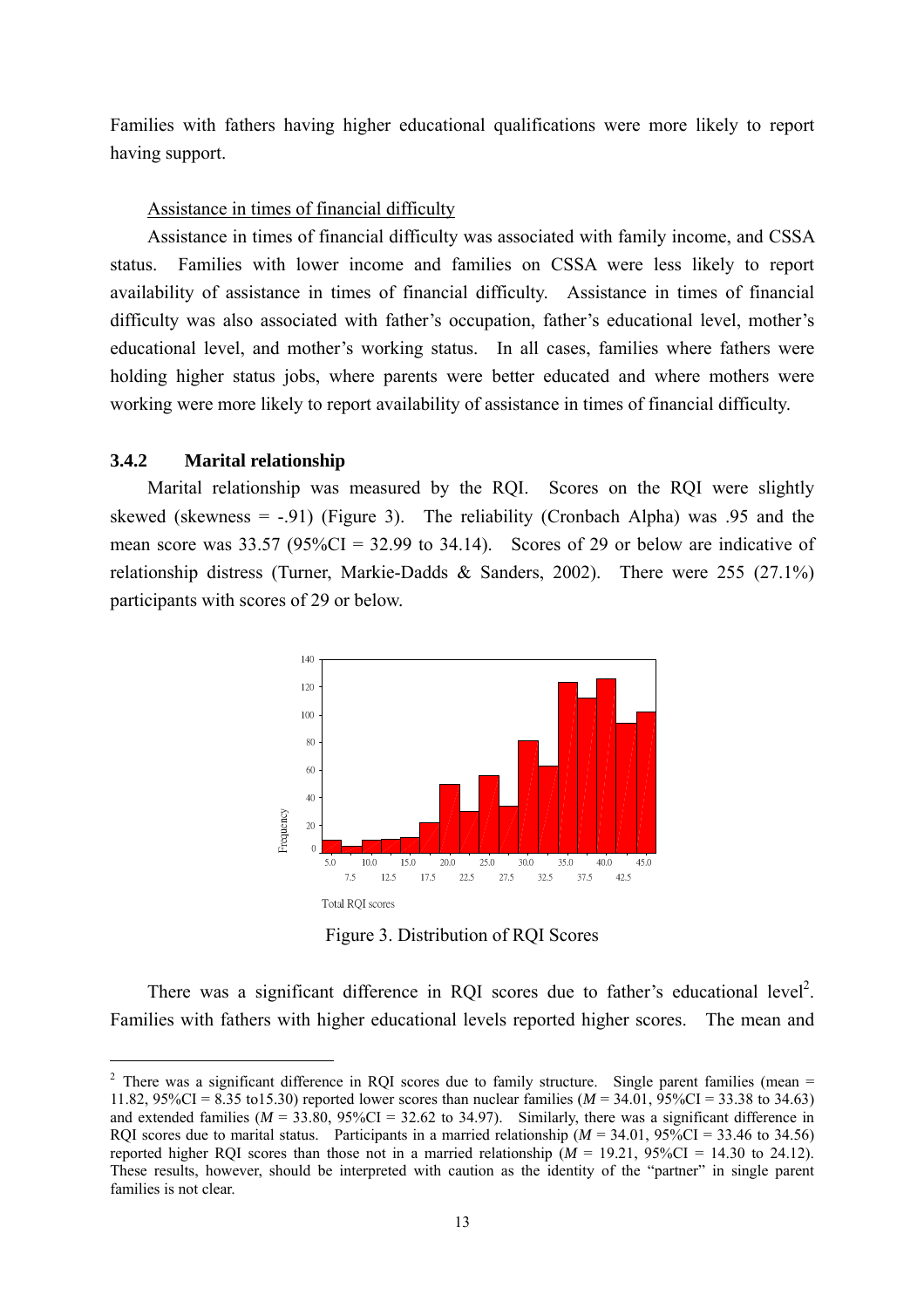95% confidence interval (CI) scores are shown in Table 4.

 To sum up, marital relationship quality was found to be related to father's educational level. Marital relationship quality, however, was not related to mother's educational level or employment.

|                 | Mean ROI Scores and 95% CI by Father's Equeational Level |                        |  |
|-----------------|----------------------------------------------------------|------------------------|--|
|                 |                                                          | <b>RQI</b> scores      |  |
|                 | Primary education or below                               | 31.49 (29.64 to 33.34) |  |
| Lower secondary |                                                          | 32.38 (31.27 to 33.48) |  |
| Upper secondary |                                                          | 34.34 (33.42 to 35.25) |  |
| Matriculation   |                                                          | 36.09 (33.36 to 38.82) |  |
| Tertiary:       | non-degree course                                        | 33.79 (30.80 to 36.77) |  |
| Tertiary:       | degree course                                            | 35.40 (34.09 to 36.71) |  |

Mean RQI Scores and 95% CI by Father's Educational Level

### **3.5 Parenting profile**

Table 4

Three variables were included under the heading of parenting profile, namely, parenting stress, dysfunctional discipline style and parenting efficacy. For each variable, descriptive statistics would be presented first, to be followed by analyses in relation to socioeconomic and demographic factors. Finally, issues related to cut-off scores would be discussed.

### **3.5.1 Parenting stress**

 Parenting stress was measured using the PSI-PD and PSI-PCDI scales. Scores on the PSI-PD (skewness = .16) and PSI-PCDI (skewness = .21) were normally distributed (Figures 4 and 5). The reliability (Cronbach Alpha) for the PSI-PD and PSI-PCDI scales were .85 and .79 respectively. The mean scores for the PSI-PD and PSI-PCDI scales were 34.05  $(95\%CI = 33.56$  to 34.55) and 27.17  $(95\%CI = 26.81$  to 27.54). In the validation of the Chinese version of PSI, the mean PSI-PD and PSI-PCDI scores of the validation sample (a low income group) were 34.11 and 32.39 (Lam, 1999). In the Education and Manpower Bureau (2002) study, the respective mean scores were 31.86 and 28.85.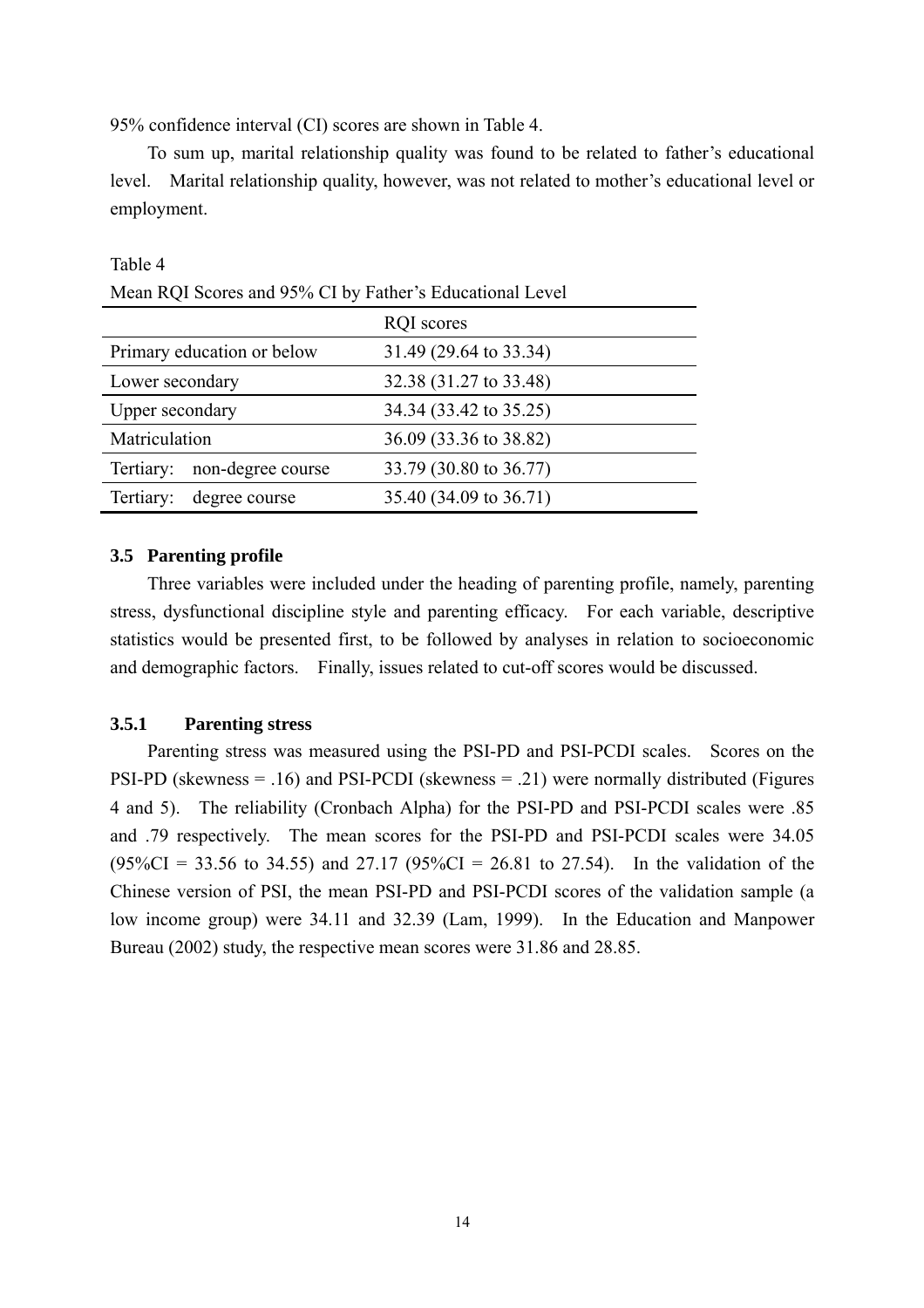

Figure 4. Distribution of PSI-PD Scores



Figure 5. Distribution of PSI-PCDI Scores

 There was a significant difference in PSI scores due to type of childcare assistance. Those using domestic helpers reported lower PSI-PD and PSI-PCDI scores than those using grandparents, relatives as childcare assistance or those without any assistance. The mean and confidence interval scores are shown in Table 5.

 There was a significant difference in PSI scores due to father's educational level. The general trend was that families with fathers with higher educational levels reported lower PSI-PD and PSI-PCDI scores. There was a significant difference in PSI scores due to mother's educational level. Again, families with mothers with higher educational levels reported lower PSI-PD and PSI-PCDI scores. The mean and confidence interval scores are shown in Table 5.

 There was a significant difference in PSI scores due to parents' occupation. The general trend was that families with parents with higher occupational status jobs reported lower PSI-PD and PSI-PCDI scores. The mean and confidence interval scores are shown in Table 6.

 There was a significant difference in PSI scores due to family income. In all cases, those with monthly income above \$40,000 reported lower scores and the higher the family income, the lower the PSI-PD and PSI-PCDI scores. The mean and confidence interval scores are shown in Table 7.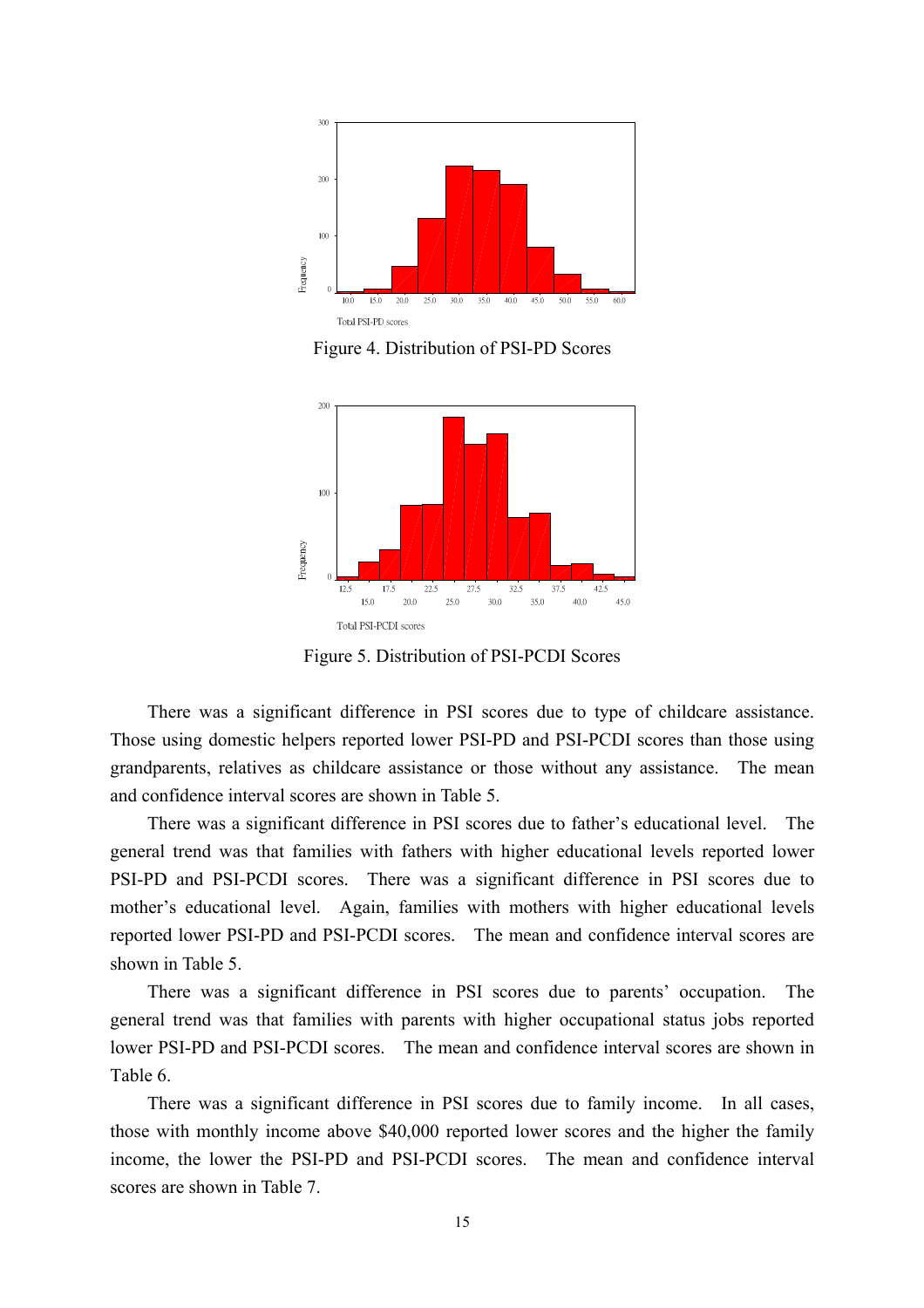There was a negative correlation ( $r = -.13$  [95%CI = -0.19 to -0.07],  $p < .001$ ,  $n = 936$ ) between mother's length of residence in Hong Kong and PSI-PD scores. Families with mothers who had been in Hong Kong for a shorter period of time reported higher PSI-PD scores.

#### Table 5

| Mean PSI Scores and 95% CI by Childcare Assistance and Parents' Educational Level |  |
|-----------------------------------------------------------------------------------|--|
|-----------------------------------------------------------------------------------|--|

|                                     | PSI-PD scores          | PSI-PCDI scores        |
|-------------------------------------|------------------------|------------------------|
| <b>Type of childcare assistance</b> |                        |                        |
| Grandparents                        | 34.13 (33.30 to 34.96) | 27.83 (27.17 to 28.50) |
| Relatives                           | 35.63 (33.90 to 37.36) | 28.42 (27.08 to 29.77) |
| Domestic helpers                    | 31.97 (30.94 to 32.99) | 25.18 (24.50 to 25.85) |
| Hired childcare                     | 34.41 (31.71 to 37.10) | 27.53 (25.94 to 29.12) |
| No assistance                       | 35.18 (34.31 to 36.05) | 27.67 (27.06 to 28.28) |
| <b>Father's educational level</b>   |                        |                        |
| Primary education or below          | 36.32 (34.84 to 37.81) | 29.79 (28.76 to 30.83) |
| Lower secondary                     | 35.03 (34.14 to 35.93) | 28.30 (27.64 to 28.97) |
| <b>Upper secondary</b>              | 34.04 (33.22 to 34.85) | 27.02 (26.40 to 27.64) |
| Matriculation                       | 34.00 (30.99 to 37.01) | 25.53 (24.18 to 26.87) |
| non-degree course<br>Tertiary:      | 31.48 (28.91 to 34.04) | 25.21 (23.56 to 26.87) |
| Tertiary:<br>degree course          | 31.47 (30.27 to 32.67) | 24.94 (24.10 to 25.78) |
| <b>Mother's educational level</b>   |                        |                        |
| Primary education or below          | 35.05 (33.52 to 36.59) | 29.47 (28.31 to 30.63) |
| Lower secondary                     | 36.01 (35.02 to 37.00) | 28.49 (27.81 to 29.18) |
| <b>Upper secondary</b>              | 33.54 (32.82 to 34.26) | 27.07 (26.53 to 27.60) |
| Matriculation                       | 33.95 (31.57 to 36.32) | 25.84 (24.38 to 27.31) |
| Tertiary:<br>non-degree course      | 32.79 (30.34 to 35.24) | 24.44 (22.86 to 26.02) |
| Tertiary:<br>degree course          | 31.01 (29.50 to 32.52) | 24.30 (23.18 to 25.41) |

 There was also a significant difference in PSI-PCDI scores due to developmental problems in target children,  $t(937) = -3.82$ ,  $p < .001$ . Participants with children with reported developmental problems  $(M = 30.91, 95\% \text{CI} = 28.82 \text{ to } 33.00)$  had higher PSI-PCDI scores than those without reported developmental problems ( $M = 27.05$ ,  $95\%CI = 26.69$  to 27.42).

 On the whole, in terms of socioeconomic factors, there was a fairly consistent pattern showing that parents with lower educational levels, with lower occupational status and lower family income reported higher parenting stress.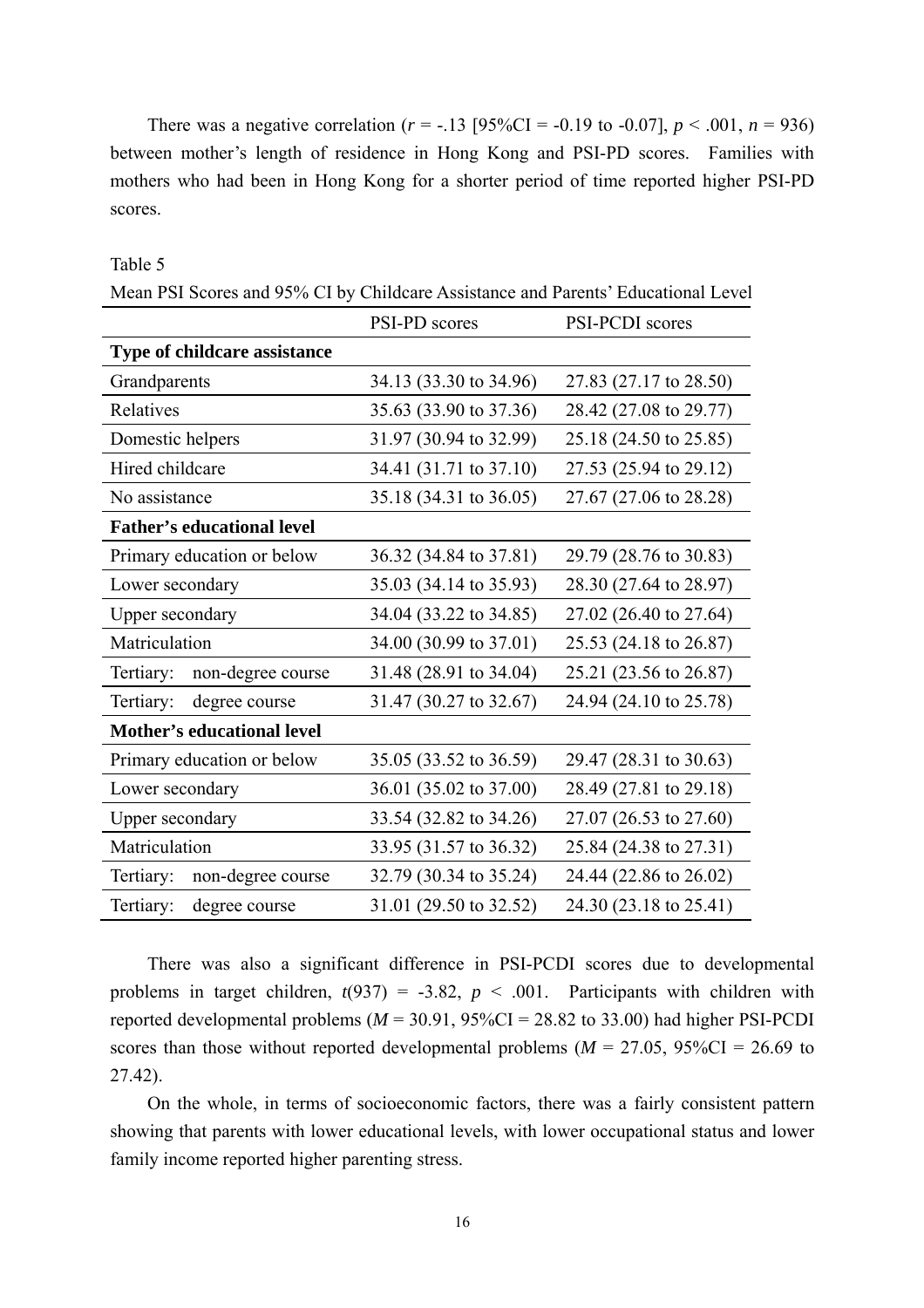|                            | <b>PSI-PD</b> scores   | PSI-PCDI scores        |
|----------------------------|------------------------|------------------------|
| <b>Father's occupation</b> |                        |                        |
| Managerial/administrative  | 32.58 (31.27 to 33.90) | 25.49 (24.62 to 26.35) |
| Professional               | 31.55 (30.40 to 32.69) | 25.13 (24.14 to 26.12) |
| Clerical                   | 34.27 (32.68 to 35.86) | 26.87 (25.68 to 28.05) |
| Sales/service              | 33.65 (32.36 to 34.93) | 27.11 (26.24 to 27.97) |
| Skilled/manual             | 35.45 (34.67 to 36.23) | 28.62 (28.06 to 29.19) |
| Non-working                | 34.98 (32.95 to 37.01) | 28.57 (27.11 to 30.03) |
| <b>Mother's occupation</b> |                        |                        |
| Managerial/administrative  | 31.83 (29.83 to 33.82) | 24.10 (22.76 to 25.44) |
| Professional               | 30.57 (28.74 to 32.39) | 25.40 (23.99 to 26.81) |
| Clerical                   | 33.42 (32.37 to 34.47) | 26.45 (25.68 to 27.22) |
| Sales/service              | 33.77 (31.96 to 35.58) | 28.34 (26.89 to 29.80) |
| Skilled/manual             | 34.18 (30.97to 37.38)  | 27.41 (25.15 to 29.68) |
| Non-working                | 34.93 (34.27 to 35.60) | 27.88 (27.41 to 28.35) |

Table 6: Mean PSI Scores and 95% CI by Parents' Occupation

Table 7: Mean PSI Scores and 95% CI by Family Income

| Family income   | PSI-PD scores          | PSI-PCDI scores        |
|-----------------|------------------------|------------------------|
| $<$ \$4,000     | 36.33 (33.40 to 39.27) | 29.08 (26.83 to 31.33) |
| \$4,000-9,999   | 35.75 (34.66 to 36.84) | 28.69 (27.88 to 29.49) |
| \$10,000-19,999 | 34.82 (34.00 to 35.64) | 28.16 (27.57 to 28.76) |
| \$20,000-29,999 | 33.73 (32.49 to 34.98) | 27.02 (26.07 to 27.97) |
| \$30,000-39,999 | 33.22 (31.76 to 34.68) | 25.55 (24.55 to 26.54) |
| $>=$ \$40,000   | 31.05 (29.79 to 32.31) | 24.47 (23.63 to 25.31) |

According to Abidin (1990), scores above the  $90<sup>th</sup>$  percentile (PSI-PD – 36; PSI-PCDI – 27) were indicative of parenting problems. In the present sample, 397 (42.1%) of the participants were above the  $90<sup>th</sup>$  percentile for PSI-PD and 520 (55.2%) were above the  $90<sup>th</sup>$ percentile for PSI-PCDI scores. There were 294 (31.2%) participants above the  $90<sup>th</sup>$ percentile for both PSI-PD and PSI-PCDI.

 The Abidin (1990) norms were based on a western sample. Another possibility is to use some kind of local external criterion to help determine a local cut-off score. One approach is to use the ECBI norm as an external criterion and ECBI scores have been found to correlate with PSI scores (Abidin, 1990; Education and Manpower Bureau, 2002). Using the ECBI cut-off scores as described in section 3.3 above, the mean PSI-PD scores of the ECBI problem group was 36.37 and that for the PSI-PCDI was 30.80. Using 37 as the cut-off score for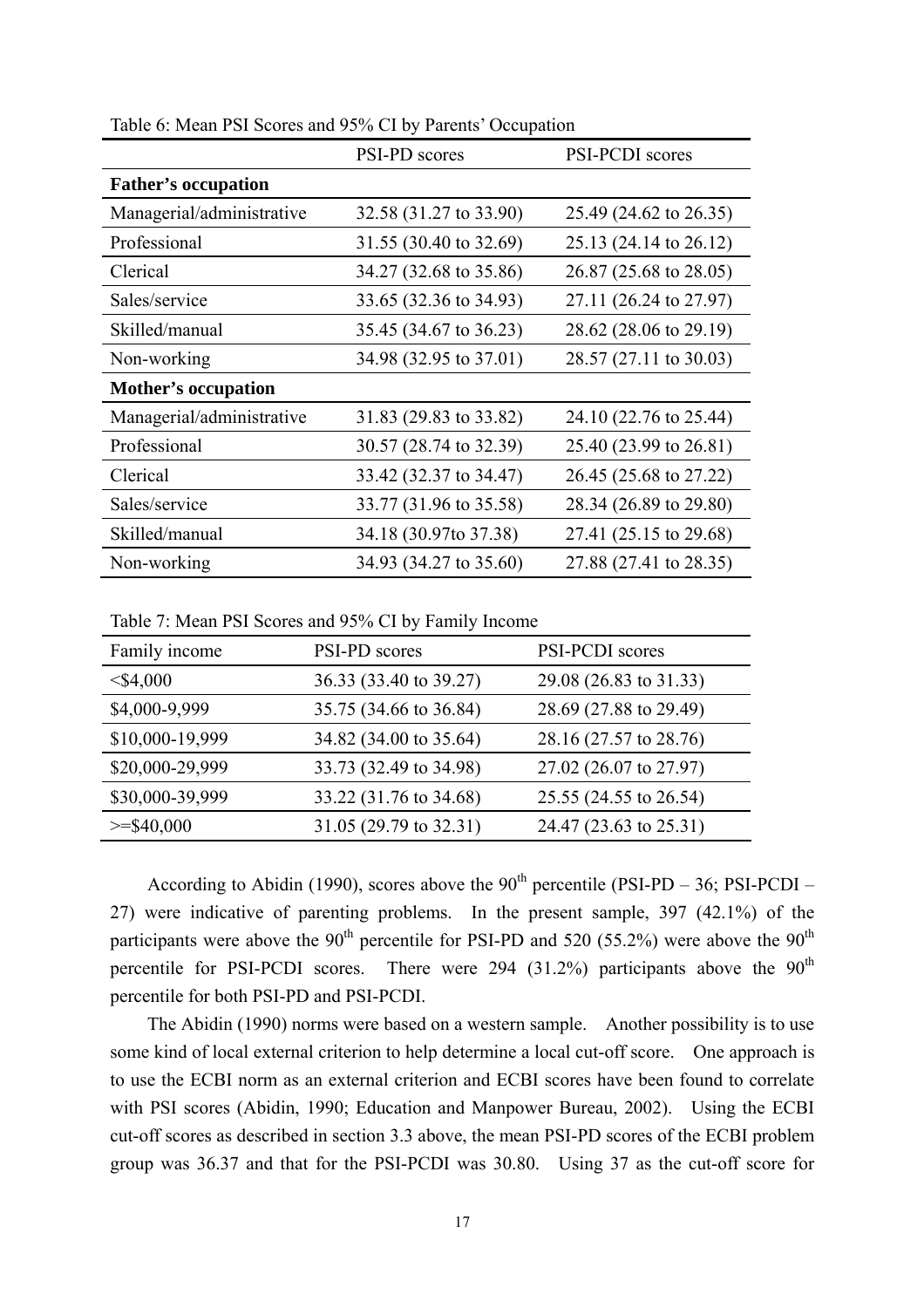PSI-PD and 31 as the cut-off score for PSI-PCDI, there were 355 (37.7%) participants in the problem range for PSI-PD and 244 (25.9%) participants in the problem range for PSI-PCDI. There were 154 (16.3%) participants who were in the problem range for both PSI scores.

### **3.5.2 Dysfunctional discipline style**

 Discipline style was measured by the mean PS-LX and PS-OR scores. Scores on the PS-LX (skewness  $= -0.08$ ) and PS-OR (skewness  $= 0.16$ ) were normally distributed (Figures 6 and 7). The reliability (Cronbach Alpha) for the PS-LX and PS-OR scales were .52 and .70 respectively. The mean scores for the PS-LX and PS-OR scales were  $3.77$  ( $95\%CI = 3.73$  to 3.81) and 3.36 (95%CI = 3.31 to 3.41) respectively.

 There was a significant difference in discipline style due to type of childcare assistance. Families using domestic helpers ( $M = 3.23$ , 95%CI = 3.13 to 3.33) reported lower PS-OR scores than families using relatives  $(M = 3.40, 95\% \text{CI} = 3.32 \text{ to } 3.47)$  and those without childcare assistance  $(M = 3.44, 95\% \text{CI} = 3.34 \text{ to } 3.53)$ .



Figure 6. Distribution of PS-LX Scores



Figure 7. Distribution of PS-OR Scores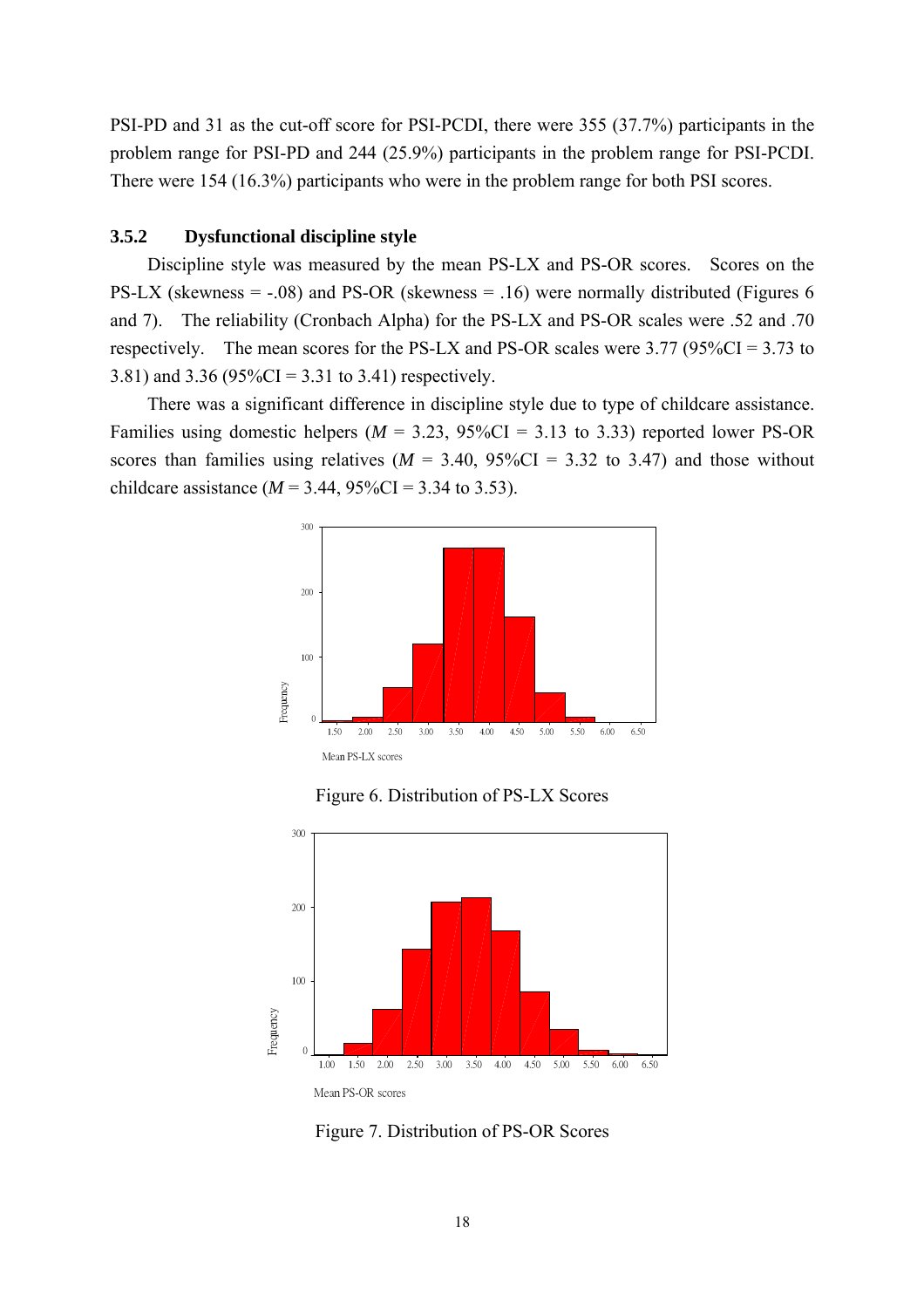There was a significant difference in discipline style due to mother's educational level. Families with mothers with higher educational levels reported lower PS-LX and PS-OR scores. There was a significant difference in discipline style due to father's educational level. Families with fathers with higher educational levels reported lower PS-OR scores. The mean and confidence interval scores are shown in Table 8.

 There was a significant difference in discipline style due to mother's occupation, Families with mothers with higher occupational status reported lower PS-LX and PS-OR scores. There was a significant difference in discipline style due to father's occupation. Families with fathers with higher occupational status reported lower PS-OR scores. The mean and confidence interval scores are shown in Table 9.

 There was a significant difference in discipline style due to family income. Families with higher income reported lower PS-LX and PS-OR scores. The mean and confidence interval scores are shown in Table 10. PS-OR was also positively correlated with number of children at home ( $r = .15$  [95%CI = 0.09 to 0.21],  $p < .001$ ,  $n = 942$ ).

|                                   | Mean PS-LX scores              | Mean PS-OR scores              |
|-----------------------------------|--------------------------------|--------------------------------|
| <b>Father's educational level</b> |                                |                                |
| Primary education or below        | 3.92 $(3.80 \text{ to } 4.04)$ | 3.55 $(3.39 \text{ to } 3.71)$ |
| Lower secondary                   | 3.85 (3.77 to 3.93)            | $3.50(3.41 \text{ to } 3.60)$  |
| Upper secondary                   | 3.75 (3.68 to 3.82)            | 3.34 $(3.26 \text{ to } 3.43)$ |
| Matriculation                     | 3.81 (3.64 to 3.98)            | 3.02 $(2.73 \text{ to } 3.30)$ |
| non-degree course<br>Tertiary:    | $3.57(3.36 \text{ to } 3.78)$  | $3.20(2.95 \text{ to } 3.45)$  |
| Tertiary:<br>degree course        | 3.65 $(3.53 \text{ to } 3.76)$ | $3.15(3.01 \text{ to } 3.28)$  |
| Mother's educational level        |                                |                                |
| Primary education or below        | 3.97 $(3.84 \text{ to } 4.09)$ | 3.48 (3.30 to 3.65)            |
| Lower secondary                   | 3.85 (3.76 to 3.94)            | 3.46 (3.36 to 3.56)            |
| Upper secondary                   | $3.76(3.70 \text{ to } 3.81)$  | 3.39 (3.31 to 3.46)            |
| Matriculation                     | 3.80 (3.57 to 4.04)            | $3.17(2.94 \text{ to } 3.41)$  |
| non-degree course<br>Tertiary:    | 3.69 $(3.50 \text{ to } 3.88)$ | $3.10(2.83 \text{ to } 3.37)$  |
| Tertiary:<br>degree course        | 3.52 $(3.35 \text{ to } 3.69)$ | 3.08 $(2.90 \text{ to } 3.25)$ |

Table 8: Mean PS Scores and 95% CI by Parents Educational Level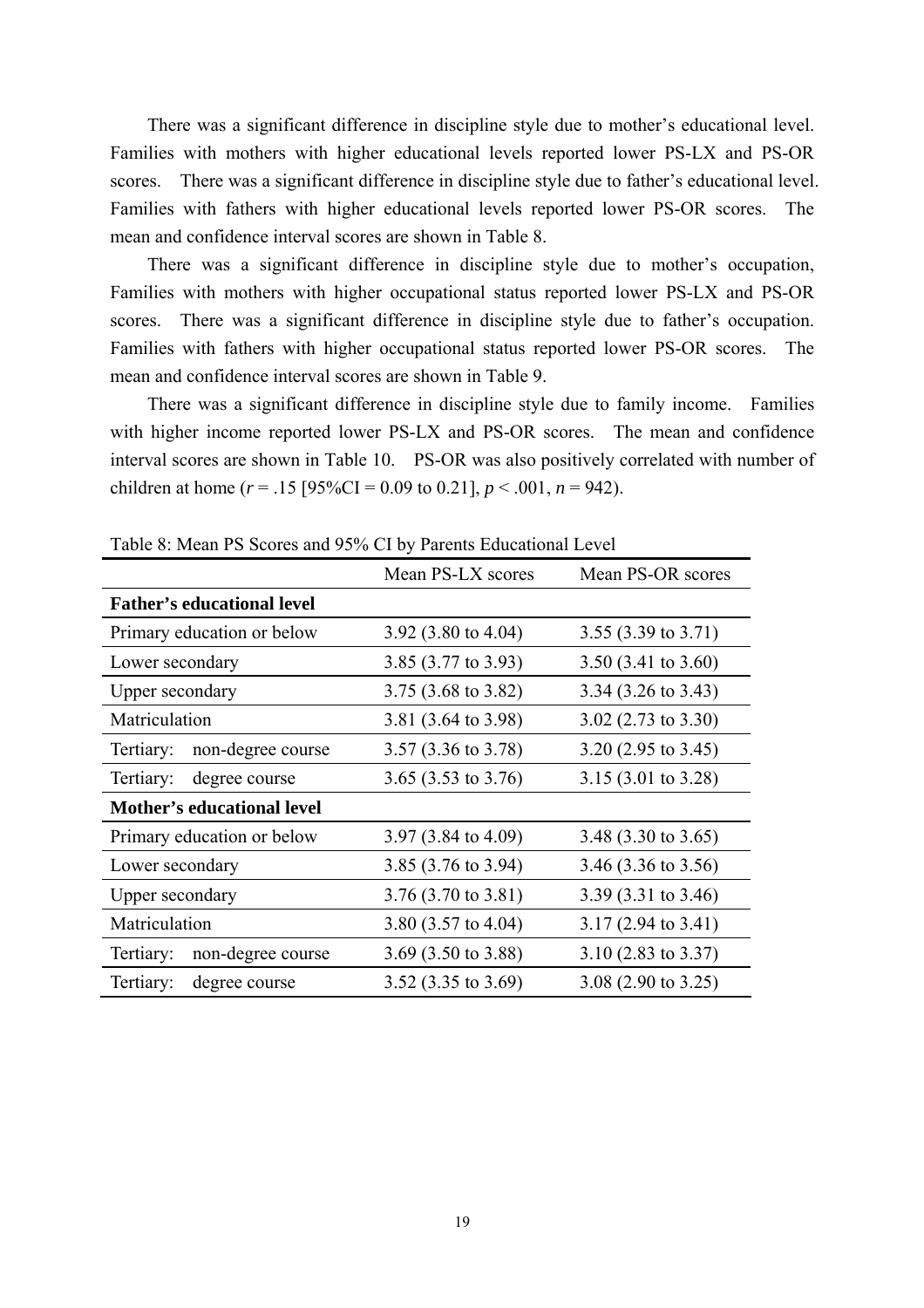|                            | Mean PS-LX scores              | Mean PS-OR scores              |
|----------------------------|--------------------------------|--------------------------------|
| <b>Father's occupation</b> |                                |                                |
| Managerial/administrative  | $3.74$ (3.63 to 3.84)          | $3.26$ (3.14 to 3.39)          |
| Professional               | $3.67$ (3.54 to 3.80)          | $3.07(2.94 \text{ to } 3.20)$  |
| Clerical                   | $3.77(3.61 \text{ to } 3.92)$  | 3.26 $(3.08 \text{ to } 3.44)$ |
| Sales/service              | 3.80 $(3.70 \text{ to } 3.91)$ | 3.39 (3.25 to 3.54)            |
| Skilled/manual             | 3.82 (3.75 to 3.88)            | 3.49 (3.41 to 3.57)            |
| Non-working                | 3.85 $(3.65 \text{ to } 4.05)$ | $3.59$ (3.67 to 3.82)          |
| <b>Mother's occupation</b> |                                |                                |
| Managerial/administrative  | 3.70 (3.51 to 3.89)            | 3.01 $(2.82 \text{ to } 3.21)$ |
| Professional               | 3.56 $(3.37 \text{ to } 3.75)$ | 3.04 $(2.82 \text{ to } 3.25)$ |
| Clerical                   | 3.71 (3.62 to 3.79)            | 3.35 $(3.24 \text{ to } 3.46)$ |
| Sales/service              | 3.94 (3.79 to 4.09)            | $3.37(3.21 \text{ to } 3.52)$  |
| Skilled/manual             | 3.99 $(3.68 \text{ to } 4.31)$ | 3.56 $(3.08 \text{ to } 4.05)$ |
| Non-working                | 3.80 $(3.75 \text{ to } 3.86)$ | 3.43 (3.36 to 3.51)            |

Table 9: Mean PS Scores and 95% CI by Parents' Occupation

Table 10: Mean PS Scores and 95% CI by Family Income

| Family income   | Mean PS-LX scores              | Mean PS-OR scores              |
|-----------------|--------------------------------|--------------------------------|
| $<$ \$4,000     | 4.02 $(3.79 \text{ to } 4.25)$ | 3.42 (3.02 to 3.82)            |
| \$4,000-9,999   | 3.82 (3.73 to 3.91)            | 3.54 (3.42 to 3.66)            |
| \$10,000-19,999 | 3.86 (3.79 to 3.93)            | 3.43 (3.34 to 3.52)            |
| \$20,000-29,999 | 3.71 (3.59 to 3.82)            | 3.39 $(3.26 \text{ to } 3.51)$ |
| \$30,000-39,999 | 3.79 (3.67 to 3.92)            | 3.21 $(3.06 \text{ to } 3.35)$ |
| $>=$ \$40,000   | $3.57(3.46 \text{ to } 3.68)$  | 3.09 $(2.96 \text{ to } 3.22)$ |

 Again, the picture was fairly consistent with that on parenting stress. Families with parents with lower educational levels, lower occupational status and lower income reported higher scores on dysfunctional discipline style.

 According to Arnold et al (1993), the mean PS-LX and PS-OR scores of a clinic sample were 2.8  $(SD = 1.0)$  and 3.0  $(SD = 1.0)$  respectively. Using this criteria, 877 participants (93.1%) had scores at or above the clinic sample mean for PS-LX and 648 (68.8%) of the participants had scores at or above the clinic sample mean for PS-OR. A total of 607 (64.4%) of the participants had scores at or above the clinic sample means for both PS-LX and PS-OR.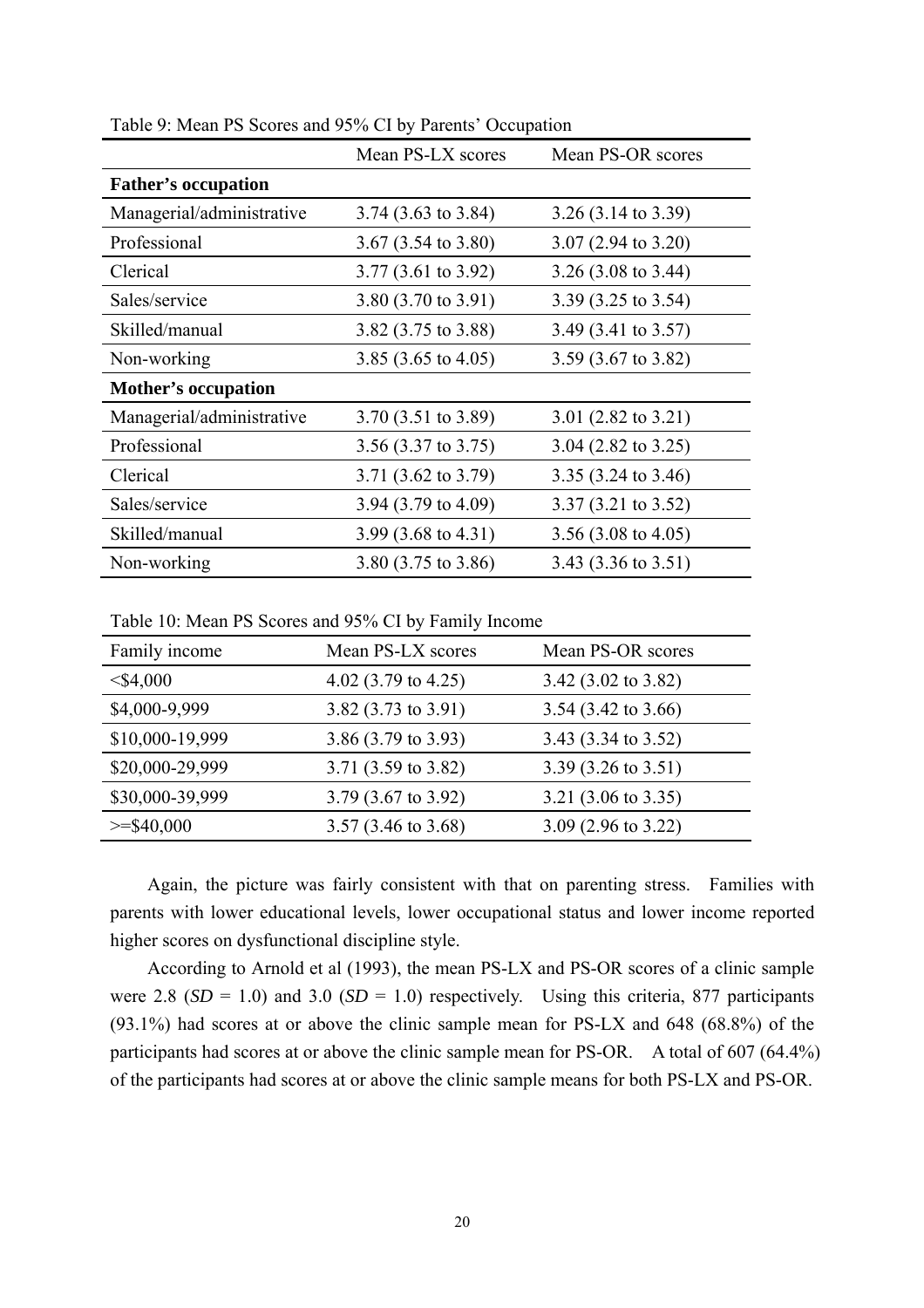### **3.5.3 Parenting efficacy**

 Parenting efficacy was measured by the efficacy subscale of the Parenting Sense of Competence Scale. Scores on the efficacy subscale were normally distributed (skewness = -.11) (Figure 8). The reliability (Cronbach Alpha) was .79 and the mean score was 27.11  $(95\%CI = 26.76$  to 27.45). According to Johnston and Mash (1989), the range of mean scores in a community sample ranged from 24.97 to 25.77.



Figure 8. Distribution of Efficacy Subscale Scores.

 Parenting efficacy was not related to any socioeconomic and demographic factors except mother's length of residence in Hong Kong. Parenting efficacy was negatively related to mother's length of residence in Hong Kong ( $r = -14$  [95%CI = -0.20 to -0.08],  $p < .001$ ,  $n =$ 936).

# **3.6 Relationship between child behaviour variables, parenting variables and family support variables**

 The relationship between child behaviour variables, parenting variables and family support variables was examined using correlation analysis. Child behaviour problems were correlated with the parenting stress, parenting efficacy, marital relationship, and dysfunctional discipline style (PS-OR but not PS-LX). The results are shown in Table 11.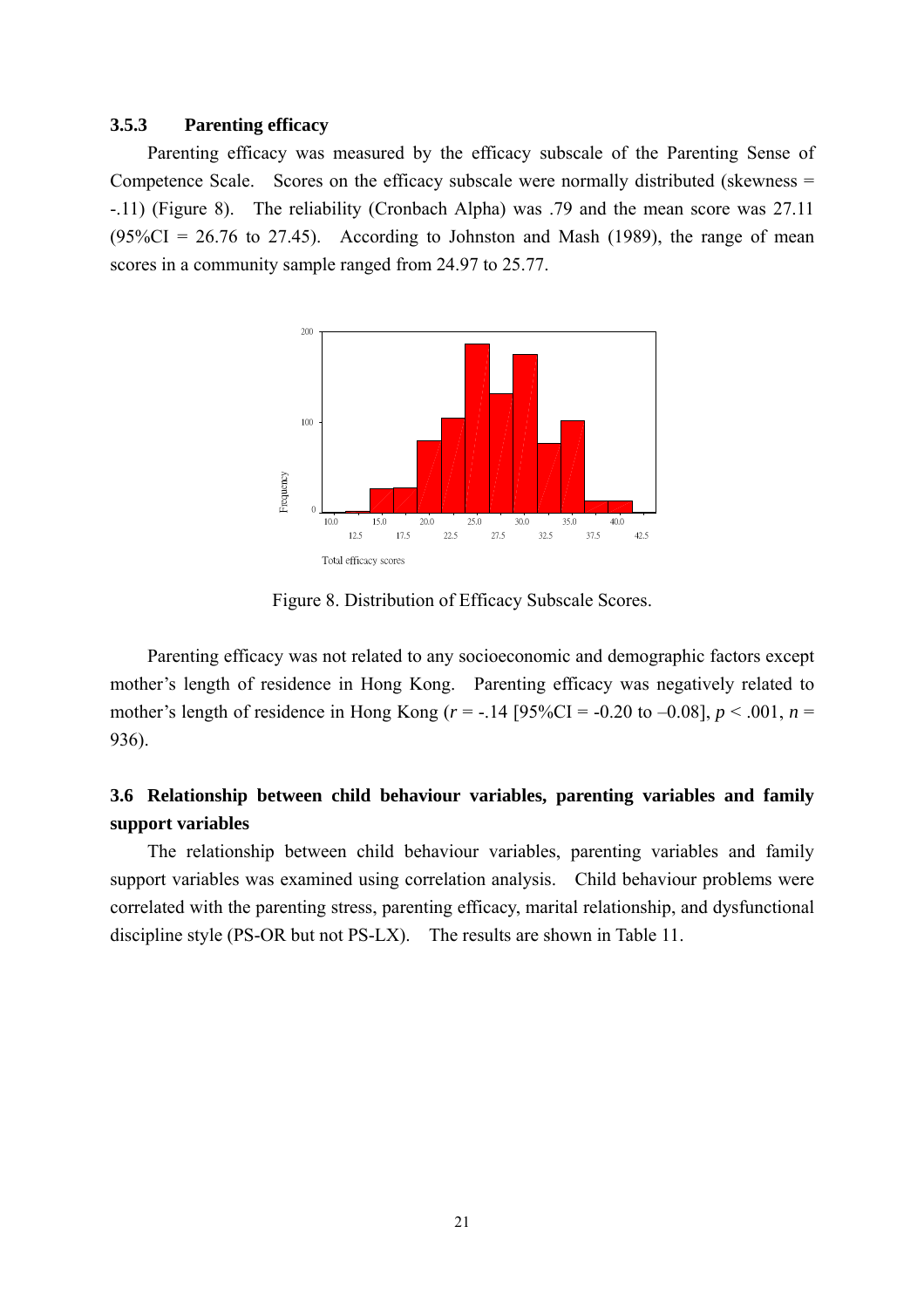#### Table 11

Relationship Between Child Behaviour, Parenting Variables and Marital Relationship – Correlation Coefficients and 95% CI

|            | ECBI-I                    | ECBI-P                                              | Efficacy                   | PSI-PD                   | PSI-PCDI                                                                     | PS-LX                      | PS-OR                      |
|------------|---------------------------|-----------------------------------------------------|----------------------------|--------------------------|------------------------------------------------------------------------------|----------------------------|----------------------------|
| ECBI-P     | $.62**$                   |                                                     |                            |                          |                                                                              |                            |                            |
|            | $(.58 \text{ to}.66)$     |                                                     |                            |                          |                                                                              |                            |                            |
| Efficacy   | $-.39**$                  | $-0.29**$                                           |                            |                          |                                                                              |                            |                            |
|            | $(-.44 \text{ to } -.33)$ | $(-.35 \text{ to } -.23)$                           |                            |                          |                                                                              |                            |                            |
| PSI-PD     | $.25**$                   | $.27**$                                             | $-23**$                    |                          |                                                                              |                            |                            |
|            | $(.19 \text{ to } .31)$   | $(.21 \text{ to } .33)$                             | $(-.29 \text{ to } -0.17)$ |                          |                                                                              |                            |                            |
| PSI-PCDI   | $.32**$                   | $.39**$                                             | $-26**$                    | $.49**$                  |                                                                              |                            |                            |
|            | $(.26 \text{ to } .38)$   | $(.33 \text{ to } .44)$                             | $(-.32 \text{ to } -.20)$  | $(.44 \text{ to } .54)$  |                                                                              |                            |                            |
| PS-LX      | $-.06$                    | $-.04$                                              | .03                        | .03                      | $.07*$                                                                       |                            |                            |
|            | $(-.12 \text{ to } .00)$  | $(-.10 \text{ to } .02)$                            | $(-.03 \text{ to } .09)$   | $(-.03 \text{ to } .09)$ | $(.01 \text{ to } .13)$                                                      |                            |                            |
| PS-OR      | $.35**$                   | $.29**$                                             | $-25**$                    | $31**$                   | $.38**$                                                                      | $-.20**$                   |                            |
|            | $(.29 \text{ to } .41)$   | $(.23 \text{ to } .35)$                             | $(-.31 \text{ to } -.19)$  | $(.25 \text{ to } .37)$  | $(.32 \text{ to } .43)$                                                      | $(-.26 \text{ to } -0.14)$ |                            |
| <b>RQI</b> | $-0.23**$                 | $-21**$                                             | $.26**$                    | $-40**$                  | $-29**$                                                                      | $-0.00$                    | $-0.23**$                  |
|            |                           | $(-.29 \text{ to } -.17)$ $(-.27 \text{ to } -.15)$ | $(.20 \text{ to } .32)$    |                          | $(-.45 \text{ to } -.35)$ $(-.35 \text{ to } -.23)$ $(-.06 \text{ to } .06)$ |                            | $(-.29 \text{ to } -0.17)$ |

\* significant at .05 level; \*\* significant at .01 level

 Another family support variable, social support, was a dichotomous variable. Its relationship with child behaviour problems, parenting variables and marital relationship was examined using independent t tests and MANOVAs. The results are shown in Tables 12, 13 and 14.

 For parenting issues, there was a significant difference in parenting efficacy in terms of availability of support (someone to share in times of stress),  $t(939) = 4.40$ ,  $p < .001$ . Participants with support reported higher parenting efficacy scores than those without support. There were significant differences in PSI scores due to availability of social support, in terms of availability of childcare in case of emergency, availability of someone to share in times of stress, and assistance in times of financial difficulties. Participants with support reported lower PSI-PD and PSI-PCDI scores. There was also a significant difference in dysfunctional discipline style due to availability of support (someone to share in times of stress). Participants with support reported lower PS-OR scores. Furthermore, there was a significant difference in discipline style due to availability of support (assistance in times of financial difficulty), those with support reporting lower PS-LX and PS-OR scores.

 For marital relationship, there was also a significant difference in RQI due to availability of support in terms of childcare in emergency, someone to share in times of stress, and assistance in times of financial difficulty. In all cases, those with support reported higher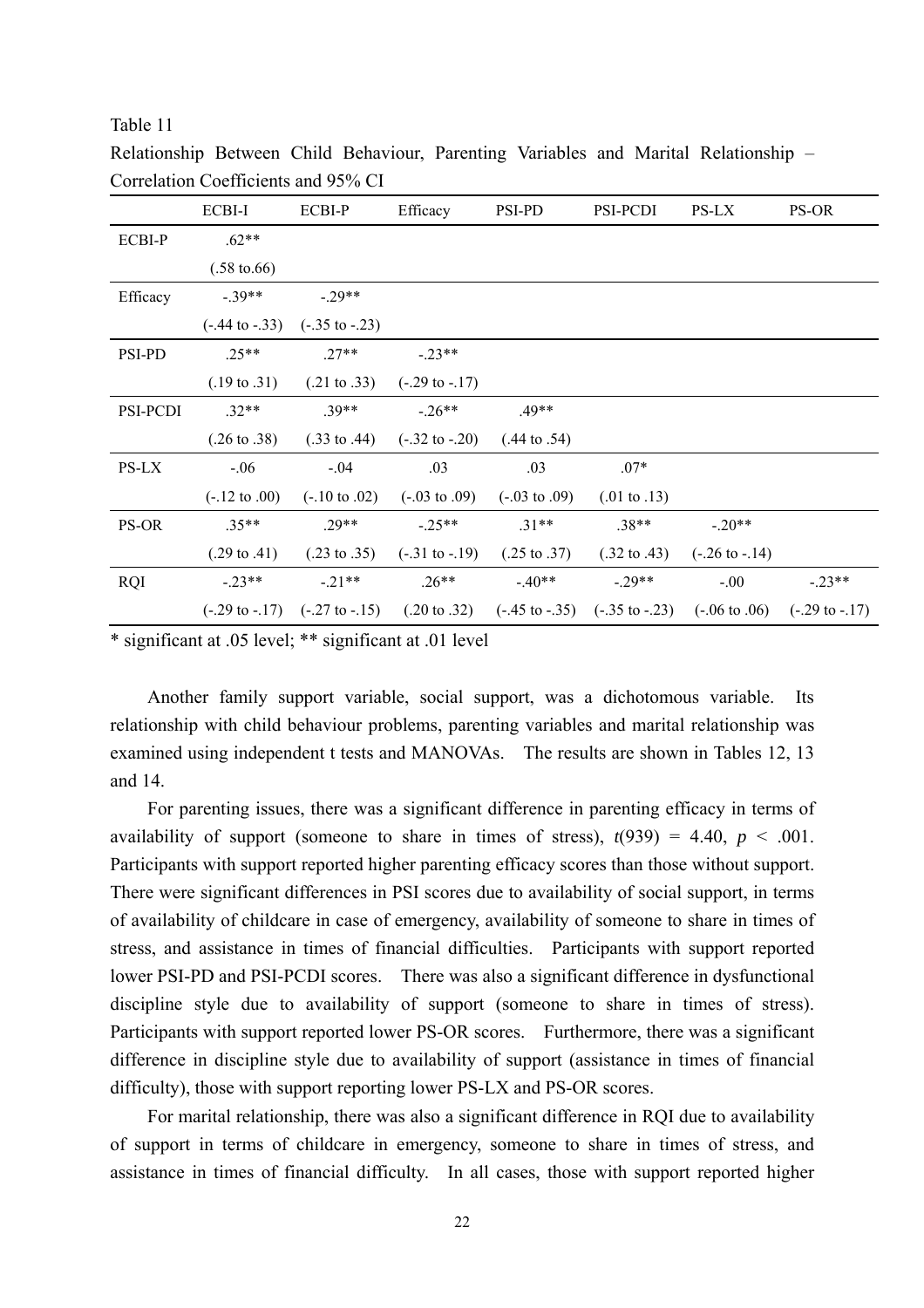scores.

 For child behaviour problems, there were significant differences in ECBI scores due to availability of social support (someone to share in times of stress). Those with someone to share in times of stress reported lower ECBI-problem scores and ECBI-intensity scores than those who did not have someone to share.

### Table 12

Mean and 95% CI Scores of Child Behaviour Problems, Parenting Variables and Marital Relationship by Social Support (Someone to Share in Times of Stress)

|                       | Available                     | Not available                  |
|-----------------------|-------------------------------|--------------------------------|
| Parenting efficacy    | 27.45 (27.08 to 27.82)        | 25.37 (24.49 to 26.25)         |
| <b>RQI</b>            | 34.66 (34.06 to 35.26)        | 28.36 (26.91 to 29.80)         |
| <b>PSI-PD</b>         | 33.07 (32.55 to 33.60)        | 38.57 (37.49 to 39.65)         |
| <b>PSI-PCDI</b>       | 26.65 (26.27 to 27.03)        | 29.83 (28.91 to 30.75)         |
| PS-LX                 | $3.77(3.72 \text{ to } 3.81)$ | 3.81 (3.71 to 3.90)            |
| PS-OR                 | 3.31 (3.25 to 3.36)           | 3.62 $(3.49 \text{ to } 3.75)$ |
| ECBI-problem          | $6.75(6.27 \text{ to } 7.23)$ | $9.08(7.90 \text{ to } 10.26)$ |
| <b>ECBI-intensity</b> | 115.81 (114.23 to 117.39)     | 123.46 (119.78 to 127.14)      |

### Table 13

Mean and 95% CI Scores of Marital Relationship and Parenting Stress by Social Support (Emergency Childcare)

|            | Available              | Not available          |
|------------|------------------------|------------------------|
| <b>ROI</b> | 34.03 (33.43 to 34.63) | 29.88 (28.10 to 31.65) |
| PSI-PD     | 33.57 (33.05 to 34.09) | 37.64 (36.28 to 39.01) |
| PSI-PCDI   | 26.91 (26.53 to 27.30) | 29.47 (28.39 to 30.55) |

Table 14: Mean and 95% CI Scores of Marital Relationship and Parenting Variables by Social Support (assistance in Times of Financial Difficulty)

|                 | Available                     | Not available                  |
|-----------------|-------------------------------|--------------------------------|
| <b>RQI</b>      | 34.56 (33.94 to 35.18)        | 29.89 (28.55 to 31.24)         |
| <b>PSI-PD</b>   | 33.17 (32.62 to 33.72)        | 37.20 (36.22 to 38.17)         |
| <b>PSI-PCDI</b> | 26.68 (26.28 to 27.08)        | 29.12 (28.34 to 29.90)         |
| <b>PS-LX</b>    | $3.75(3.70 \text{ to } 3.80)$ | 3.87 $(3.78 \text{ to } 3.96)$ |
| <b>PS-OR</b>    | 3.33 (3.27 to 3.38)           | $3.50(3.39 \text{ to } 3.61)$  |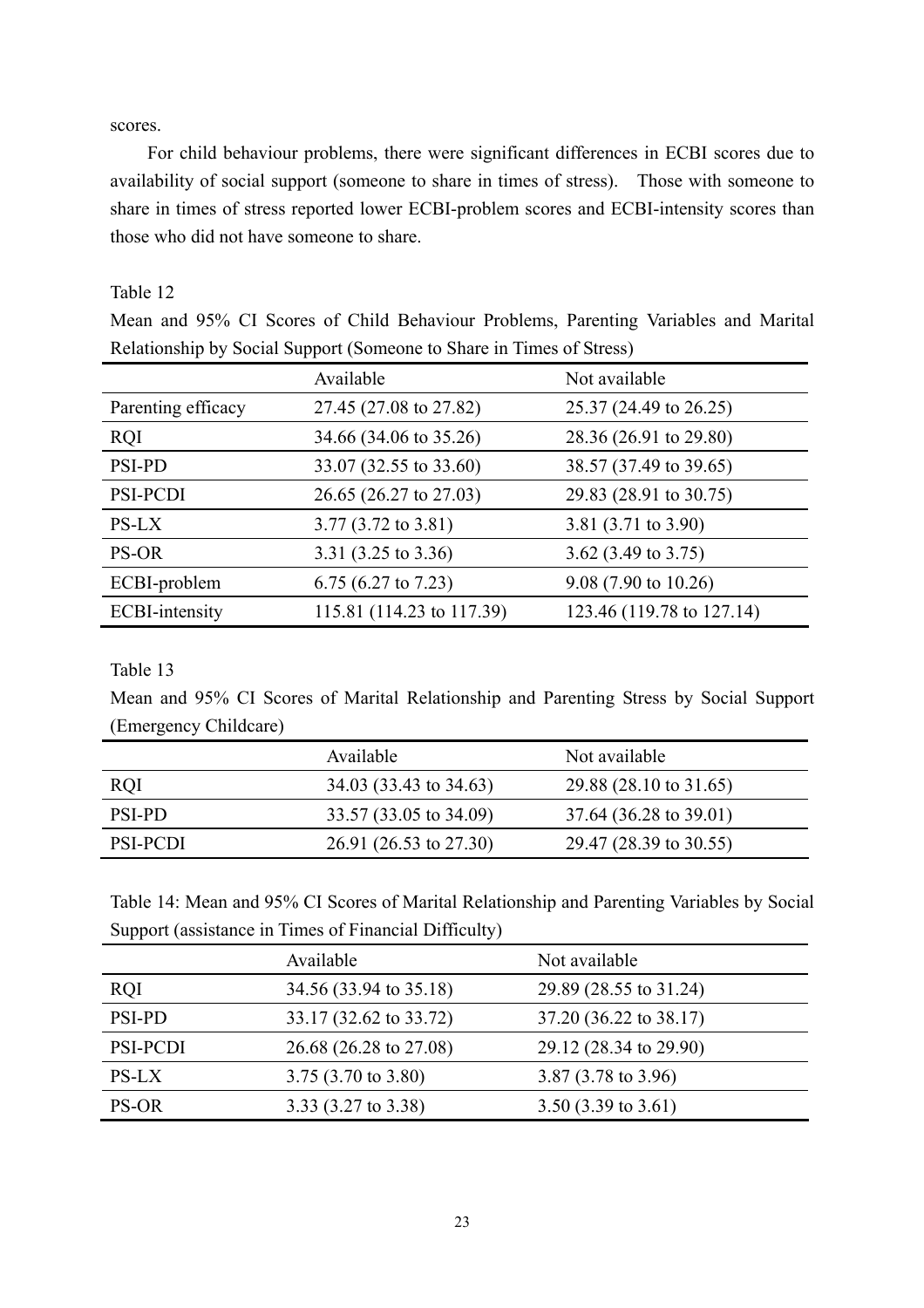#### **3.7 Parenting education experience**

 Participants were asked about their access to parenting education services or information. There were 71 participants who reported that they used parenting education services/information often, and there were 572 who indicated that they used such services/information sometimes. There were 299 participants who reported that they had never accessed parenting education information or services. Participants in the former two groups were requested to give more information about the source and format of the services/information. Their responses are shown in Table 15.

 From Table 15, it could be seen that many participants accessed parenting education information through schools or parent-teacher associations and many obtained such information through books or journals. As to the format of service, reading materials, talks, seminars or workshops were the most common ones.

 A series of chi square tests and ANOVAs were conducted to examine the association between access to parenting education and socioeconomic and demographic variables, as well as child behaviour problems, parenting and family support variables. There was a significance due to relationship with target child (only natural parents were included because of small cell sizes of other categories),  $\chi^2(2, N = 935) = 23.12$ ,  $p < .001$ . There were more fathers (49.6%) who claimed that they had never accessed parenting education than mothers (28.8%). There were also significant differences due to father's age and mother's age. Those who reported that they had never accessed parenting education (father:  $M = 37.62$ , 95%CI = 36.92 to 38.21, mother:  $M = 33.41$ , 95%CI = 32.94 to 34.03) were younger than those who accessed parenting education sometimes (father:  $M = 39.30, 95\% \text{CI} = 38.83$  to 39.85, mother: *M* = 34.93, 95%CI = 34.53 to 35.32) or often (father: *M* = 39.65, 95%CI = 38.26 to 41.04, mother:  $M = 35.77$ ,  $95\%CI = 34.64$  to 37.04). There was no significant association between access to parenting education and child behaviour problems, parenting and family support variables.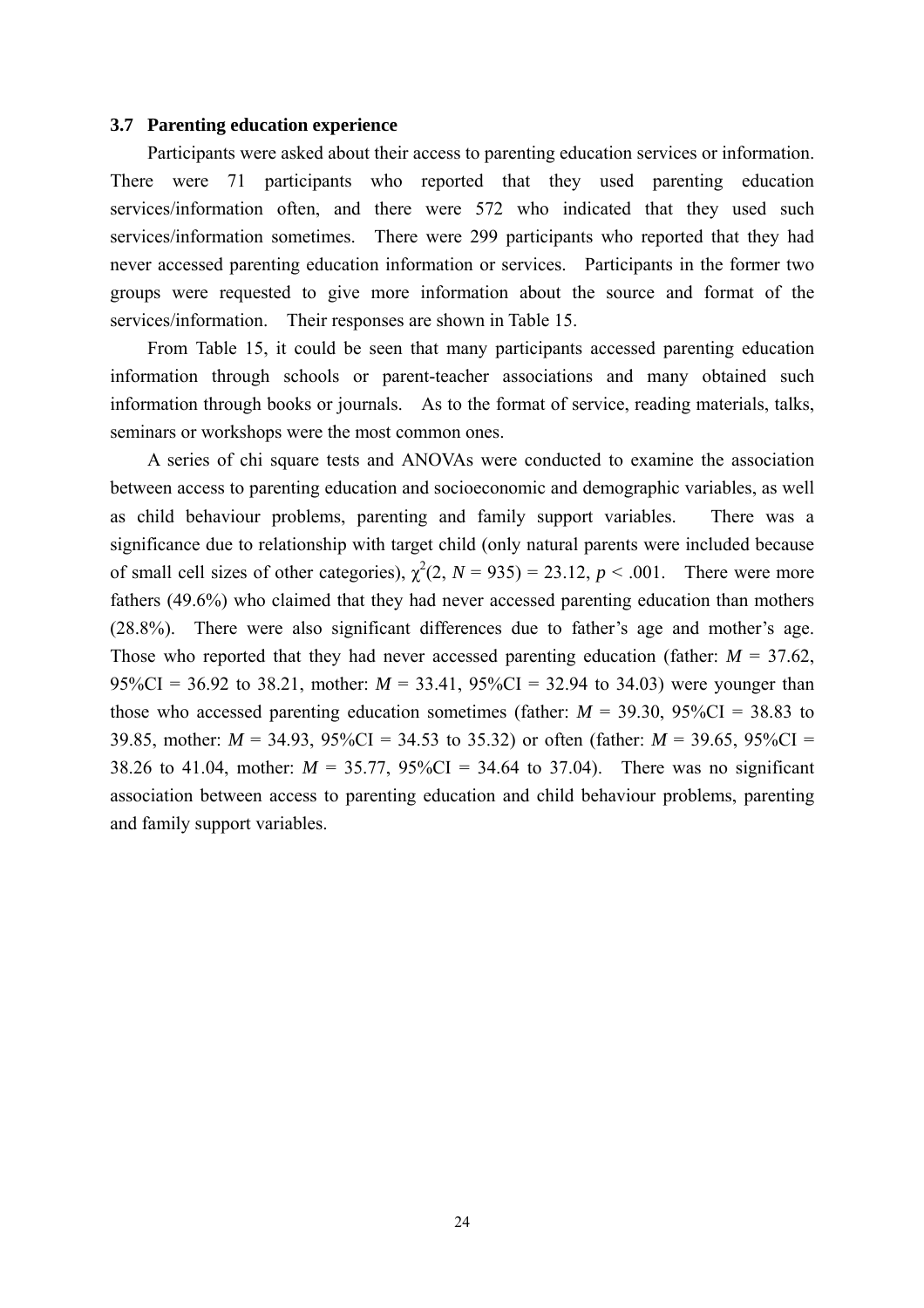| Source of parent education                            | $\underline{n}$ |
|-------------------------------------------------------|-----------------|
| <b>MCHC</b>                                           | 276             |
| Other Department of Health service                    | 21              |
| Social Welfare Department                             | 31              |
| <b>Education Department</b>                           | 55              |
| School/Parent-teacher association                     | 402             |
| Non-government organization                           | 109             |
| <b>Books</b>                                          | 338             |
| Periodicals                                           | 291             |
| Private practitioner/family doctor                    | 68              |
| Internet                                              | 84              |
| TV/radio                                              | 50              |
| Baby club, private or commercial sector               | 8               |
| Others                                                | 30              |
| <b>Format of information/service</b>                  | n               |
| Pamphlet/booklet                                      | 390             |
| Book/article                                          | 373             |
| Internet                                              | 93              |
| Talk/seminar/workshop (one day or less than one week) | 326             |
| Course (one week or above)                            | 37              |
| TV/radio, VCD/tape                                    | 10              |
| Others                                                | 12              |

Table 15: Source and Format of Parenting Education Information/Service (participants could indicate more than one source and format)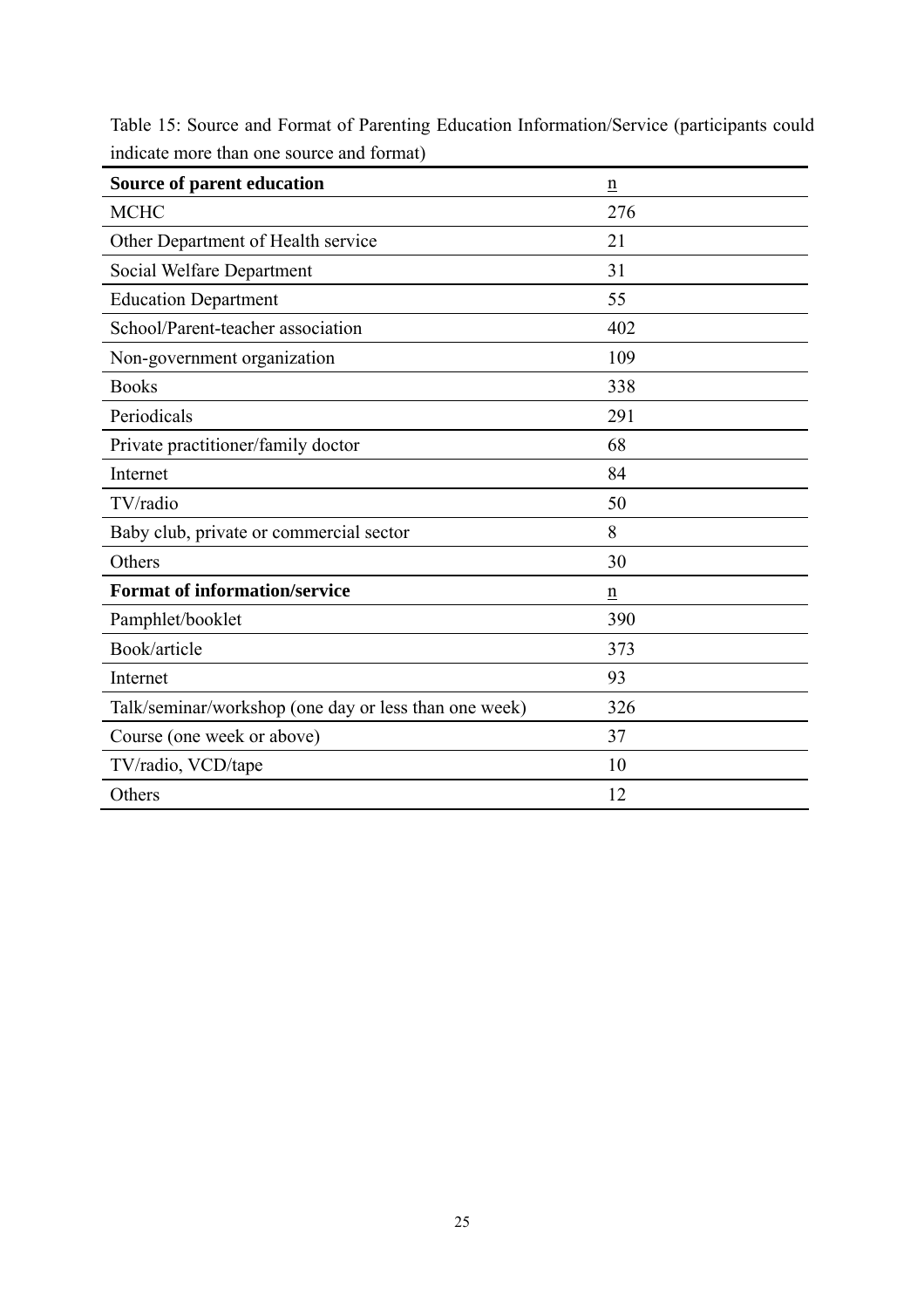# **Chapter 4 Discussion**

 In this section, the child behaviour variables, parenting variables and family support variables and their relationship with various socioeconomic and demographic factors will be discussed first. Next, access to parenting education is discussed. This is then followed by a discussion of the problems and uncertainties associated with the use of cut-off points based on western norms. These uncertainties have implications on the calculations and interpretations of prevalence rates. The limitations of the present study and finally, the service implications are discussed.

#### **4.1 Child behaviour problems, parenting variables and family support variables**

 The results suggested that socioeconomic factors such as parents' educational level, parents' occupational status and family income, together with type of childcare assistance, were related to parenting variables and family support variables. The picture was fairly consistent in that families with parents with lower educational levels, lower occupational status, and lower family income were reporting higher problem levels in terms of parenting variables and family support variables. Families using domestic helpers also reported lower problem levels. However, it must be pointed out that parent educational level, parent occupation status, family income and the availability of domestic helpers are all inter-related. It is preferable to consider these as an aggregate factor, instead of taking each factor alone in isolation. The results do consistently point to a group of socially and economically disadvantaged parents who are experiencing problems in parenting. In contrast, child behaviour problems were not found to be related to most of the socioeconomic and demographic factors above except mother's educational level and father's age. Child behaviour problems were also related to the sex of target child, with higher child behaviour problem scores for boys, which is a common phenomenon found in other studies on the prevalence of child behaviour problems (e.g. Luk, Leung & Bacon-Shone et al., 1991; McGee, Prior, Williams, Smart & Sanson, 2002; Moffit & Caspi, 2001).

 The results also indicated that parenting variables, family support variables and child behaviour problems were associated with one another. In particular, one of the more influential factors was the availability of social support, in the sense of having someone to share in times of stress. This factor was significantly related to child behaviour problems, parenting variables and marital relationship. The availability of emergency childcare assistance and financial assistance were also related to parenting variables and marital relationship, but not to child behaviour problems. The results are consistent with the literature that the availability of social support is important for parenting (Olds, 1988; Pearson & Chan, 1993). In another research on Hong Kong parents by the Boys' and Girls' Clubs Association of Hong Kong (1992), it was found that parenting irritability was related to availability of social support. The results are also consistent with the postulations of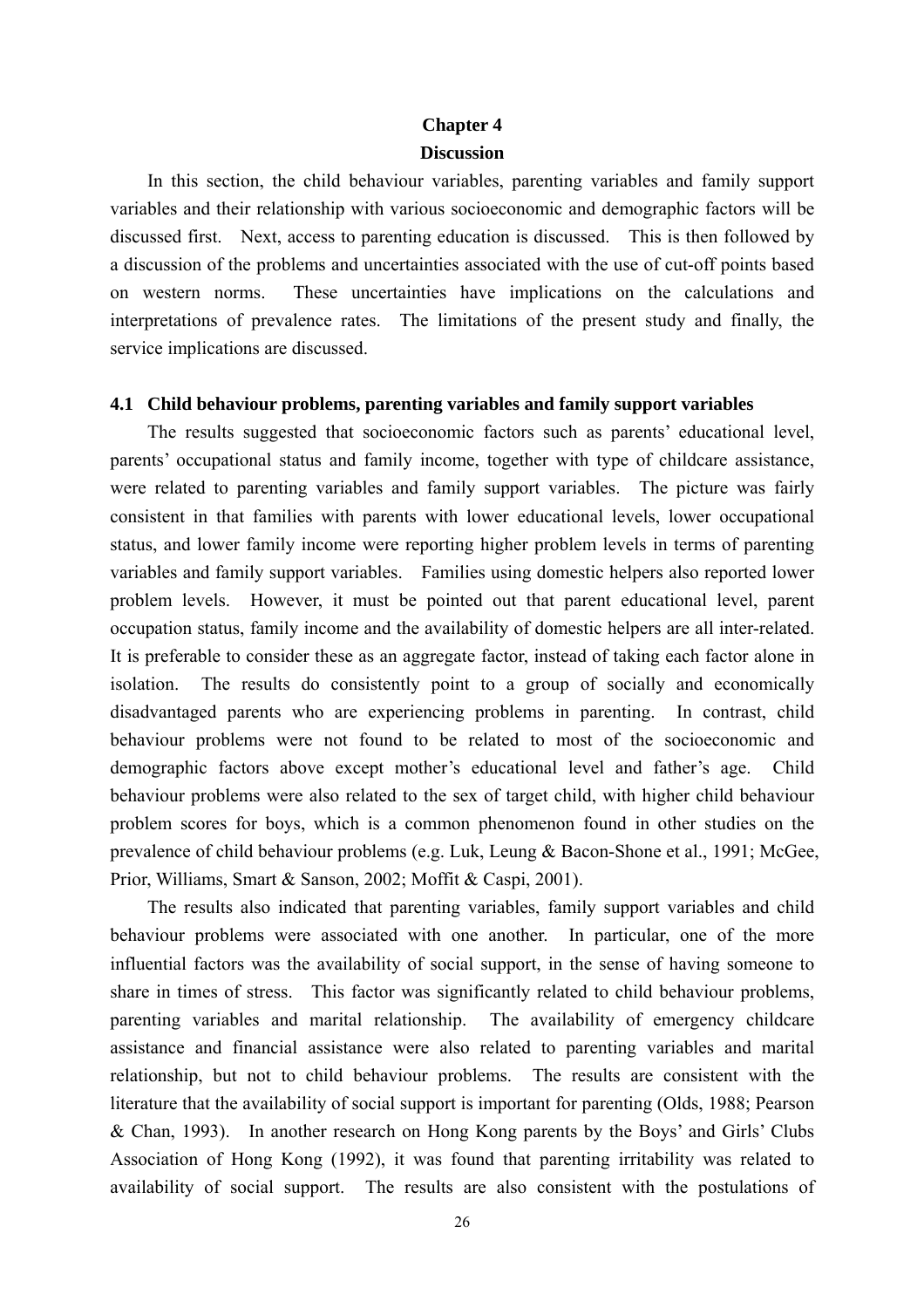Webster-Stratton and Taylor (2001), Benzies, Harrison and Magil-Evans (1998), and Frosch and Mangelsdorf (2001) in that marital relationship and parenting variables are related to child behaviour problems. As discussed in the introduction section, parenting difficulties would lead to child behaviour problems but children with behaviour problems could also lead to parenting difficulties. The relationship among these variables is probably circular.

#### **4.2 Access to parenting education**

 Access to parenting education was not related to any socioeconomic and demographic factors except relationship to target child and age of parents, nor was this related to child behaviour problems, parenting and family support variables. In terms of access points, participants accessed these services through providers of direct services to children mainly, such as schools or MCHCs. Participants preferred reading materials or one-off talks rather than courses requiring greater commitment. Though most participants reported having received some parenting education, there were still a considerable (about 30%) number of participants who reported no contact with parenting education service or information. The mean ages of fathers and mothers were lower in this group and a larger proportion of fathers, in comparison to mothers, reported that they had never accessed parenting education. In a telephone survey of 224 Hong Kong parents of children 15 years old or below, it was found that 61.3% of the participants had never attended any parenting activities (Hong Kong Council of Social Service, 1999).

#### **4.3 Cut-off scores for child behaviour, parenting and family support scales**

 For child behaviour problems, using the Eyberg and Pincus (1999) classification, about 10% of children are above the cut-off points. In the Hong Kong validation of the ECBI, the mean ECBI-intensity score and ECBI-problem score of a referral case group (children who were receiving treatment because of behaviour problems) were 129.15 and 12.38 respectively (Education and Manpower Bureau, 2002). The Eyberg and Pincus (1999) cut-off points are reasonably consistent with the findings of the validation of the Chinese version of the ECBI in Hong Kong (Education and Manpower Bureau, 2002) in that the cut-off scores are fairly close to the mean scores of the referral case group. The present results suggest that children with scores above the cut-off points are not restricted to any particular social class groups. An earlier survey of the prevalence of behaviour problems among Hong Kong children aged 36 to 48 months estimated the prevalence rate of mild behaviour disorder, moderate behaviour disorder and severe behaviour disorder to be 17.90%, 4.55% and 0.75% (Luk, Leung & Bacon-Shone et al, 1991). Patterson, Mockford, Barlow, Pyper and Stewart-Brown (2002), using a cut-off score of 127 on the ECBI, found that approximately one fifth of 2 to 8 year old children surveyed could be defined as having a clinically severe behaviour problem but Patterson et al (2002) only reported the percentage for ECBI intensity cut-off scores, and they did not report the percentage for combining both ECBI intensity and problem scores.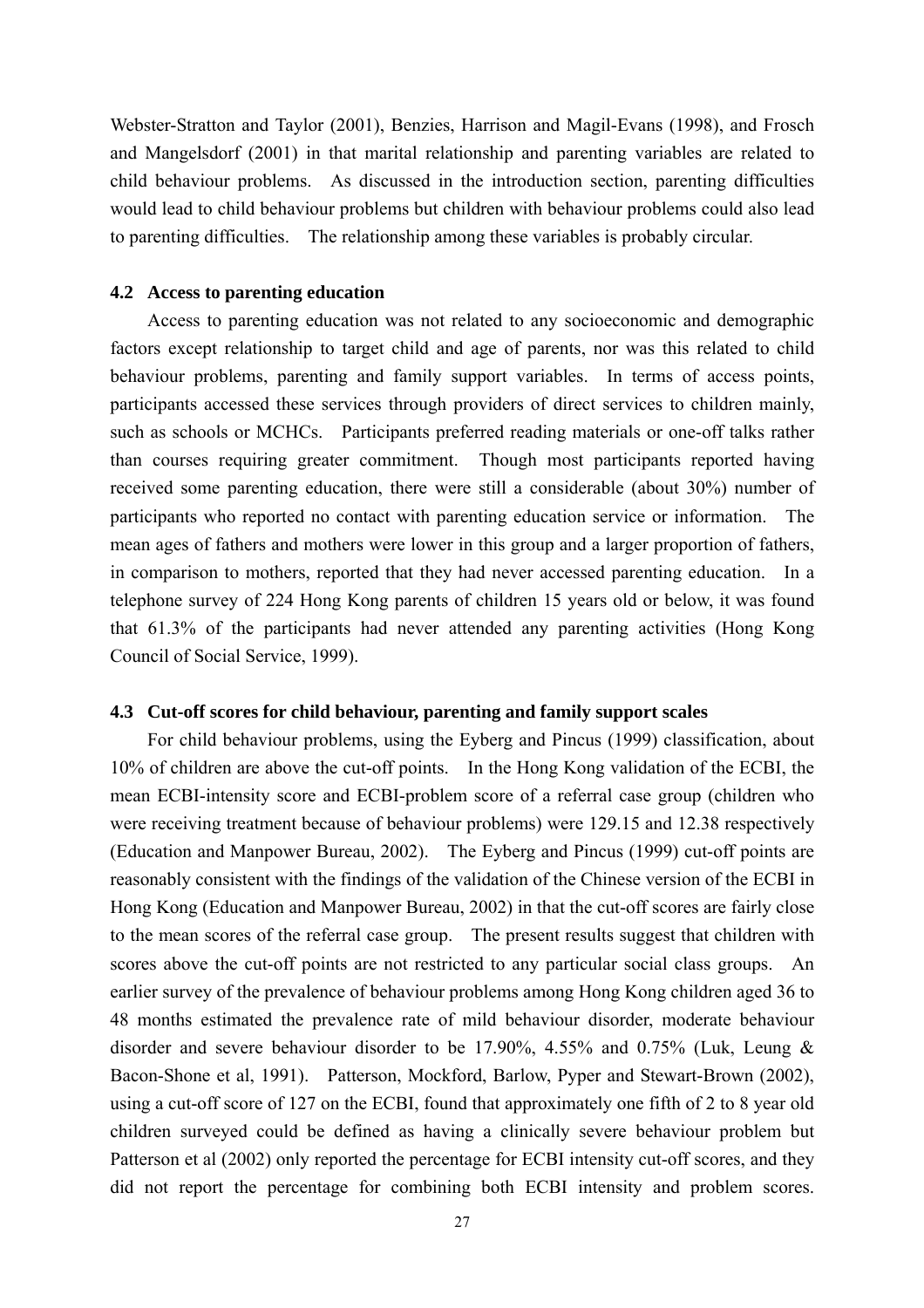Campbell (1995), after examining studies on prevalence of problem behaviours in preschool children, concludes that the consensus is that roughly 10% to 15% of preschool children have mild to moderate problems. The present results are consistent with the figures of Campbell (1995).

 For parenting stress, using the Abidin (1990) classification for PSI-PD and PSI-PCDI, about 31% of the participants were above the  $90<sup>th</sup>$  percentile (PSI-PD - 36; PSI-PCDI - 27). The mean scores of the present survey, however, are fairly consistent with the means scores reported in the Chinese version of the PSI validation study (Lam, 1999) and the Hong Kong ECBI validation study (Education and Manpower Bureau, 2002). In the Education and Manpower Bureau (2002) study, the mean PSI-PD and PSI-PCDI scores of the referral case group were 34.76 and 32.58 respectively. Interestingly, in a study on mothers in mainland China using the PSI long form, 49% of the mothers of non-handicapped children scored above the Abidin (1990) cut-off point for referral for professional consultation (Pearson & Chan, 1993). In the Hong Kong Council of Social Service survey mentioned above, it was found that 55% of the participants claimed that they had extremely great or fairly great problems in parenting their children (Hong Kong Council of Social Service, 1999). Though the four PSI studies are conducted almost ten years apart in different societies, they show that the parenting stress scores of Chinese parents are relatively high, compared to the Abidin norms. There are three possible explanations. First, Chinese parents are experiencing clinically high stress and the scores are meaningful reflections of their degrees of stress. It is possible that Chinese parents may feel more pressure and anxiety about their parenting and their children's behaviour because in Chinese culture, which is collectivist, the behaviour of one family member is perceived as reflecting upon the whole family (Kagitcibasi, 1994; Triandis, 1990; Blair & Qian, 1998). Second, the norms for parenting stress among Chinese parents are different from the Abidin norms, which are based on a western sample. It should be pointed out that the sampling procedure for the norm sample of the original PSI was "not random or stratified and primarily represents an opportunistic approach to gathering data" (Abidin, 1990, p.25). Third, there might be culturally based response sets which might have affected the results. These possibilities need to be further investigated. With these uncertainties, firm conclusions about the prevalence rate of parenting stress in the present sample could not be drawn.

 The same pattern is also observed for dysfunctional discipline style, where a large percentage of the participants reported high scores, compared to the norms provided by the original authors. However, it must be pointed out that the reliability of PS-LX is relatively low and care should be taken in the interpretation of the scores.

 For parenting efficacy and marital relationship, the participants are reporting fairly high efficacy and relationship quality scores, with only a minority in the problem range. However, the norms are based on non-Chinese samples and care must be taken in interpretation.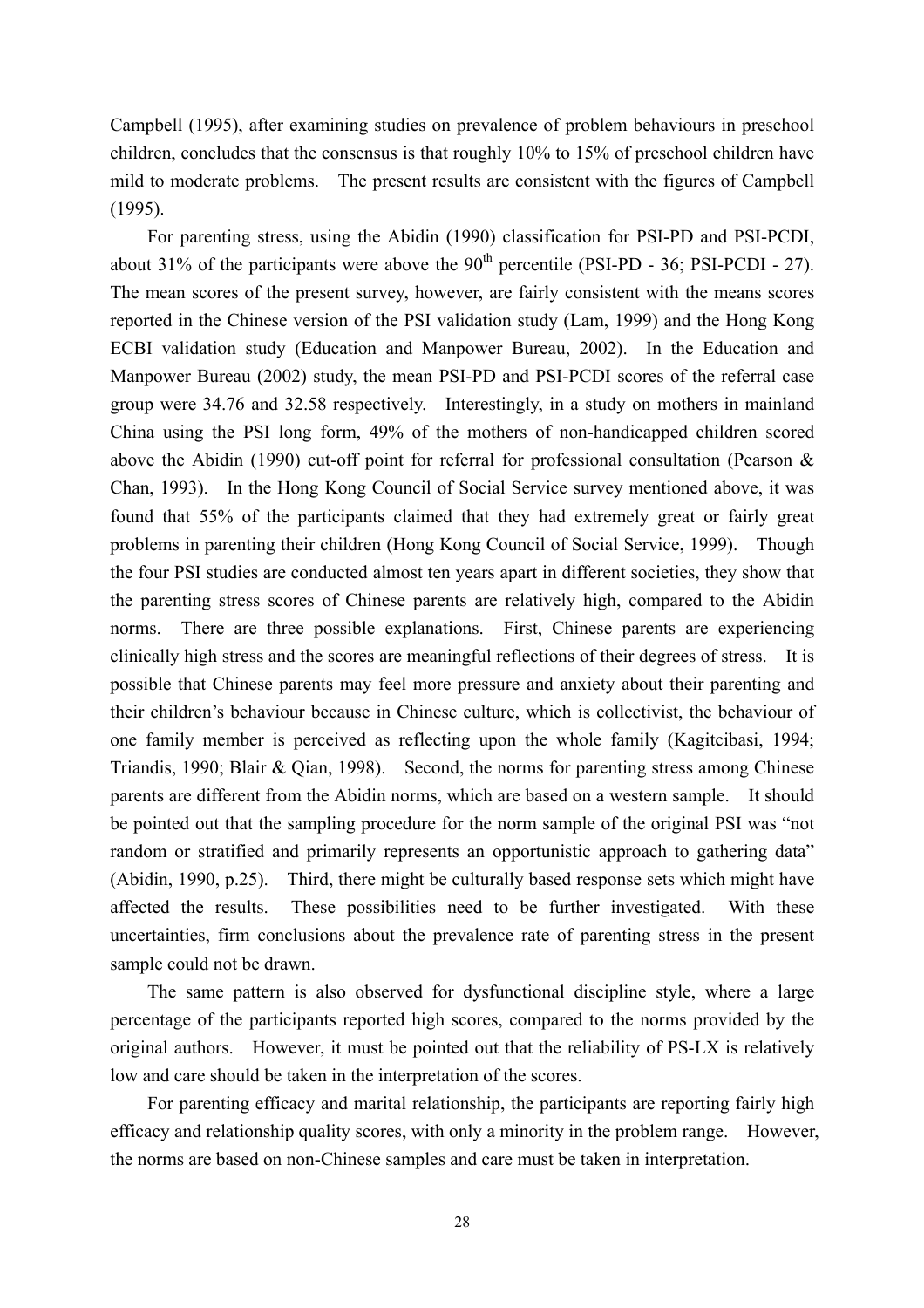#### **4.4 Limitations**

At this stage, it is important to point out the limitations of the present study.

 First, this study covered only clients attending MCHCs. Though over 90% of parents of preschool children use MCHC service, the experiences and perceptions of 10% of the parents not using the service were not reflected in this study. There were also target participants who were not contactable (24.8% of all sent questionnaires). Furthermore, there were target participants who refused to participate (10.8% of all contactable target participants) and there were participants whose data were not included because of incomplete data (4.9% of all contactable target participants). There were some differences in socioeconomic and demographic factors between these participants (refusal and incomplete data cases) and the 942 participants whose data were analysed. Compared with the census figures, high income and well educated parents were less well represented in the present sample. These issues should be taken into consideration in the interpretation of the findings of the present study.

 Second, the survey relied on participants to supply information about their income, educational level, occupation and health status, including mental illness. It is possible that there might be under-reporting of issues regarded as socially undesirable by participants.

 Third, the questionnaires used in the present study were developed in western countries and they were in English originally. Though care had been taken in the translation, and back translation was used, where appropriate, only two of the questionnaires, the ECBI and PSI had been validated for use with the Hong Kong population. The scores of questionnaires on dysfunctional discipline style, parenting efficacy and marital relationship should be interpreted with caution as they had not been validated.

 Fourth, as mentioned before, there were uncertainties with regard to the cut-off scores of the parenting questionnaires. As such, calculations of the prevalence rates of parenting problems would have to be treated with extreme caution and no conclusions should be drawn based on these cut-off points. On the other hand, the information collected is useful in understanding the relationship between family support, parenting variables and child behaviour problems, as well as factors related to family support, parenting variables and child behaviour problems. The present information could also be used as baseline data for future comparisons.

 Fifth, being a cross-sectional survey, it is not possible to decide whether child behaviour problems, parenting and family support variables are the causes or the effect of access to parenting education programmes. In the present survey, there was no significant association between access to parenting education programmes, child behaviour problems, parenting and family support variables.

 Finally, in this study, though it was found that parenting variables and family support variables were related to socioeconomic status, the various measures of socioeconomic status (educational level, occupation and income) were inter-related and this posed problems for statistical analysis. However, there is no validated composite measure of socioeconomic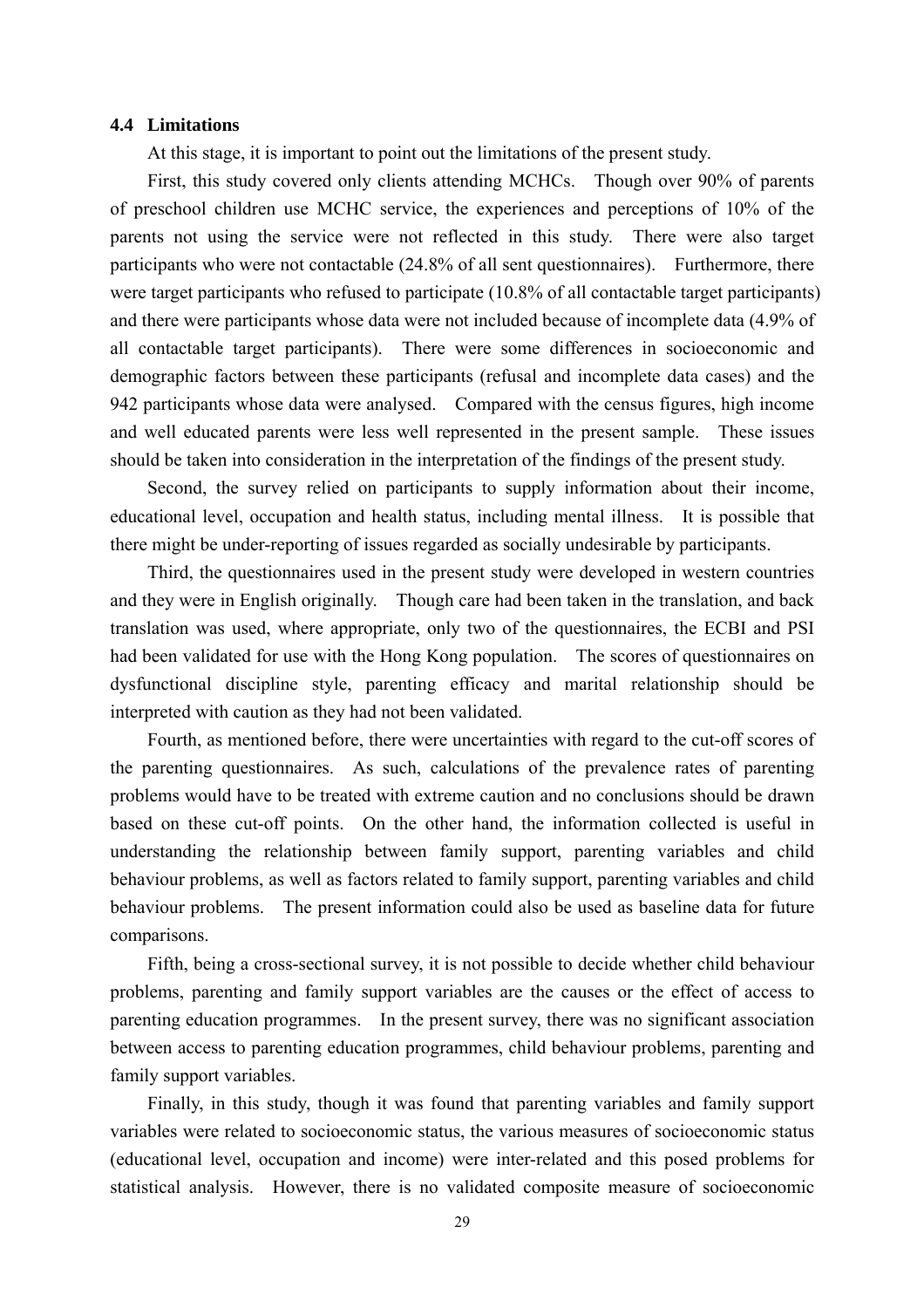status in Hong Kong such as the Townsend score. This highlights the need to develop a valid composite measure of socioeconomic status suitable for use in Hong Kong.

#### **4.5 Implications for service provision**

 In terms of service provision, the results indicate that more attention should be paid to several categories of parents. There are 10% of children who may have clinically significant behaviour problems, which warrants further evaluation. Effective intervention programmes will have to be provided for this group of children and their families.

 It is clear that parents with low educational level, low occupational status and low income levels are experiencing considerable difficulties in parenting. Services should be targeted towards this group of parents to give them support to deal with their parenting difficulties.

 It is observed that fathers and younger parents are less likely to access parenting education. Strategies should be devised to encourage more fathers and younger parents to participate in parenting education.

 In terms of access points for parenting education, the present results suggest that parents are most likely to access parenting education information and service through schools and MCHCs, as they are very accessible and there is no stigma associated with attending these services. It is clear that parents prefer booklets, books and one-off events or seminars, rather than courses of longer duration. This suggests that booklets and one-off events should continue to be the main modes for delivery of parenting education at a population level.

 It is obvious from the results that the availability of social support for parents is related to child behaviour problems and parenting difficulties. In parenting education programmes, a workshop format would facilitate interaction and sharing among participating parents, which would help to build up social support among them. Furthermore, services to provide and enhance social support for parents, such as parent support groups, parent self-help groups etc will help to build up social support among parents.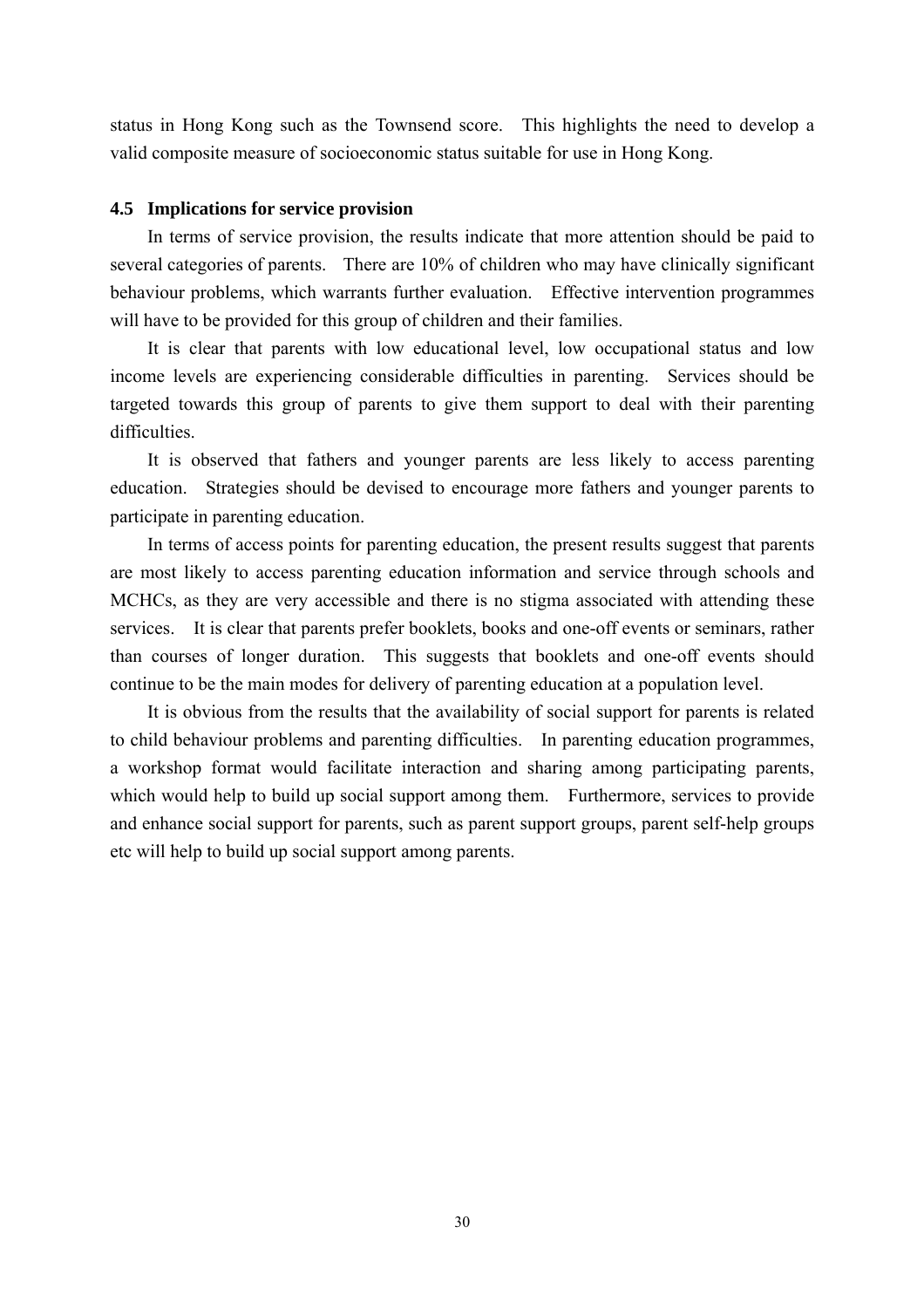#### **References**

- Abidin, R.R. (1990). *Parenting Stress Index short form test manual*. Charlotteville, VA: Pediatric Psychology Press.
- Achenbach, T.M. (1991). *Manual for the child behaviour checklist/4-18 and 1991 profile*. Burlington, VT: University of Vermont Department of Psychiatry.
- Arnold, D.S., O'Leary, S.G., Wolff, L.S., & Acker, M.M. (1993). The parenting scale: a measure of dysfunctional parenting in discipline situations. *Psychological Assessment, 5*, 137-144.
- Barkley, R.A., Fischer, M., Edelbrock, C. & Smallish, L. (1991). The adolescent outcome of hyperactive children diagnosed by research criteria-III. Mother-child interactions, family conflicts and maternal psychopathology. *Journal of Child Psychology and Psychiatry, 32*, 233-255.
- Benzies, K.M., Harrison, M.J. & Magill-Evans, J. (1998). Impact of marital quality and parent-infant interaction on preschool behavior problems. *Public Health Nursing, 15*, 35-43.
- Blair, S.L. & Qian, Z. (1998). Family and Asian students' educational performance: a consideration of diversity. *Journal of Family Issues, 19*, 353-374.
- Campbell, S.B. (1995). Behaviour problems in preschool children: a review of recent research. *Journal of Child Psychology and Psychiatry, 36,*113-149.
- Census and Statistics Department (2000). *Hong Kong annual digest of statistics*. Hong Kong SAR, People's Republic of China: Census and Statistics Department.
- Census and Statistics Department (2002). *2001 Population census main report- volume 1*. Hong Kong SAR, People's Republic of China: Census and Statistics Department.
- Department of Community and Family Medicine, The Chinese University of Hong Kong (1999). Press Release. Retrieved from http://www.cuhk.edu.hk/med/hep/English/ 1999b. html
- Dunn, J. (1994). Family influences. In M. Rutter M. & D. Hay (Eds.), *Development through life*. (pp.112-133). Oxford, England: Blackwell Science.
- Earls, F. (1994). Oppositional-defiant and conduct disorders. In M. Rutter, E. Taylor & L/ Hersov (Eds.), *Child and adolescent psychiatry: modern approaches*. (pp. 308-329). Bath, Avon: Blackwell Science Ltd.
- Education and Manpower Bureau (2002). *Validation of the Chinese version of the Eyberg Child Behaviour Inventory for use in Hong Kong*. Unpublished manuscript.
- Eyberg, S.M. & Ross, A.W. (1978). Assessment of child behaviour problems: the validation of a new inventory. *Journal of Clinical Psychology, 16*, 113-116.
- Eyberg, S.M. & Pincus, D. (1999). *Eyberg Child Behaviour Inventory and Sutter-Eyberg Student Behaviour Inventory: Professional manual*. Odessa, FL: Psychological Assessment Resources.
- Frosch, C.A. & Mangelsdorf, S.C. (2001). Marital behaviour, parenting behaviour, and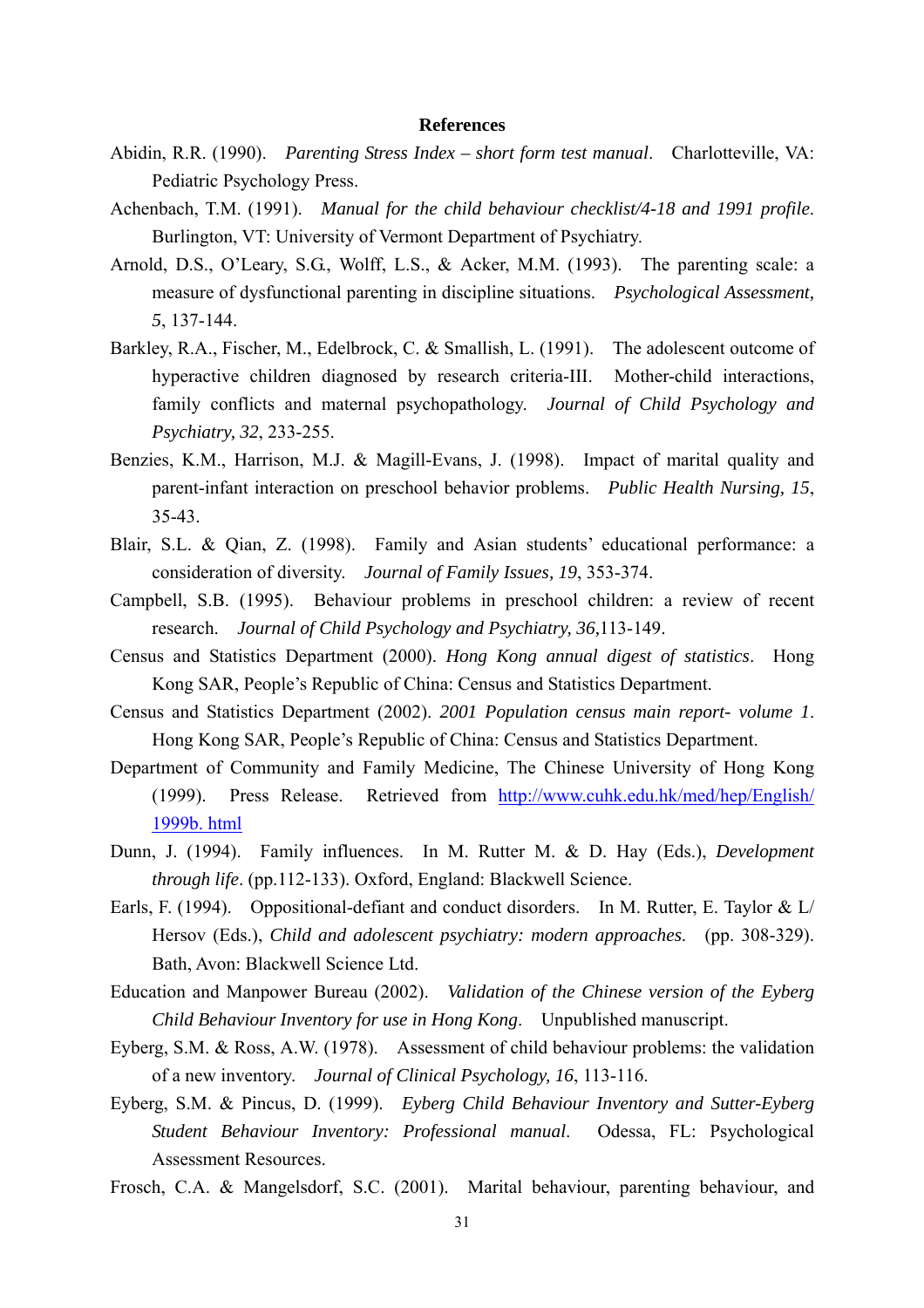multiple reports of preschoolers' behaviour problems: mediation or moderation? *Developmental Psychology, 37*, 502-519.

- Gibaud-Wallston, J. & Wandersman, L.P. (1978). *Development and utility of the parenting sense of competence scale*. Paper presented at the meeting of the American Psychological Association, Toronto.
- Hong Kong College of Obstetricians and Gynaecologists (2000). *Territory-wide audit in Obstetrics and Gynaecology (1995-2000)*.
- Hong Kong Council of Social Service (1999). 有關家長教養子女之調査報告. [Report on parenting survey]. Retrieved on June 13 from www.hkcss.org.hk/views/survey/html.
- Hong Kong Police Police Public Relations Branch (1999). *Hong Kong police review*. Hong Kong SAR, People's Republic of China: Hong Kong Police Force.
- Johnston, C. & Mash, E.J. (1989). A measure of parenting satisfaction and efficacy. *Journal of Clinical Child Psychology, 18*, 167-175.
- Kagitcibasi, C. (1994). A critical appraisal of individualism and collectivism: toward a new formulation. In U. Kim, H.C. Triandis, C. Kagitcibasi, S.C. Choi & G. Yoon (Eds.), *Individualism and collectivism: theory, method and applications.* Thousand Oaks: Sage Publications.
- Lam, D. (1999). Parenting stress and anger: the Hong Kong experience. *Child and Family Social Work, 4*, 337-346.
- Lau, J.T.F., Yu, A., Cheung, J.C.K. & Leung, S.S.F. (2000). Studies on common illnesses and medical care utilization patterns of adolescents in Hong Kong. *Journal of Adolescent Health, 27*, 443-452.
- Lee, S. & Lee, A.M. (2000). Disordered eating in three communities of China: a comparative study of female high school students in Hong Kong, Shenzhen and rural Hunan. *International Journal of Eating Disorder, 27*, 317-327.
- Leung, C., Sanders, M. & Leung, S. (2002, July). *Evaluation of a cognitive-behaviorist family intervention program in a Chinese community.* Paper presented at the International Congress of Applied Psychology, Singapore, July 7 – 12, 2002.
- Leung, P.W., Luk, S.L., Ho, T.P., Taylor, E., Mak, F.L. & Bacon-Shone, J. (1996). The diagnosis and prevalence of hyperactivity in Chinese schoolboys. *The British Journal of Psychiatry, 168*, 486-496.
- Loeber, R. & Hay, D.F. (1994). Developmental approaches to aggression and conduct problems. In M. Rutter M. & D. Hay (Eds.), *Development through life* (p. 488-516). Oxford, England: Blackwell Science
- Luk, S.L., Leung, P.W.L., Bacon-Shone, J., Chung, S.Y., Lee, P.W.H., Chen, S., et al. (1991). Behaviour disorder in pre-school children in Hong Kong: a two-stage epidemiological study. *British Journal of Psychiatry, 158,* 213-221.
- McGee, R., Prior, M., Wiliiams, S., Smart, D. & Sanson, A. (2002). The long-term significance of teacher-rated hyperactivity and reading ability in childhood: findings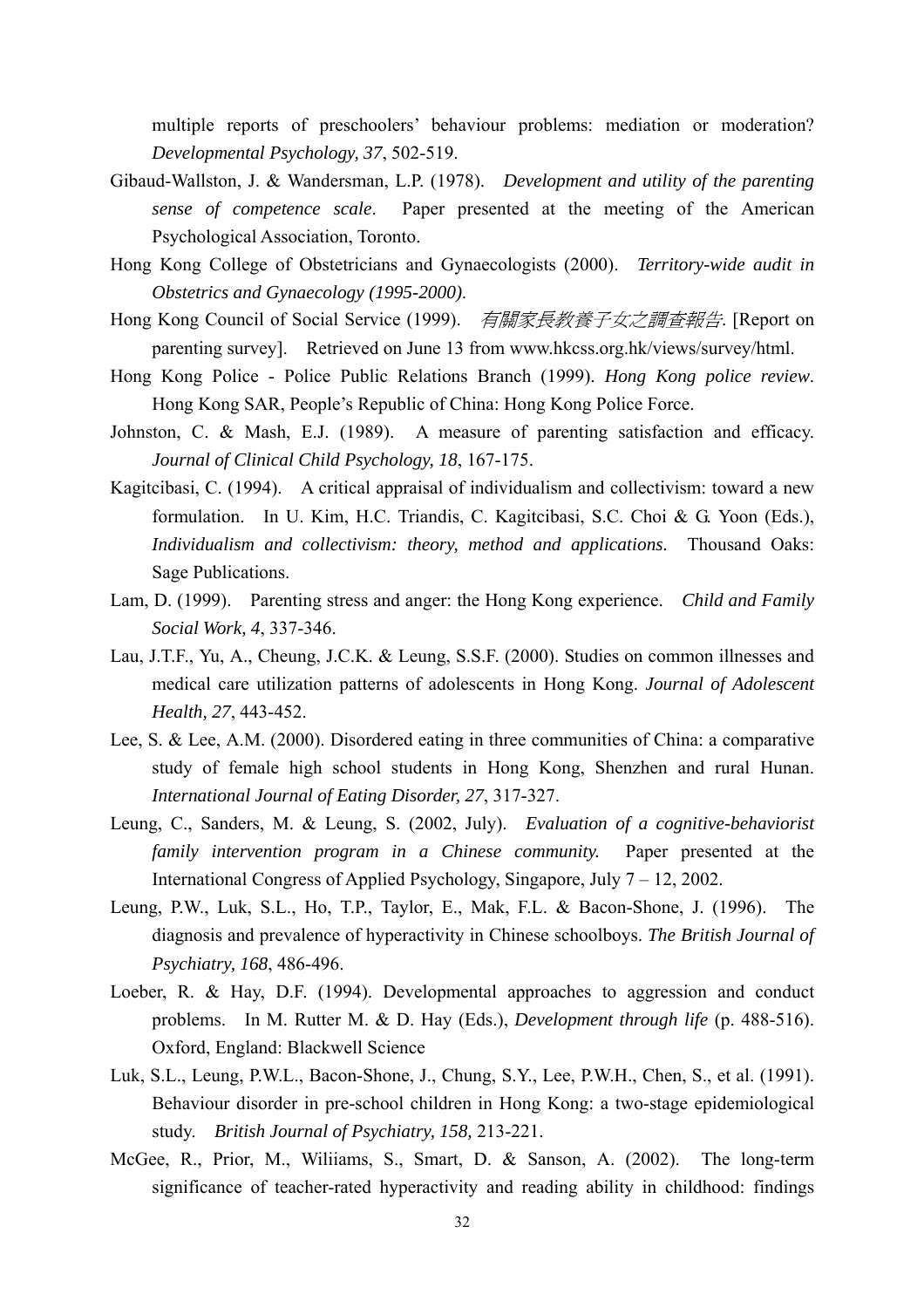from two longitudinal studies. *Journal of Child Psychology and Psychiatry, 43,*  1004-1017.

- Moffit, T.E. & Caspi, A. (2001). Childhood predictors differentiate life-course persistent and adolescence-limited antisocial pathways among males and females. *Development and Psychopathology, 13,* 355-375.
- Narcotics Division, Government Secretariat (2001). *Central Registry of Drug Abuse. Forty-seventh Report*. Hong Kong SAR, People's Republic of China: Narcotics Division, Government Secretariat.
- Norton, R. (1983). Measuring marital quality: a critical look at the dependent variable. *Journal of Marriage and the Family, 45*, 141-151.
- Olds, D.L. (1988). The prenatal early infancy project. In R.H. Price, E.L. Cowen, R.P. Lorion & J. Ramos-McKay (Eds.), *14 ounces of prevention: a casebook for practitioners* (pp. 9-23). Washington DC: American Psychological Association.
- Patterson, G.R., Forgatch, M.S., Yoerger, K.L. & Stoolmiller, M. (1998). Variables that initiate and maintain an early-onset trajectory for juvenile offending. *Development and Psychopathology, 18*, 531-547.
- Patterson, J., Mockford, C., Barlow, J., Pyper, C. & Stewart-Brown, S. (2002). Need and demand for parenting programmes in general practice. *Archives of Disease in Childhood, 87,* 468-471.
- Pearson, V. & Chan, T.W.L. (1993). The relationship between parenting stress and social support in mothers of children with learning disabilities: a Chinese experience. *Social Science Medicine, 37*, 267-274.
- Samaritan Befrienders website (2001). www.sbhk.org.hk/English/e-statistics & suicide analysis003.htm.
- Stewart, S.M., Lam, T.H., Beston, C. & Chung, S.F. (1999). Suicide ideation and its relationship to depressed mood in a community sample of adolescents in Hong Kong. *Suicide and Life Threatening Behavior, 29*, 227-240.
- Tabachnick, B.G. & Fidell, L.S. (1989). *Using multivariate statistics* (2nd ed.). New York: Harper Collins Publishers.
- The Boys' and Girls' Clubs Association of Hong Kong (1992). *Why are some parents more irritable? A study of cognitive and social correlates of anger proneness in parenting*. The Boys' and Girls' Clubs Association of Hong Kong.
- Triandis, H.C. (1990). Theoretical concepts that are applicable to the analysis of ethnocentrism. In R.W. Brislin (Ed.), *Applied cross-cultural psychology.* Newbury Park: Sage Publications.
- Turner, K.M.T., Markie-Dadds, C., Sanders, M.R. (2002). *Facilitator's manual for group Triple P.* Milton, QLD, Triple P International Pty. Ltd.
- Webster-Stratton, C. & Taylor, T. (2001). Nipping early risk factors in the bud: preventing substance abuse, delinquency, and violence in adolescence through interventions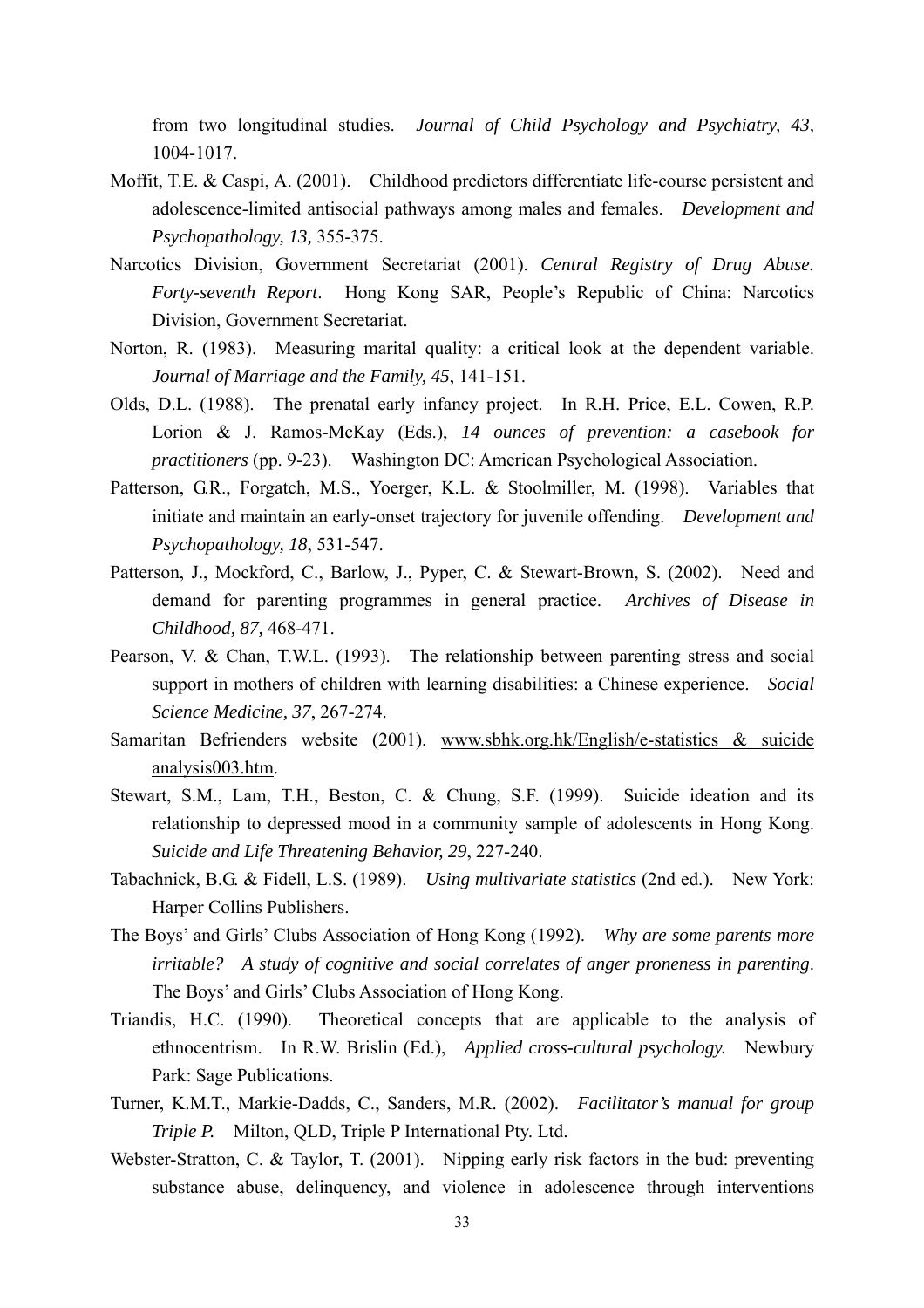targeted at young children (0-8 years). *Prevention Science, 2*, 165-192.

- Webster-Stratton, C. & Hancock, L. (1998). Training for parents of young children with conduct problems: content, methods, and therapeutic processes. In J.M. Briesmeister, & C.E. Schaefer (Eds.), *Handbook of parent training: parents as co-therapists for children's behaviour problems* (2nd ed.) (pp. 98-152). NY, USA: John Wiley & Sons.
- Wong, C.K. & Lau, J.T.F. (1992). Psychiatric morbidity in a Chinese primary school in Hong Kong. *Australian and New Zealand Journal of Psychiatry, 26*, 45-466.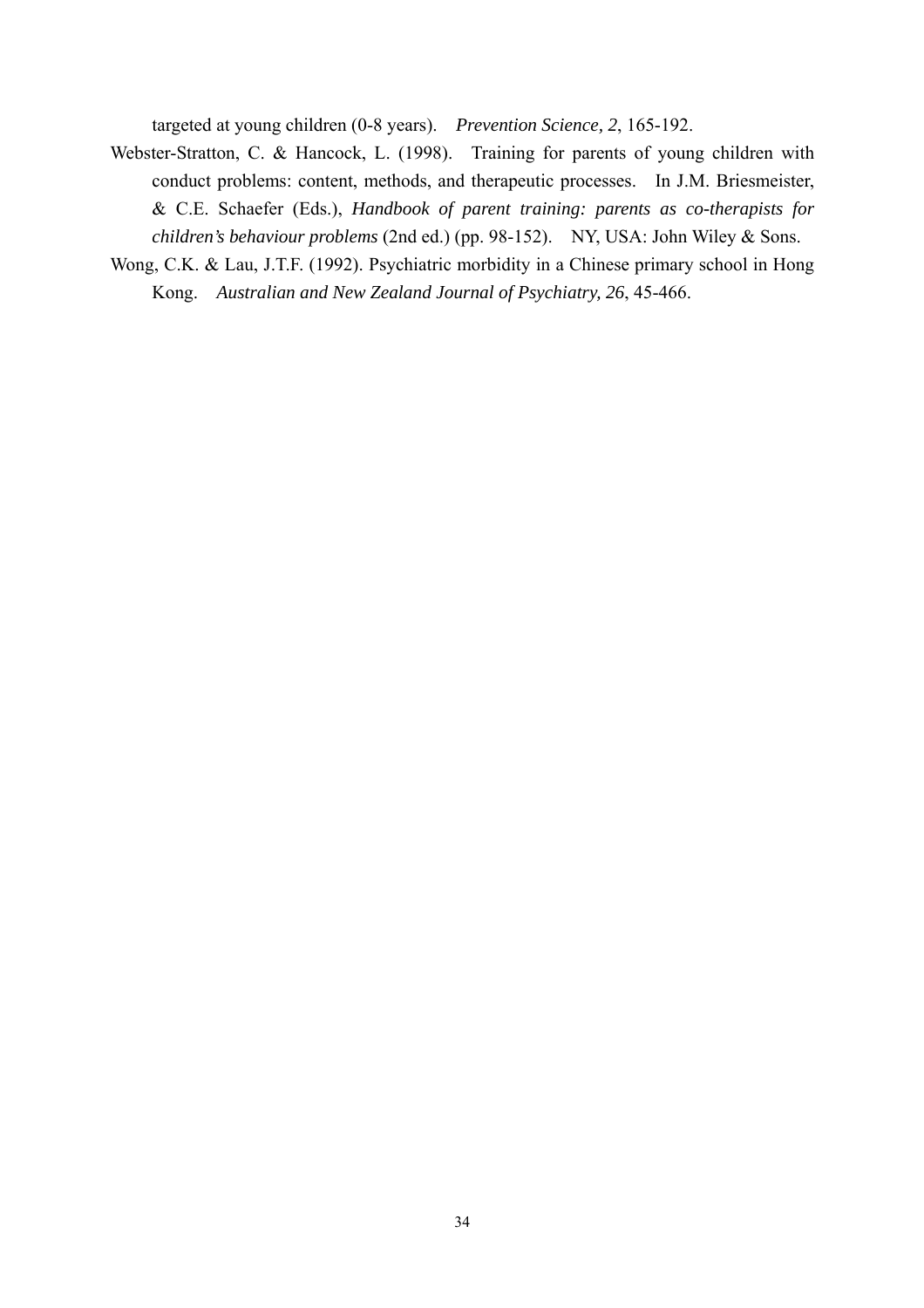# **Appendix 1**

## **Statistical details**

# **Child behaviour profile**

MANOVA results on ECBI and sex of target child

|                       | F     | dt    | Significance |
|-----------------------|-------|-------|--------------|
| Multivariate test     | 834   | 2,939 | $\leq 0.001$ |
| Univariate tests      |       |       |              |
| <b>ECBI-intensity</b> | 15.93 | 1,940 | 0.001        |
| ECBI-problem          | 3.12  | 1,940 | ns           |

MANOVA results on ECBI and mother's educational level

|                       | F    |          | Significance |
|-----------------------|------|----------|--------------|
| Multivariate test     | 3.38 | 10, 1866 | $\leq .001$  |
| Univariate tests      |      |          |              |
| <b>ECBI-intensity</b> | 2.81 | 5,933    | $\leq .05$   |
| ECBI-problem          | 1 34 | 5,933    | ns           |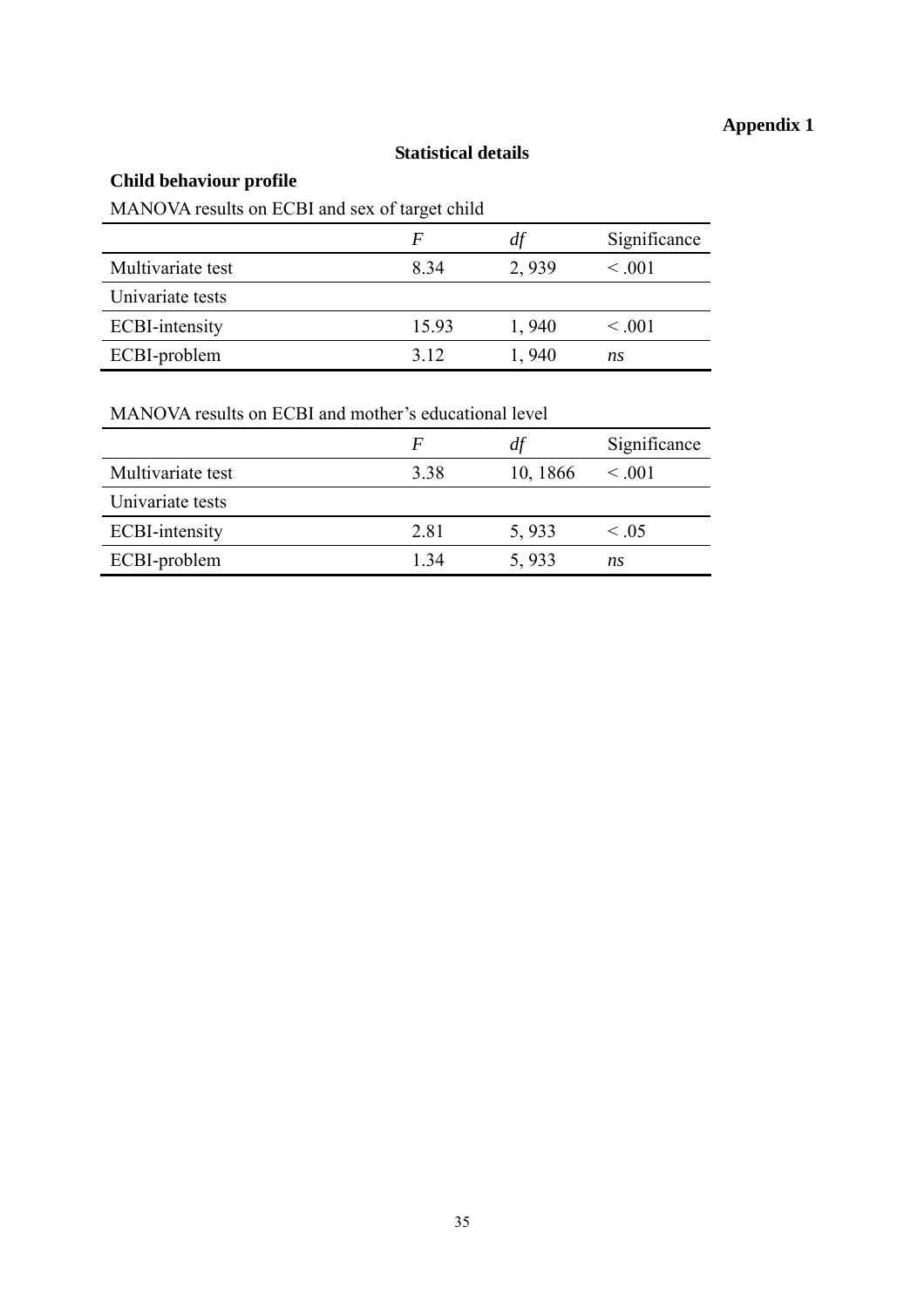## **Family support profile - social support**

|                         |       | dt | Significance |
|-------------------------|-------|----|--------------|
| Childcare assistance    | 37.75 |    | $\leq 0.01$  |
| Family income           | 36.49 |    | $\leq 0.01$  |
| Mother's working status | 1838  |    | < 001        |

Social support (childcare in emergency) and socioeconomic factors

Social support (someone to share) and socioeconomic factors

|                            |       | Significance |
|----------------------------|-------|--------------|
| <b>CSSA</b>                | 18.27 | < 001        |
| Father's educational level | 26.25 | < 001        |

# Social support (financial assistance) and socioeconomic factors

|                            |       |   | Significance |
|----------------------------|-------|---|--------------|
| <b>CSSA</b>                | 17.23 |   | < 0.001      |
| Family income              | 63.92 | 5 | < 0.001      |
| Father's occupation        | 39.57 | 5 | < 0.001      |
| Father's educational level | 32.32 | 5 | < 0.001      |
| Mother's educational level | 33.93 | 5 | < 0.001      |
| Mother's working status    | 17 37 |   | $\leq .001$  |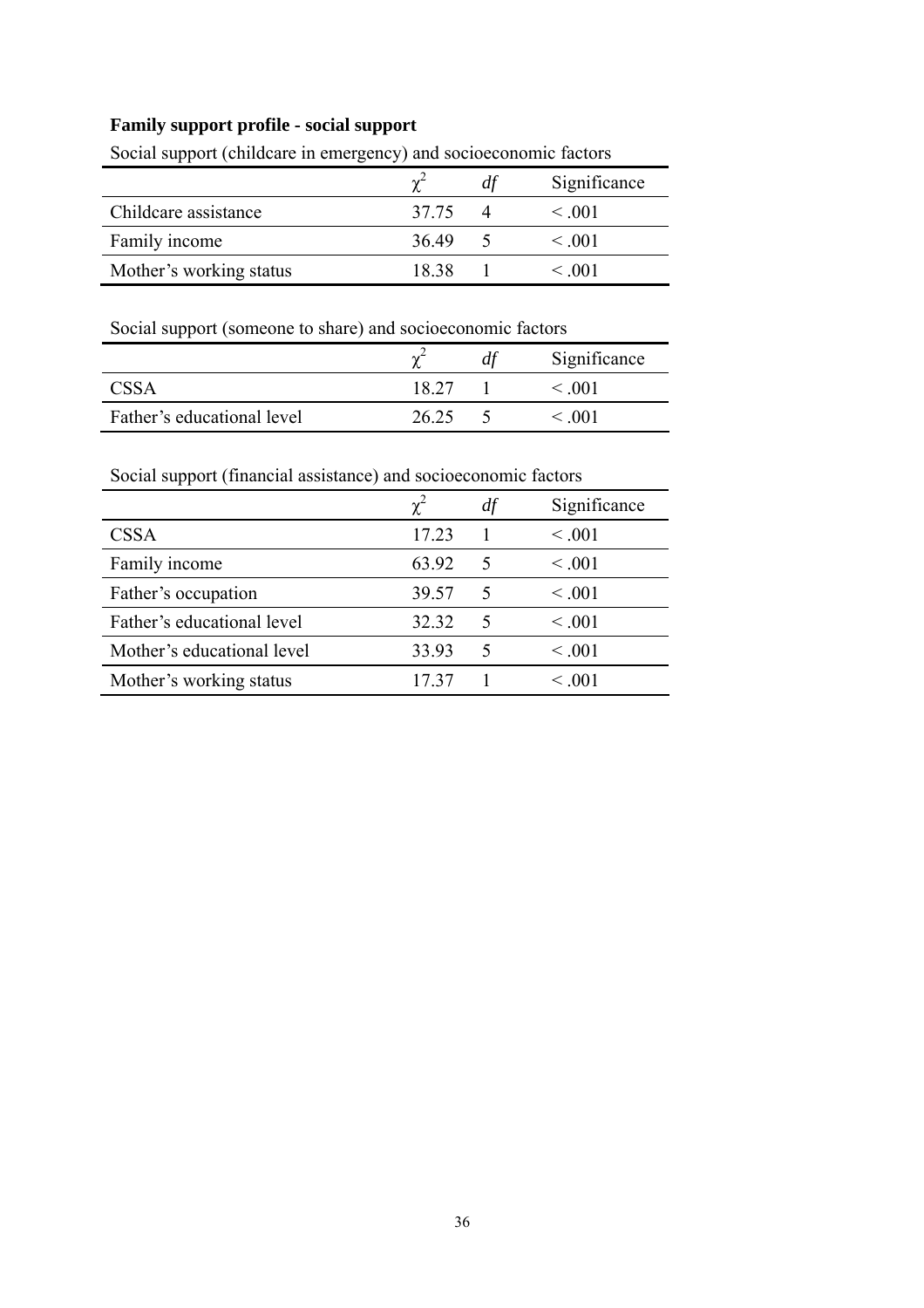# **Family support profile - marital relationship**

ANOVA results on RQI and father's educational level

| F    | df    | Significance |
|------|-------|--------------|
| 4.52 | 5,925 | $\leq 0.01$  |

# Post hoc test (Scheffe) for RQI and father's educational level

|               | Primary   | Lower     | Upper     | Matriculation | Tertiary     | Tertiary     |
|---------------|-----------|-----------|-----------|---------------|--------------|--------------|
|               | or no     | secondary | secondary |               | (non-degree) | (degree)     |
|               | education |           |           |               |              |              |
| Primary or    |           |           |           |               |              | $\checkmark$ |
| no education  |           |           |           |               |              |              |
| Lower         |           |           |           |               |              | ✓            |
| secondary     |           |           |           |               |              |              |
| Upper         |           |           |           |               |              |              |
| secondary     |           |           |           |               |              |              |
| Matriculation |           |           |           |               |              |              |
| Tertiary      |           |           |           |               |              |              |
| (non-degree)  |           |           |           |               |              |              |
| Tertiary      |           |           |           |               |              |              |
| (degree)      |           |           |           |               |              |              |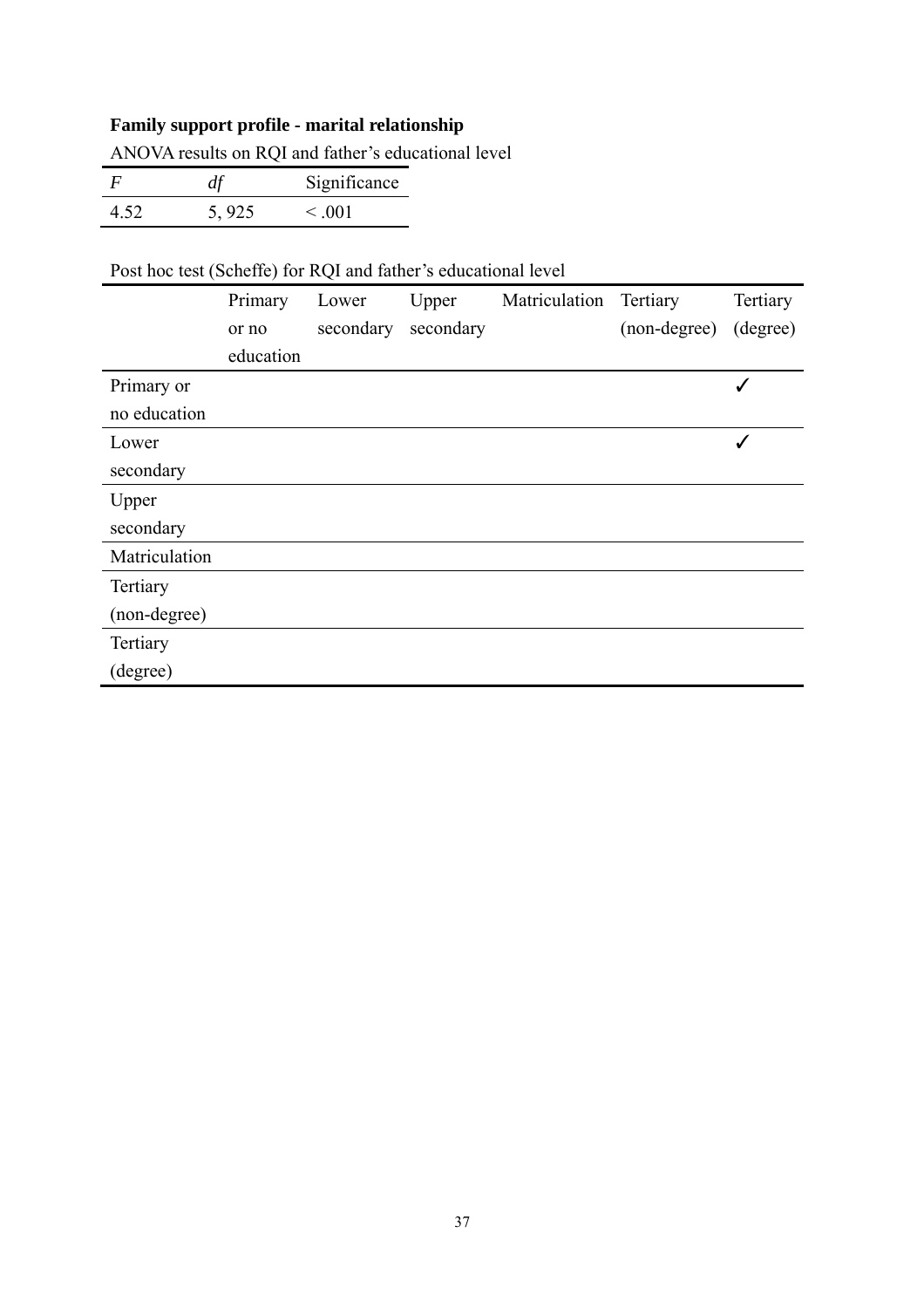# **Parenting profile – parenting stress**

|                   | F     | $d\!f$  | Significance |
|-------------------|-------|---------|--------------|
| Multivariate test | 6.09  | 8, 1874 | $\leq .001$  |
| Univariate tests  |       |         |              |
| <b>PSI-PD</b>     | 6.74  | 4,937   | $\leq .001$  |
| PSI-PCDI          | 10 11 | 4,937   | $\leq .001$  |

MANOVA results on PSI and type childcare assistance

# Post hoc test (Scheffe) for PSI-PD  $(\oplus)$ , PSI-PCDI  $(\oplus)$  and type of childcare assistance

|                | Grandparents | Relatives | Domestic | Hired     | N <sub>0</sub> |
|----------------|--------------|-----------|----------|-----------|----------------|
|                |              |           | helper   | childcare | assistance     |
| Grandparents   |              |           | ⇒ 中      |           |                |
| Relatives      |              |           | ⇒ 中      |           |                |
| Domestic       |              |           |          |           |                |
| helper         |              |           |          |           |                |
| Hired          |              |           |          |           |                |
| childcare      |              |           |          |           |                |
| N <sub>o</sub> |              |           | ⇒ 中      |           |                |
| assistance     |              |           |          |           |                |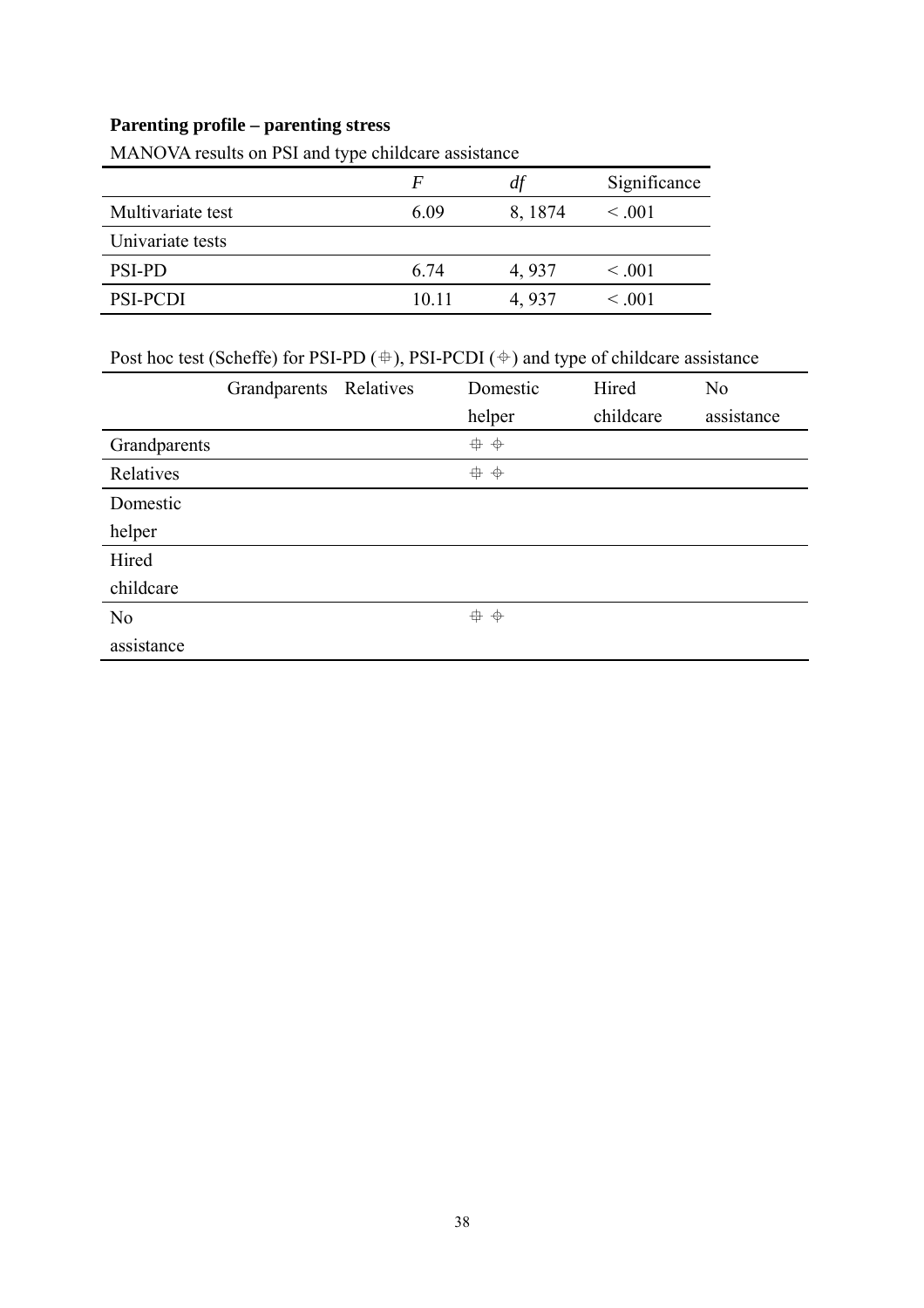|                   | F     | df       | Significance |
|-------------------|-------|----------|--------------|
| Multivariate test | 737   | 10, 1858 | $\leq .001$  |
| Univariate tests  |       |          |              |
| <b>PSI-PD</b>     | 7.44  | 5,929    | $\leq .001$  |
| PSI-PCDI          | 13.61 | 5.929    | $\leq 0.01$  |

MANOVA results on PSI and father's educational level

# Post hoc test (Scheffe) for PSI-PD  $(\oplus)$ , PSI-PCDI  $(\oplus)$  and father's educational level

|                         |               | Tertiary     | Tertiary                             |
|-------------------------|---------------|--------------|--------------------------------------|
| secondary               |               | (non-degree) | (degree)                             |
|                         |               |              |                                      |
| $\color{red} \bigoplus$ | $\Rightarrow$ | ⇒ 母          | ← 中                                  |
|                         |               |              |                                      |
|                         |               |              | ⇒ 中                                  |
|                         |               |              |                                      |
|                         |               |              | $\ddot{\mathrm{t}}$<br>$\Rightarrow$ |
|                         |               |              |                                      |
|                         |               |              |                                      |
|                         |               |              |                                      |
|                         |               |              |                                      |
|                         |               |              |                                      |
|                         |               |              |                                      |
| secondary               |               |              |                                      |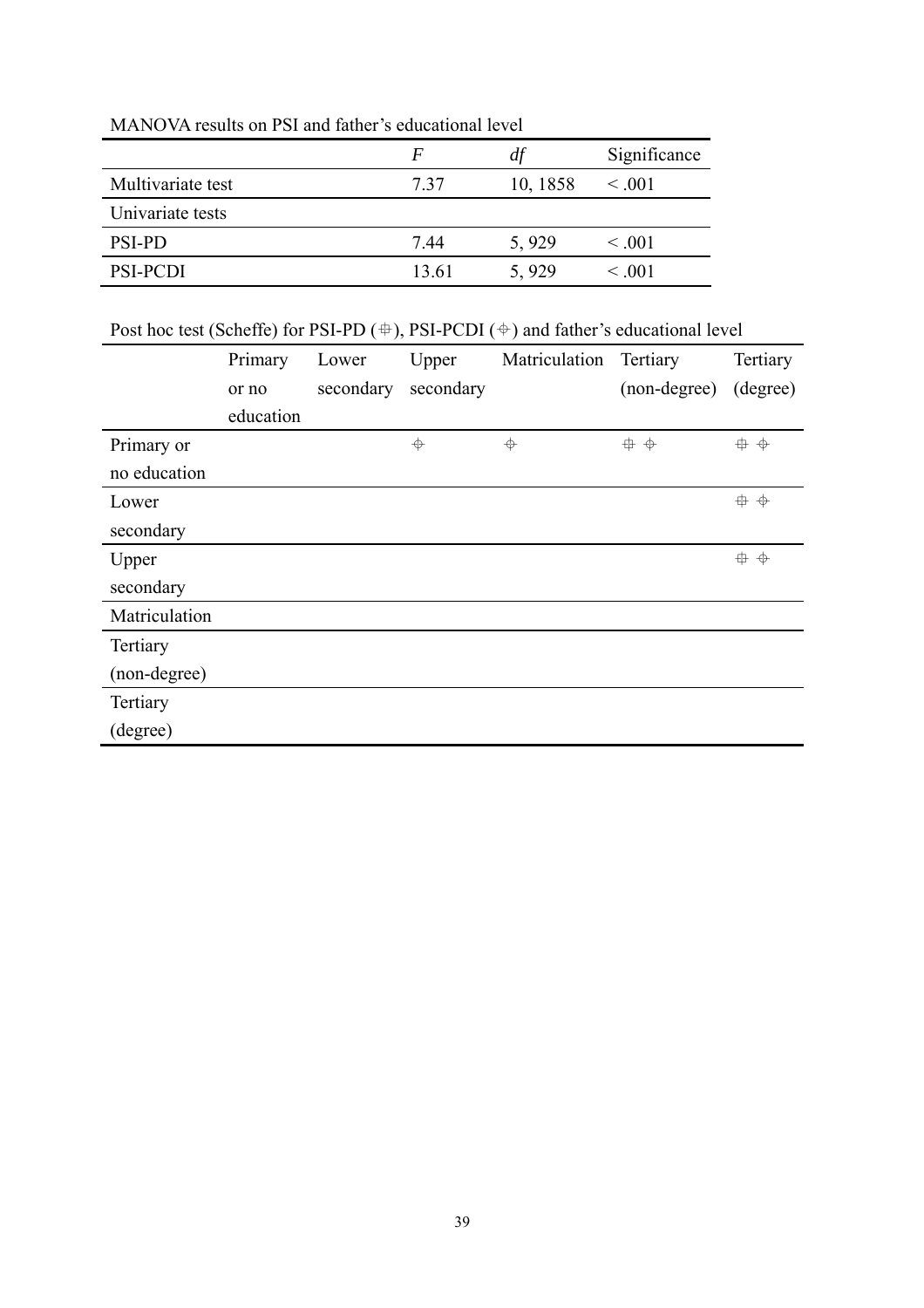|                   | F     | df       | Significance |
|-------------------|-------|----------|--------------|
| Multivariate test | 7.72  | 10, 1866 | $\leq .001$  |
| Univariate tests  |       |          |              |
| <b>PSI-PD</b>     | 6.89  | 5,933    | $\leq .001$  |
| PSI-PCDI          | 13.54 | 5,933    | $\leq 0.01$  |

MANOVA results on PSI and mother's educational level

# Post hoc test (Scheffe) for PSI-PD  $(\oplus)$ , PSI-PCDI  $(\oplus)$  and mother's educational level

|               | Primary   | Lower     | Upper                            | Matriculation           | Tertiary                                  | Tertiary                                  |
|---------------|-----------|-----------|----------------------------------|-------------------------|-------------------------------------------|-------------------------------------------|
|               | or no     | secondary | secondary                        |                         | (non-degree)                              | (degree)                                  |
|               | education |           |                                  |                         |                                           |                                           |
| Primary or    |           |           | $\color{red} \color{black} \Phi$ | $\color{red} \bigoplus$ | ♦                                         | ⇒ 母                                       |
| no education  |           |           |                                  |                         |                                           |                                           |
| Lower         |           |           | ⊕                                |                         | $\color{red} \color{black} \blacklozenge$ | ⊕<br>$\triangle$                          |
| secondary     |           |           |                                  |                         |                                           |                                           |
| Upper         |           |           |                                  |                         |                                           | $\color{red} \color{black} \blacklozenge$ |
| secondary     |           |           |                                  |                         |                                           |                                           |
| Matriculation |           |           |                                  |                         |                                           |                                           |
| Tertiary      |           |           |                                  |                         |                                           |                                           |
| (non-degree)  |           |           |                                  |                         |                                           |                                           |
| Tertiary      |           |           |                                  |                         |                                           |                                           |
| (degree)      |           |           |                                  |                         |                                           |                                           |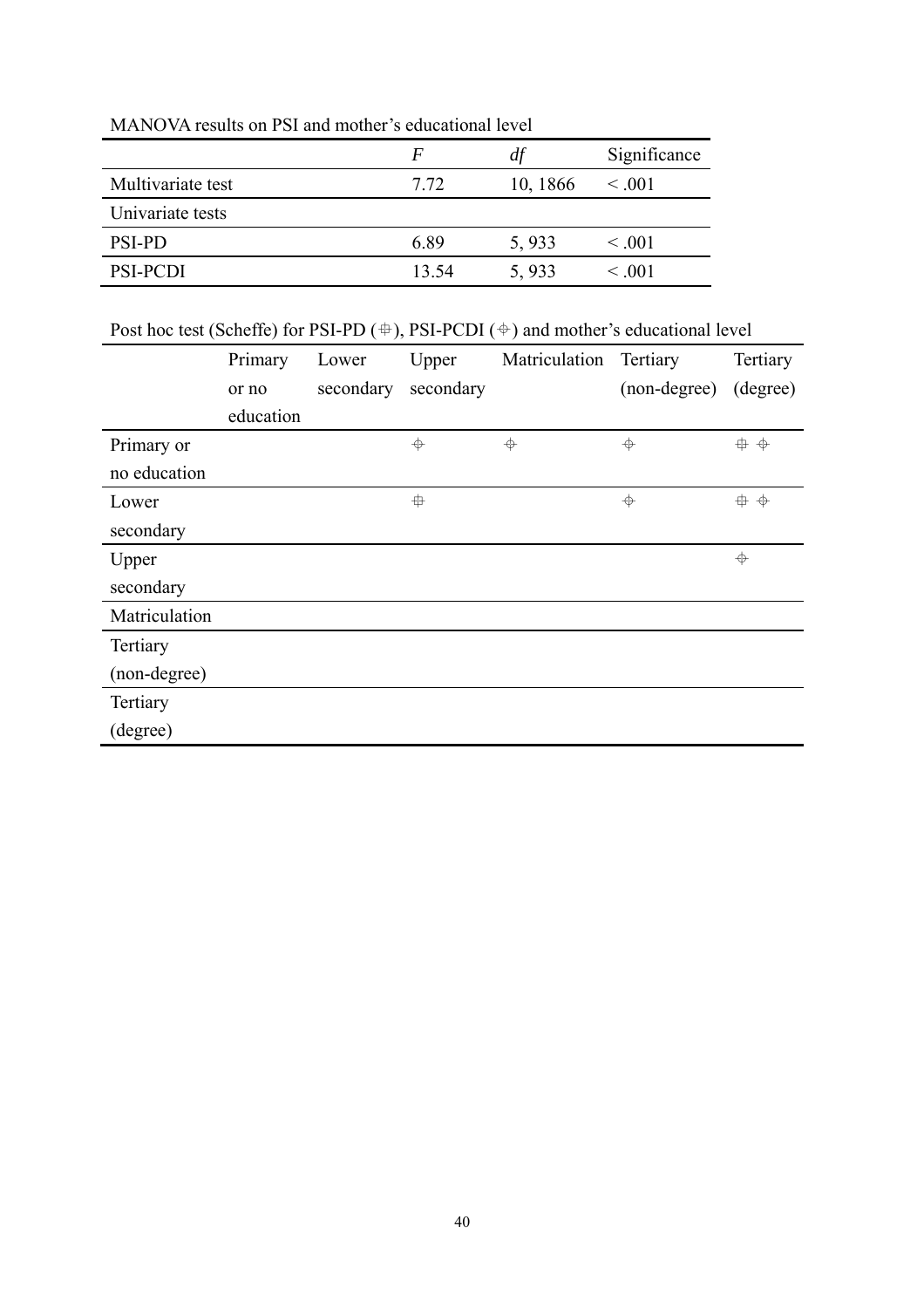|                   | F     | df       | Significance |
|-------------------|-------|----------|--------------|
| Multivariate test | 6.91  | 10, 1854 | $\leq .001$  |
| Univariate tests  |       |          |              |
| <b>PSI-PD</b>     | 7.23  | 5,927    | $\leq .001$  |
| <b>PSI-PCDI</b>   | 12.86 | 5,927    | $\leq 0.001$ |

# MANOVA results on PSI and father's occupation

# Post hoc test (Scheffe) for PSI-PD  $(\oplus)$ , PSI-PCDI  $(\oplus)$  and father's occupation

|                | Managerial/    | Professional Clerical | Sales/  | Skilled/ | Non-working                           |
|----------------|----------------|-----------------------|---------|----------|---------------------------------------|
|                | administrative |                       | service | manual   |                                       |
| Managerial/    |                |                       |         | ⇒ 中      |                                       |
| administrative |                |                       |         |          |                                       |
| Professional   |                |                       |         | ⇒ 中      | $\color{red} \color{black} \bigoplus$ |
| Clerical       |                |                       |         |          |                                       |
| Sales/service  |                |                       |         |          |                                       |
| Skilled/       |                |                       |         |          |                                       |
| manual         |                |                       |         |          |                                       |
| Non-working    |                |                       |         |          |                                       |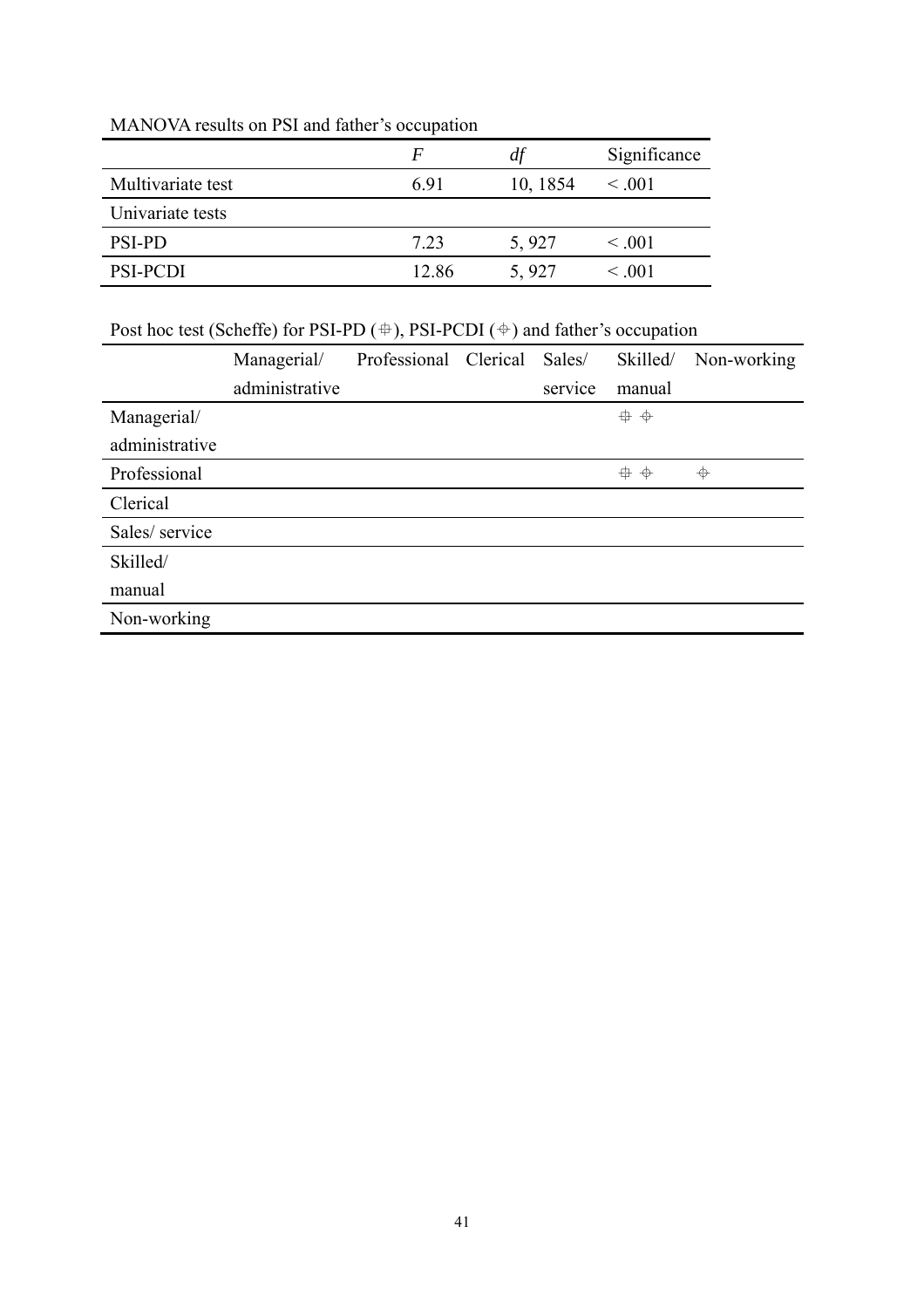|                   | F    | df       | Significance |
|-------------------|------|----------|--------------|
| Multivariate test | 5.00 | 10, 1864 | $\leq .001$  |
| Univariate tests  |      |          |              |
| <b>PSI-PD</b>     | 5.04 | 5,932    | $\leq .001$  |
| <b>PSI-PCDI</b>   | 7.89 | 5,932    | $\leq .001$  |

## MANOVA results on PSI and mother's occupation

# Post hoc test (Scheffe) for PSI-PD  $(\oplus)$ , PSI-PCDI  $(\oplus)$  and mother's occupation

|                | Managerial/    | Professional Clerical | Sales/  | Skilled/ | Non-working |
|----------------|----------------|-----------------------|---------|----------|-------------|
|                | administrative |                       | service | manual   |             |
| Managerial/    |                |                       | ♦       |          | ♦           |
| administrative |                |                       |         |          |             |
| Professional   |                |                       |         |          | 毋           |
| Clerical       |                |                       |         |          |             |
| Sales/service  |                |                       |         |          |             |
| Skilled/       |                |                       |         |          |             |
| manual         |                |                       |         |          |             |
| Non-working    |                |                       |         |          |             |

# MANOVA results on PSI and family income

|                   | F     | df       | Significance |
|-------------------|-------|----------|--------------|
| Multivariate test | 795   | 10, 1864 | $\leq .001$  |
| Univariate tests  |       |          |              |
| <b>PSI-PD</b>     | 8.00  | 5,932    | $\leq .001$  |
| <b>PSI-PCDI</b>   | 14 87 | 5,932    | $\leq 0.01$  |

# Post hoc test (Scheffe) for PSI-PD ( $\oplus$ ), PSI-PCDI ( $\oplus$ ) and family income

|                 | $<$ \$4,000 | \$4,000  | \$10,000  | \$20,000  | \$30,000      | $>=$ \$40,000      |
|-----------------|-------------|----------|-----------|-----------|---------------|--------------------|
|                 |             | $-9,999$ | $-19,999$ | $-29,999$ | -39,999       |                    |
| $<$ \$4,000     |             |          |           |           |               | $\Rightarrow$      |
| \$4,000-9,999   |             |          |           |           | $\Rightarrow$ | ⇒ 中                |
| \$10,000-19,999 |             |          |           |           | $\Rightarrow$ | 0<br>$\Rightarrow$ |
| \$20,000-29,999 |             |          |           |           |               | $\Rightarrow$      |
| \$30,000-39,999 |             |          |           |           |               |                    |
| $>=$ \$40,000   |             |          |           |           |               |                    |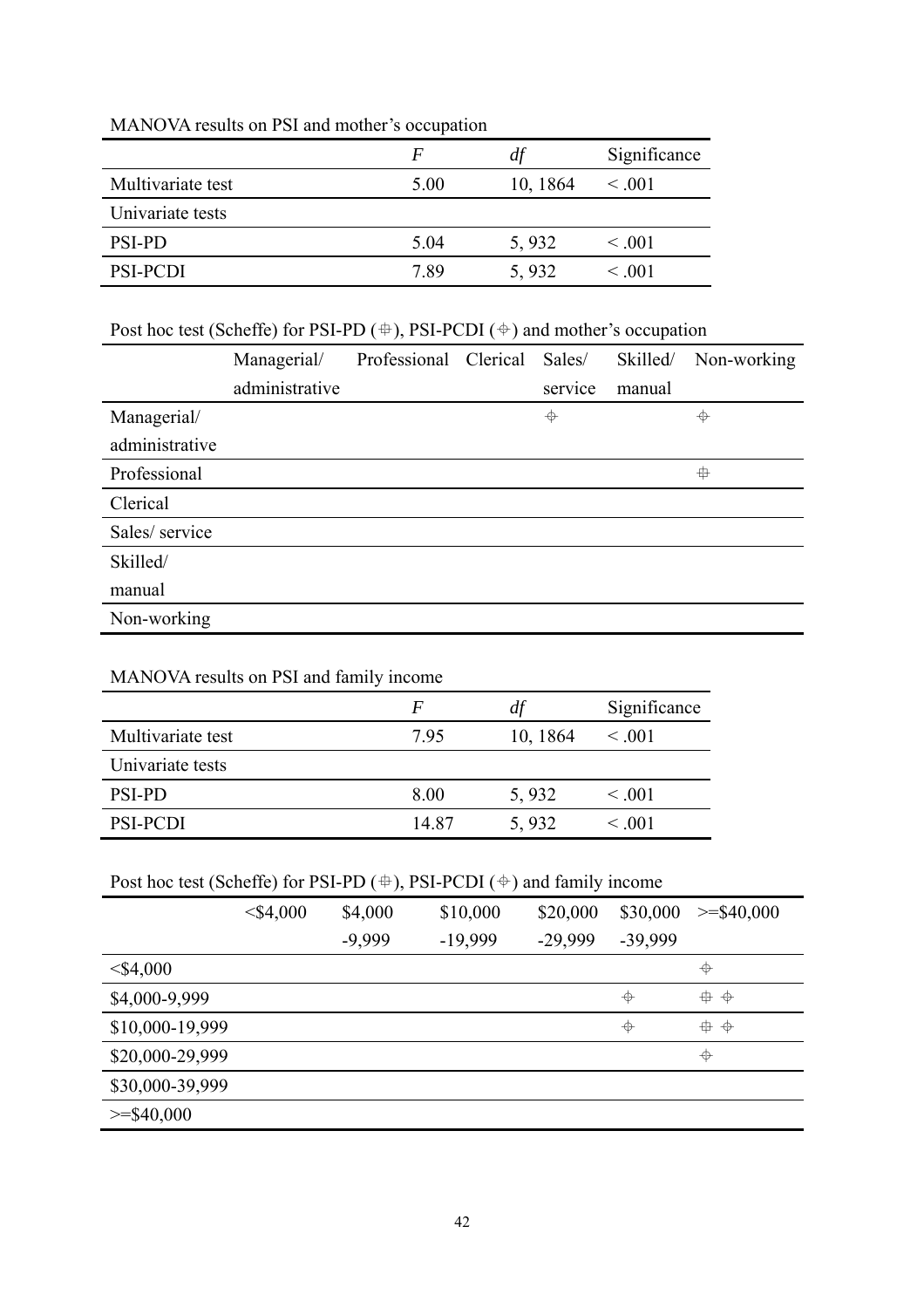# **Parenting profile - dysfunctional discipline style**

|                   | $\bm{F}$ | df      | Significance |
|-------------------|----------|---------|--------------|
| Multivariate test | 3.85     | 8, 1874 | $\leq .001$  |
| Univariate tests  |          |         |              |
| <b>PS-LX</b>      | 2.41     | 4,937   | $\leq .05$   |
| PS-OR             | 4 13     | 4,937   | $\leq .005$  |

MANOVA results on PS and type of childcare assistance

Post hoc test (Scheffe) for PS-LX ( $\diamond$ ), PS-OR ( $\odot$ ) and type of childcare assistance

|                | Grandparents Relatives | Domestic           | Hired     | N <sub>0</sub> |
|----------------|------------------------|--------------------|-----------|----------------|
|                |                        | helper             | childcare | assistance     |
| Grandparents   |                        |                    |           |                |
| Relatives      |                        | $\bm{\bm{\omega}}$ |           |                |
| Domestic       |                        |                    |           |                |
| helper         |                        |                    |           |                |
| Hired          |                        |                    |           |                |
| childcare      |                        |                    |           |                |
| N <sub>0</sub> |                        | $\bf{O}$           |           |                |
| assistance     |                        |                    |           |                |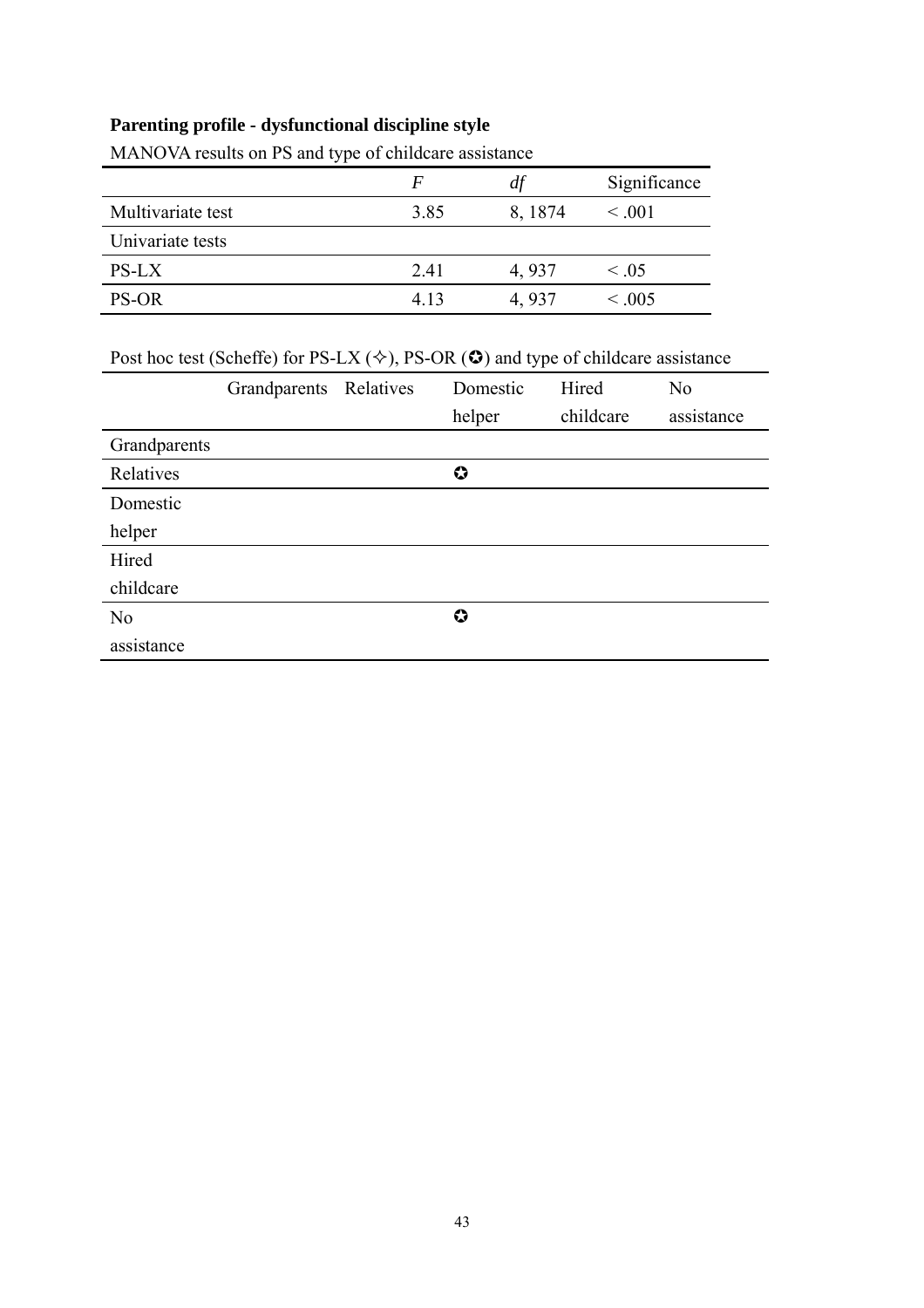|                   | F    | df       | Significance |
|-------------------|------|----------|--------------|
| Multivariate test | 597  | 10, 1866 | $\leq .001$  |
| Univariate tests  |      |          |              |
| <b>PS-LX</b>      | 4.95 | 5,933    | $\leq .001$  |
| <b>PS-OR</b>      | 4 84 | 5,933    | $\leq 0.001$ |

MANOVA results on PS and mother's educational level

Post hoc test (Scheffe) for PS-LX ( $\diamond$ ), PS-OR ( $\odot$ ) and mother's educational level

|               | Primary   | Lower     | Upper     | Matriculation | Tertiary     | Tertiary     |
|---------------|-----------|-----------|-----------|---------------|--------------|--------------|
|               | or no     | secondary | secondary |               | (non-degree) | (degree)     |
|               | education |           |           |               |              |              |
| Primary or    |           |           |           |               |              | $\diamond$ 0 |
| no education  |           |           |           |               |              |              |
| Lower         |           |           |           |               |              | $\diamond$ 0 |
| secondary     |           |           |           |               |              |              |
| Upper         |           |           |           |               |              |              |
| secondary     |           |           |           |               |              |              |
| Matriculation |           |           |           |               |              |              |
| Tertiary      |           |           |           |               |              |              |
| (non-degree)  |           |           |           |               |              |              |
| Tertiary      |           |           |           |               |              |              |
| (degree)      |           |           |           |               |              |              |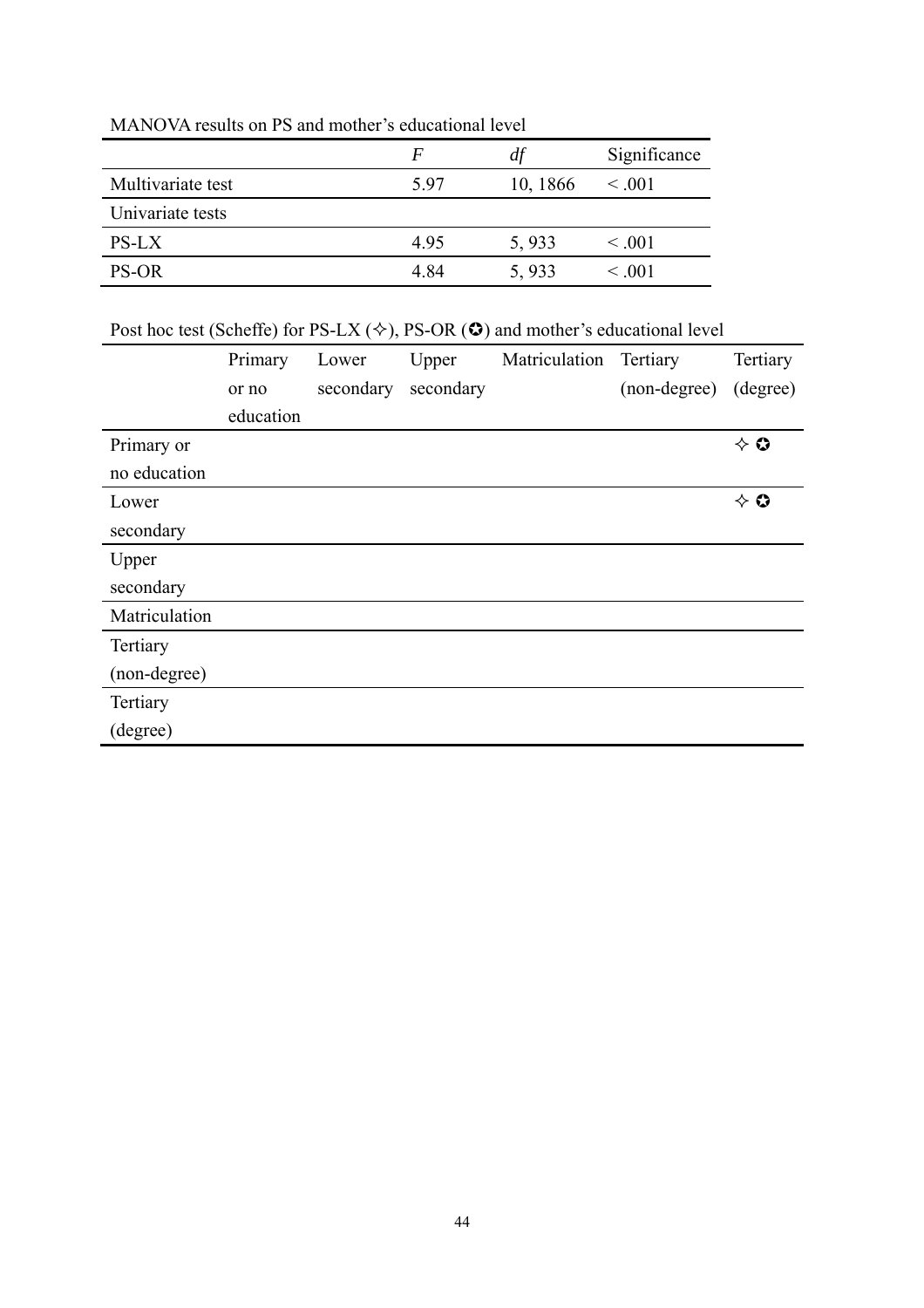|                   | F    | df       | Significance |
|-------------------|------|----------|--------------|
| Multivariate test | 6.20 | 10, 1858 | $\leq .001$  |
| Univariate tests  |      |          |              |
| PS-LX             | 3.75 | 5,929    | < .005       |
| <b>PS-OR</b>      | 6.55 | 5,929    | $\leq 0.01$  |

# MANOVA results on PS and father's educational level

# Post hoc test (Scheffe) for PS-LX ( $\diamond$ ), PS-OR ( $\odot$ ) and father's educational level

|               | Primary   | Lower     | Upper     | Matriculation | Tertiary     | Tertiary  |
|---------------|-----------|-----------|-----------|---------------|--------------|-----------|
|               | or no     | secondary | secondary |               | (non-degree) | (degree)  |
|               | education |           |           |               |              |           |
| Primary or    |           |           |           | $\bullet$     |              | $\bullet$ |
| no education  |           |           |           |               |              |           |
| Lower         |           |           |           |               |              | $\bullet$ |
| secondary     |           |           |           |               |              |           |
| Upper         |           |           |           |               |              |           |
| secondary     |           |           |           |               |              |           |
| Matriculation |           |           |           |               |              |           |
| Tertiary      |           |           |           |               |              |           |
| (non-degree)  |           |           |           |               |              |           |
| Tertiary      |           |           |           |               |              |           |
| (degree)      |           |           |           |               |              |           |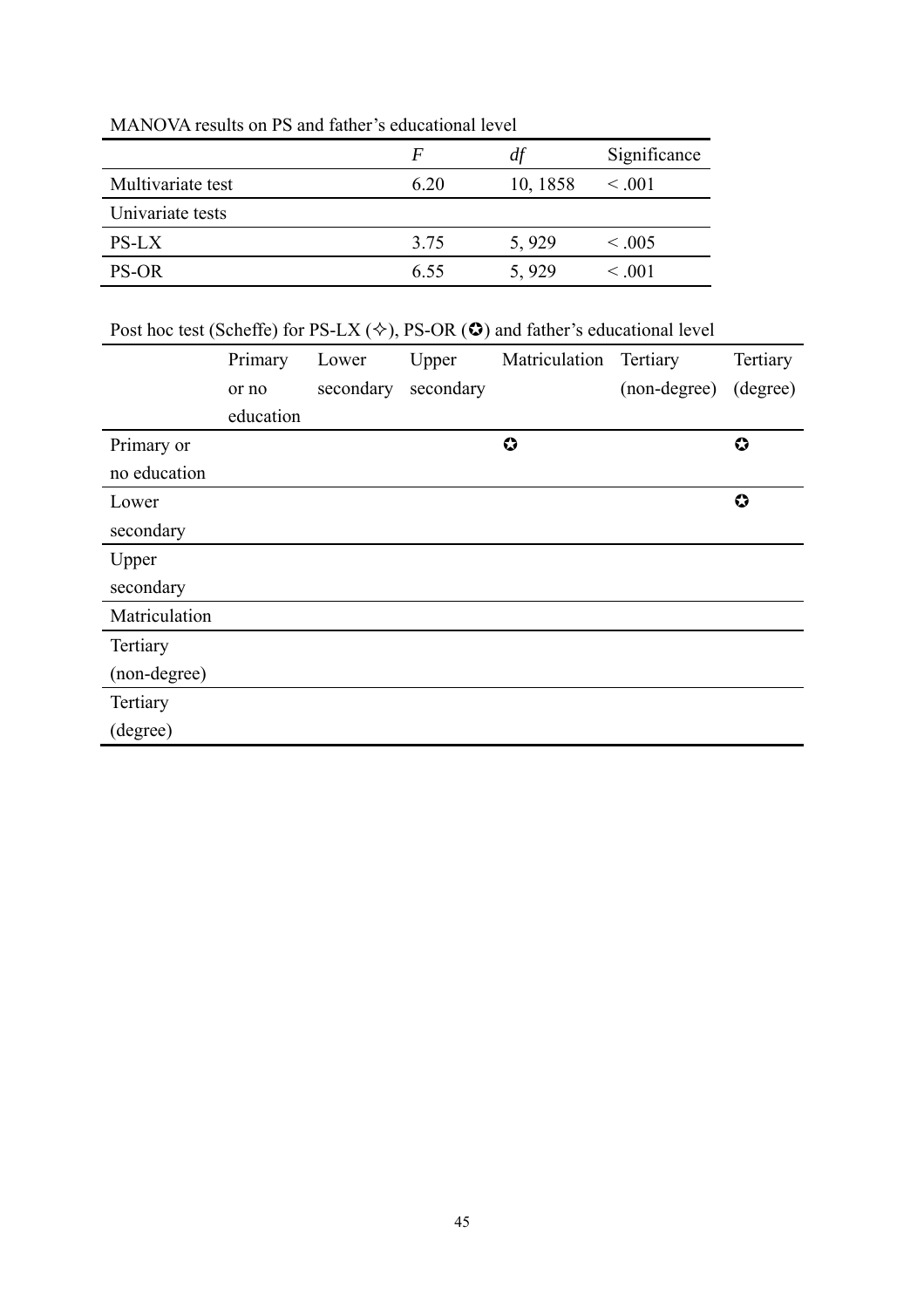|                   | $\bm{F}$ | df       | Significance |
|-------------------|----------|----------|--------------|
| Multivariate test | 5.09     | 10, 1864 | $\leq .001$  |
| Univariate tests  |          |          |              |
| <b>PS-LX</b>      | 3.39     | 5,932    | $= .005$     |
| <b>PS-OR</b>      | 5 2.4    | 5,932    | $\leq 0.001$ |

# MANOVA results on PS and mother's occupation

# Post hoc test (Scheffe) for PS-LX  $(\diamondsuit)$ , PS-OR  $(\circledcirc)$  and mother's occupation

|                | Managerial/    | Professional Clerical | Sales/  | Skilled/ | Non-working |
|----------------|----------------|-----------------------|---------|----------|-------------|
|                | administrative |                       | service | manual   |             |
| Managerial/    |                |                       |         |          | $\bf{O}$    |
| administrative |                |                       |         |          |             |
| Professional   |                |                       | ✧       |          | $\bf{O}$    |
| Clerical       |                |                       |         |          |             |
| Sales/ service |                |                       |         |          |             |
| Skilled/       |                |                       |         |          |             |
| manual         |                |                       |         |          |             |
| Non-working    |                |                       |         |          |             |

# MANOVA results on PS and father's occupation

|                   | F    | $\mu$    | Significance |
|-------------------|------|----------|--------------|
| Multivariate test | 5.00 | 10, 1854 | $\leq 0.001$ |
| Univariate tests  |      |          |              |
| <b>PS-LX</b>      | 1.29 | 5,927    | ns           |
| <b>PS-OR</b>      | 7 27 | 5,927    | $\leq 0.01$  |

# Post hoc test (Scheffe) for PS-LX ( $\diamond$ ), PS-OR ( $\odot$ ) and father's occupation

|                | Managerial/    | Professional Clerical | Sales/   | Skilled/ | Non-working |
|----------------|----------------|-----------------------|----------|----------|-------------|
|                | administrative |                       | service  | manual   |             |
| Managerial/    |                |                       |          |          |             |
| administrative |                |                       |          |          |             |
| Professional   |                |                       | $\bf{O}$ | $\bf{O}$ | ♦           |
| Clerical       |                |                       |          |          |             |
| Sales/ service |                |                       |          |          |             |
| Skilled/       |                |                       |          |          |             |
| manual         |                |                       |          |          |             |
| Non-working    |                |                       |          |          |             |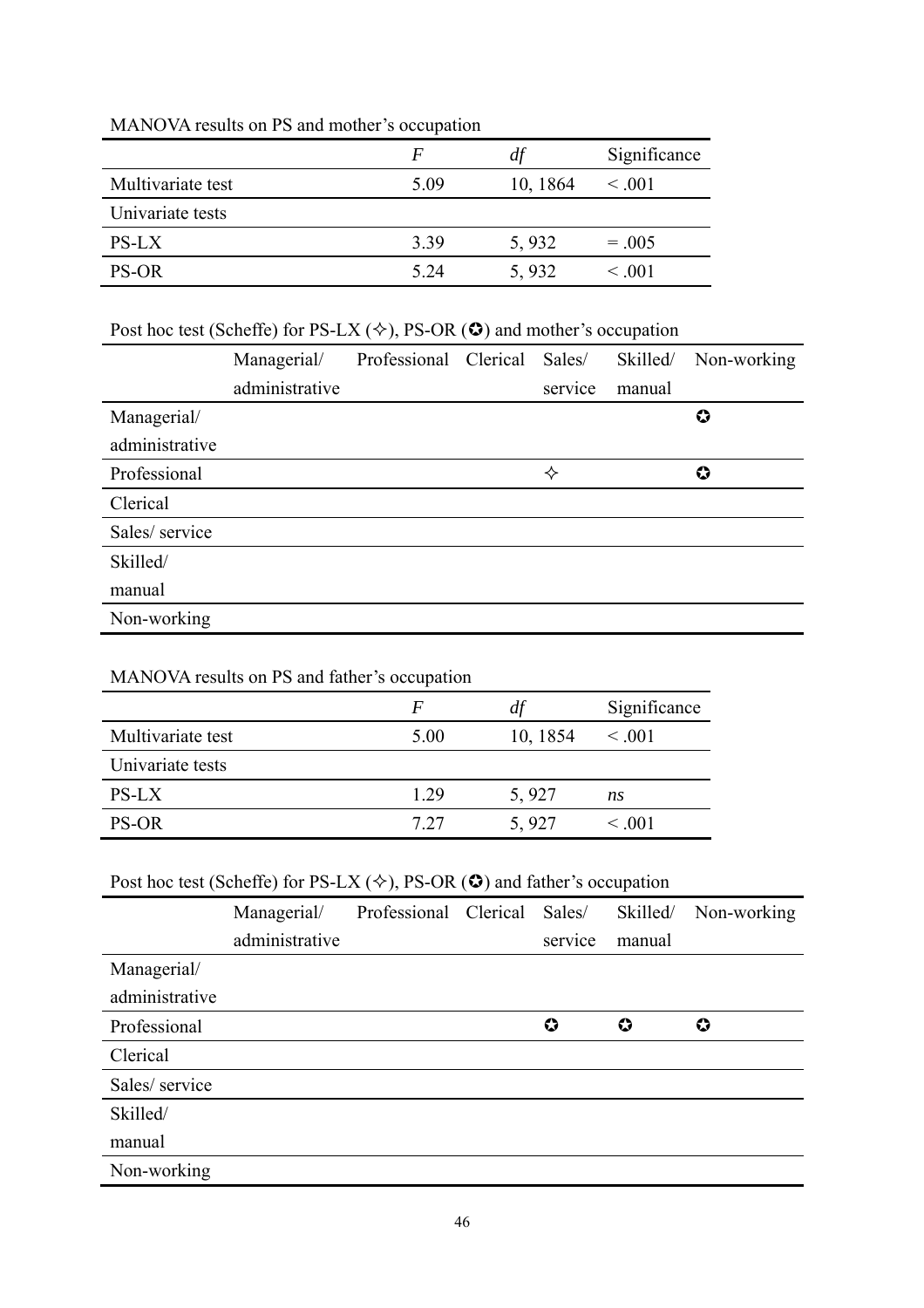# MANOVA results on PS and family income

|                   | F    | df       | Significance |
|-------------------|------|----------|--------------|
| Multivariate test | 7.09 | 10, 1864 | $\leq .001$  |
| Univariate tests  |      |          |              |
| <b>PS-LX</b>      | 5.04 | 5,932    | $\leq .001$  |
| <b>PS-OR</b>      | 681  | 5,932    | $\leq 0.01$  |

Post hoc test (Scheffe) for PS-LX ( $\diamond$ ), PS-OR ( $\odot$ ) and family income

|                 | $<$ \$4,000 | $$4,000 - 9,999$ | \$10,000 | \$20,000  | \$30,000 | $>=$ \$40,000 |
|-----------------|-------------|------------------|----------|-----------|----------|---------------|
|                 |             |                  | -19,999  | $-29,999$ | -39,999  |               |
| $<$ \$4,000     |             |                  |          |           |          |               |
| \$4,000-9,999   |             |                  |          |           | $\bf{C}$ | $\diamond$ 0  |
| \$10,000-19,999 |             |                  |          |           |          | $\diamond$ 0  |
| \$20,000-29,999 |             |                  |          |           |          |               |
| \$30,000-39,999 |             |                  |          |           |          |               |
| $>=$ \$40,000   |             |                  |          |           |          |               |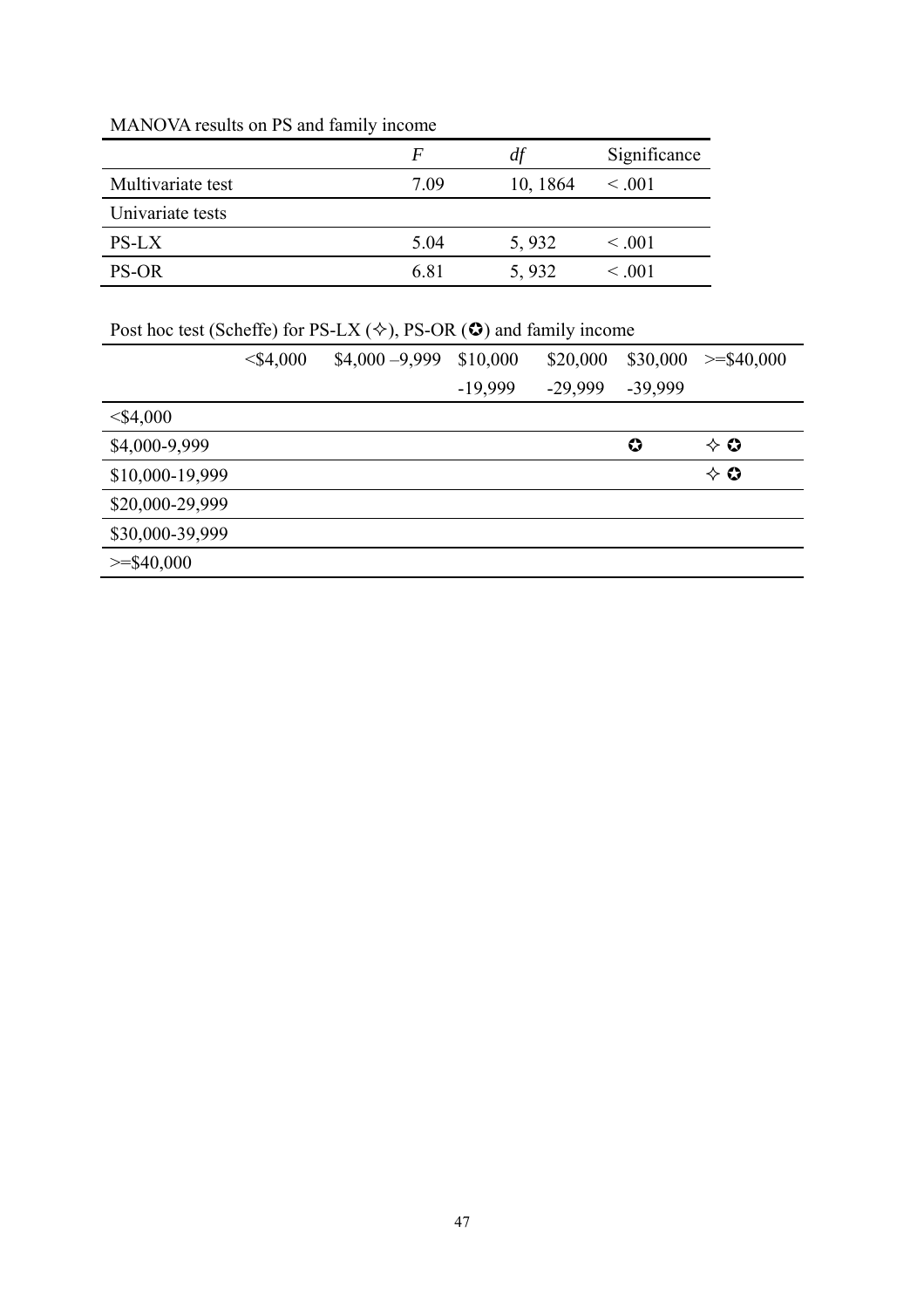# **Relationship between child behaviour problems, parenting variables and family support variables**

| Type of social support                  |      | dt  | Significance   |
|-----------------------------------------|------|-----|----------------|
| Childcare in emergency and RQI          | 449  | 935 | $\leq 0.01$    |
| Someone to share and RQI                | 841  |     | $935 \leq 001$ |
| Financial assistance and RQI            | 6.65 | 935 | < 001          |
| Someone to share and parenting efficacy | 440  | 939 | < 001          |

T test results on RQI, parenting efficacy and social support

MANOVA results on PSI and social support (emergency childcare)

|                   | F     | df    | Significance |
|-------------------|-------|-------|--------------|
| Multivariate test | 15.65 | 2,938 | $\leq .001$  |
| Univariate tests  |       |       |              |
| <b>PSI-PD</b>     | 27.25 | 1,939 | $\leq .001$  |
| <b>PSI-PCDI</b>   | 18.45 | 1,939 | $\leq .001$  |

MANOVA results on PSI and social support (someone to share)

|                   | F     | df    | Significance |
|-------------------|-------|-------|--------------|
| Multivariate test | 41.13 | 2,938 | $\leq .001$  |
| Univariate tests  |       |       |              |
| <b>PSI-PD</b>     | 73.90 | 1,939 | $\leq .001$  |
| PSI-PCDI          | 43 31 | 1.939 | $\leq .001$  |

## MANOVA results on PSI and social support (financial assistance)

|                   | F     | df    | Significance |
|-------------------|-------|-------|--------------|
| Multivariate test | 26.35 | 2,938 | $\leq 0.001$ |
| Univariate tests  |       |       |              |
| <b>PSI-PD</b>     | 47.52 | 1,939 | $\leq .001$  |
| <b>PSI-PCDI</b>   | 28.10 | 1,939 | $\leq 0.001$ |

## MANOVA results on PS and availability of support (someone to share)

|                   | F     | df    | Significance |
|-------------------|-------|-------|--------------|
| Multivariate test | 11 14 | 2,938 | $\leq .001$  |
| Univariate tests  |       |       |              |
| PS-LX             | .40   | 1,939 | ns           |
| <b>PS-OR</b>      | 19.88 | 1,939 | $\leq .001$  |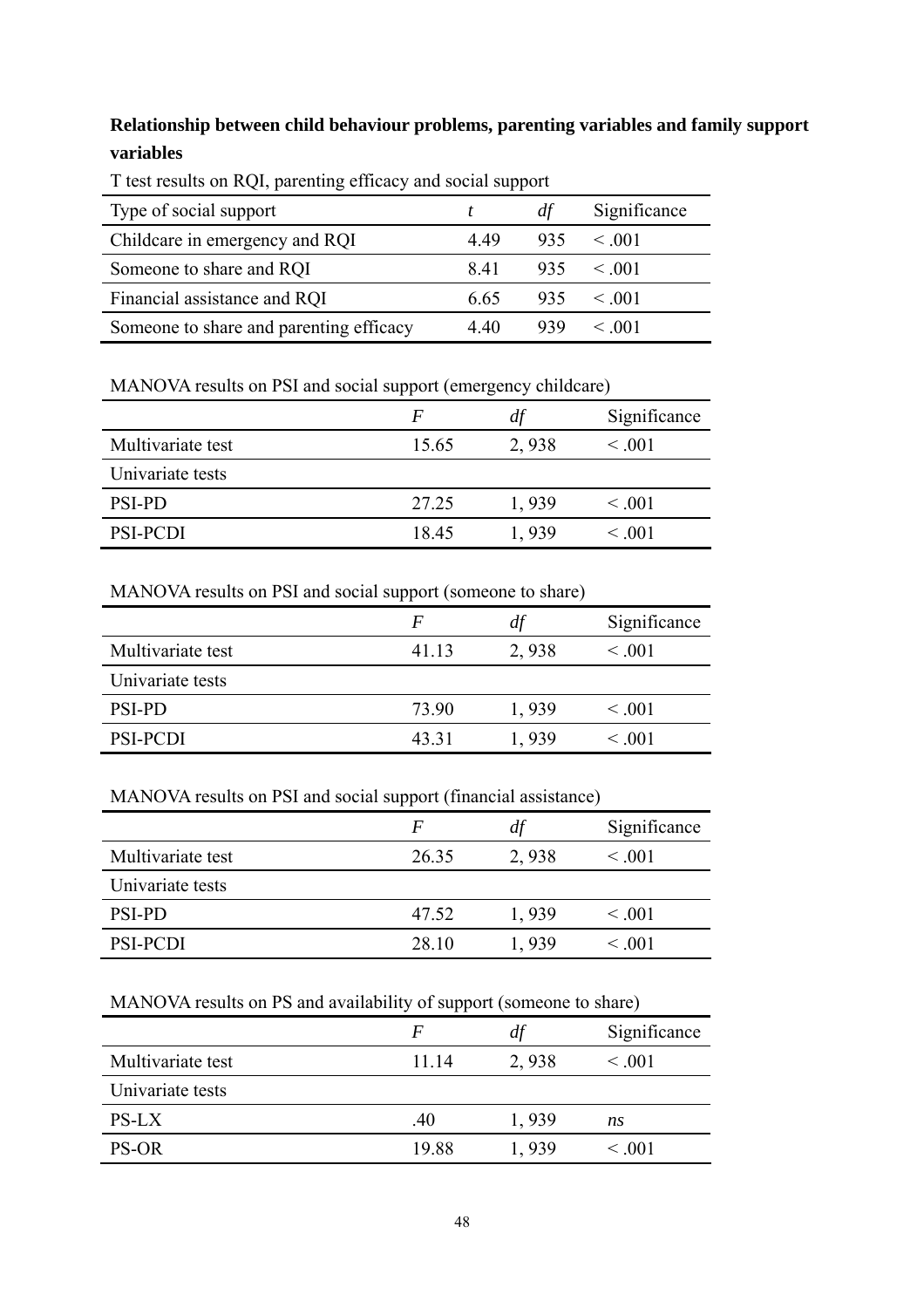|                   | ╯<br>. . |       |              |
|-------------------|----------|-------|--------------|
|                   |          |       | Significance |
| Multivariate test | 7.85     | 2,938 | $\leq .001$  |
| Univariate tests  |          |       |              |
| PS-LX             | 497      | 1,939 | $\leq .05$   |
| <b>PS-OR</b>      | 7.60     | 1.939 | $\leq .01$   |

MANOVA results on PS and availability of support (financial assistance)

# MANOVA results on ECBI and social support (someone to share)

|                       |       | dt    | Significance |
|-----------------------|-------|-------|--------------|
| Multivariate test     | 8.88  | 2,938 | $\leq 0.001$ |
| Univariate tests      |       |       |              |
| <b>ECBI-intensity</b> | 14 46 | 1,939 | $\leq .001$  |
| ECBI - problem        | 14 16 | 1,939 | $\leq .001$  |